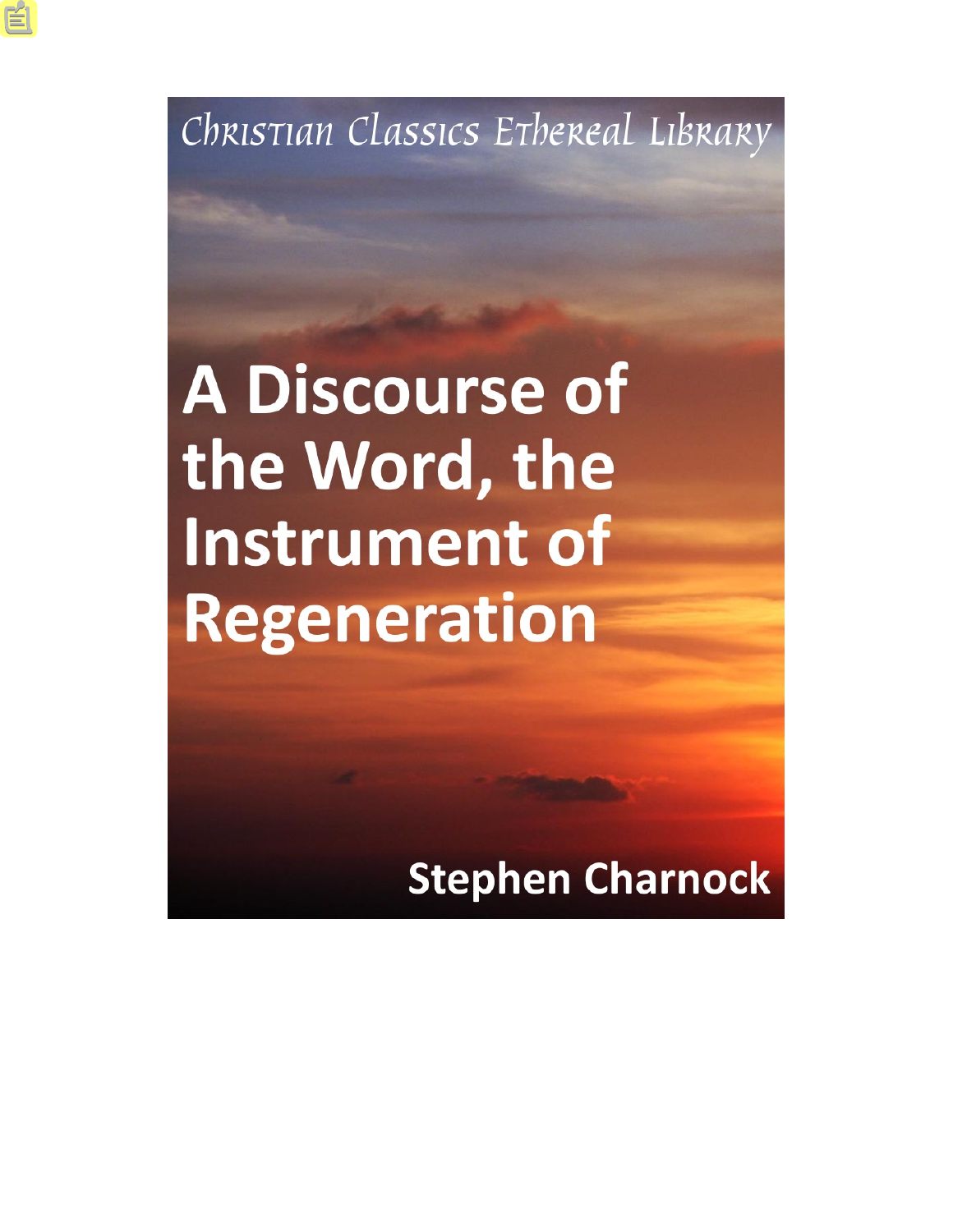

## **A Discourse of the Word, the Instrument of Regeneration**

| Author(s):          | Charnock, Stephen (1628-1680)                                                                                                                                                                                                                                                                                                                                                                                                                                                                                                                                                                                                                                                                                                                                                                                                                     |
|---------------------|---------------------------------------------------------------------------------------------------------------------------------------------------------------------------------------------------------------------------------------------------------------------------------------------------------------------------------------------------------------------------------------------------------------------------------------------------------------------------------------------------------------------------------------------------------------------------------------------------------------------------------------------------------------------------------------------------------------------------------------------------------------------------------------------------------------------------------------------------|
| <b>Publisher:</b>   | Grand Rapids, MI: Christian Classics Ethereal Library                                                                                                                                                                                                                                                                                                                                                                                                                                                                                                                                                                                                                                                                                                                                                                                             |
| <b>Description:</b> | Stephen Charnock preached alongside Thomas Watson from<br>1675 until his death in 1680. Nearly all of his writings and<br>sermons were published posthumously, the most famous<br>being The Existence and Attributes of God, a treatise defend-<br>ing the rationality of belief in God and exploring that God's<br>nature. This discourse (or sermon) begins from James 1:18,<br>which reads, "Of his own will he brought us forth by the word<br>of truth, that we should be a kind of firstfruits of his creatures."<br>Not only does Christ, the living Word of God, transform the<br>heart of those he calls, but he transforms creation through<br>those he calls. Charnock explains that, when Christians live<br>lives obedient to God, they represent God and his love to<br>the entire world.<br>Kathleen O'Bannon<br><b>CCEL Staff</b> |
| Subjects:           | Doctrinal theology<br>God<br>Divine Attributes                                                                                                                                                                                                                                                                                                                                                                                                                                                                                                                                                                                                                                                                                                                                                                                                    |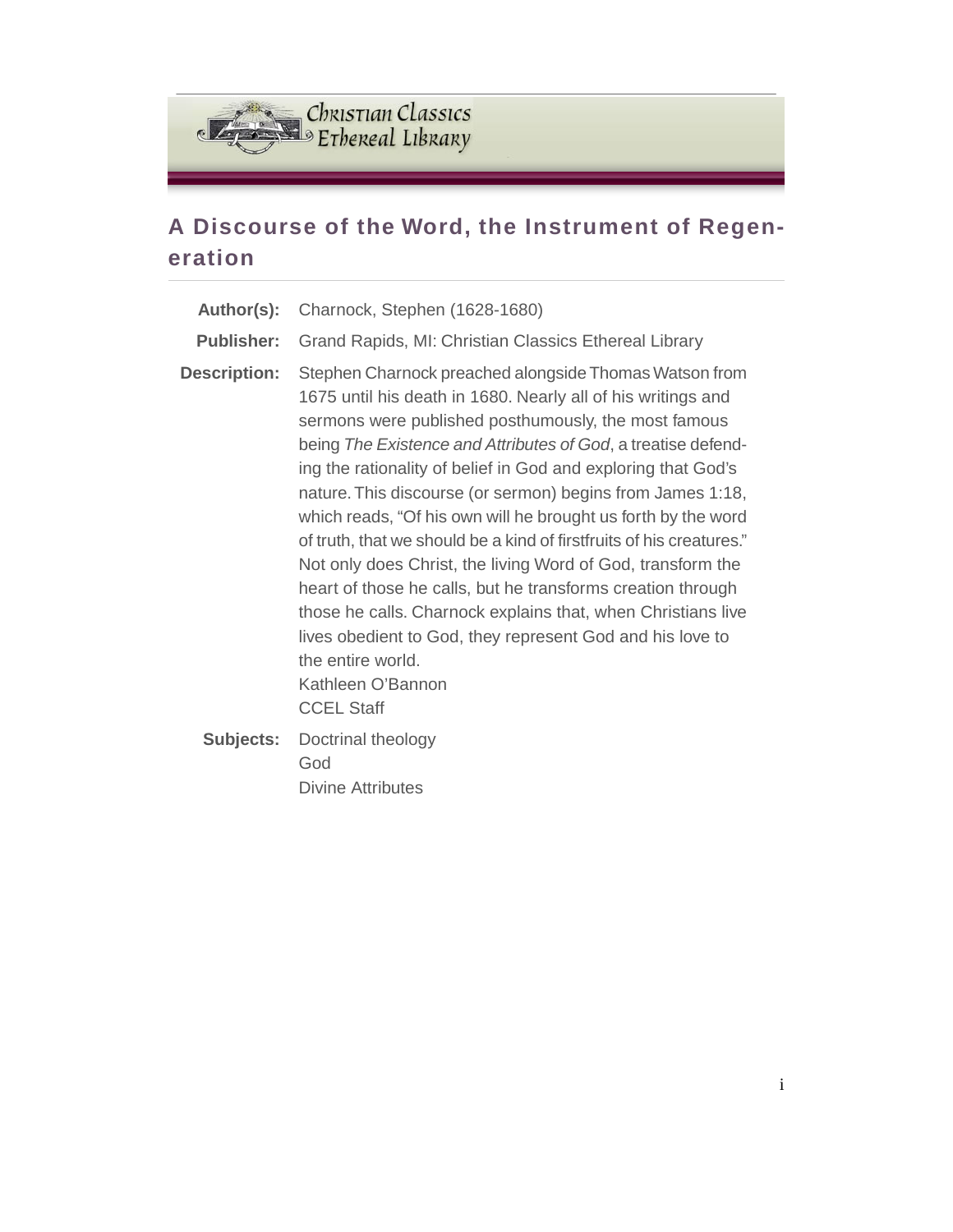# Contents

| Title Page                                              |    |
|---------------------------------------------------------|----|
| A Discourse of the Word, the Instrument of Regeneration |    |
| Indexes                                                 | 35 |
| Index of Scripture References                           | 36 |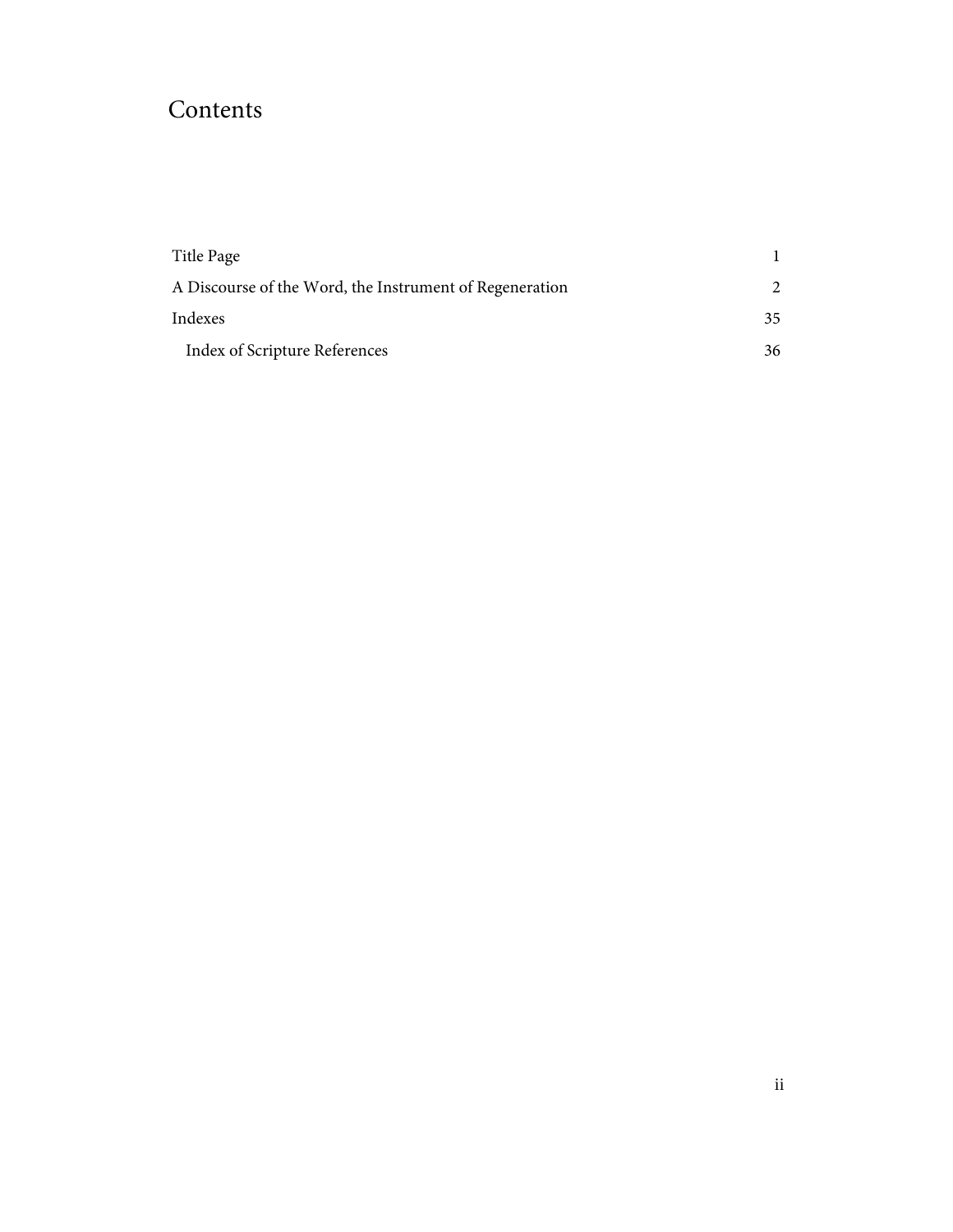

This PDF file is from the Christian Classics Ethereal Library, [www.ccel.org.](http://www.ccel.org) The mission of the CCEL is to make classic Christian books available to the world.

- This book is available in PDF, HTML, and other formats. See [http://www.ccel.org/ccel/charnock/instr\\_regen.html](http://www.ccel.org/ccel/charnock/instr_regen.html).
- Discuss this book online at [http://www.ccel.org/node/2812.](http://www.ccel.org/node/2812)

The CCEL makes CDs of classic Christian literature available around the world through the Web and through CDs. We have distributed thousands of such CDs free in developing countries. If you are in a developing country and would like to receive a free CD, please send a request by email to [cd-request@ccel.org.](mailto:cd-request@ccel.org)

The Christian Classics Ethereal Library is a self supporting non-profit organization at Calvin College. If you wish to give of your time or money to support the CCEL, please visit [http://www.ccel.org/give.](http://www.ccel.org/give)

This PDF file is copyrighted by the Christian Classics Ethereal Library. It may be freely copied for non-commercial purposes as long as it is not modified. All other rights are reserved. Written permission is required for commercial use.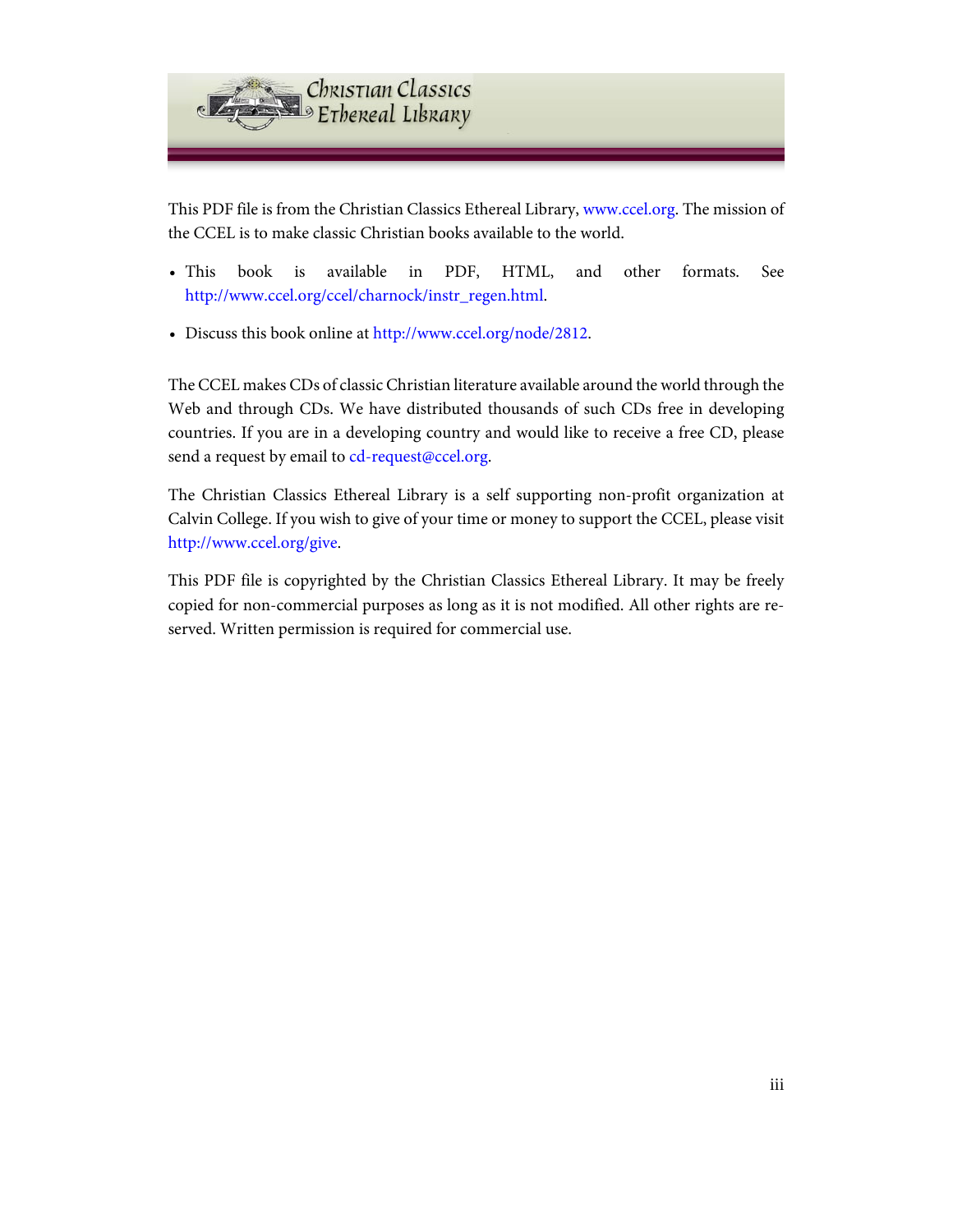### <span id="page-4-0"></span>**A Discourse of the Word, the Instrument of Regeneration**

by

## **Stephen Charnock**

<span id="page-4-1"></span>Of his own will begot he us with the word of truth, that we should be a kind of first-fruits of his creatures.—[James 1:18.](http://www.ccel.org/study/Bible:Jas.1.18)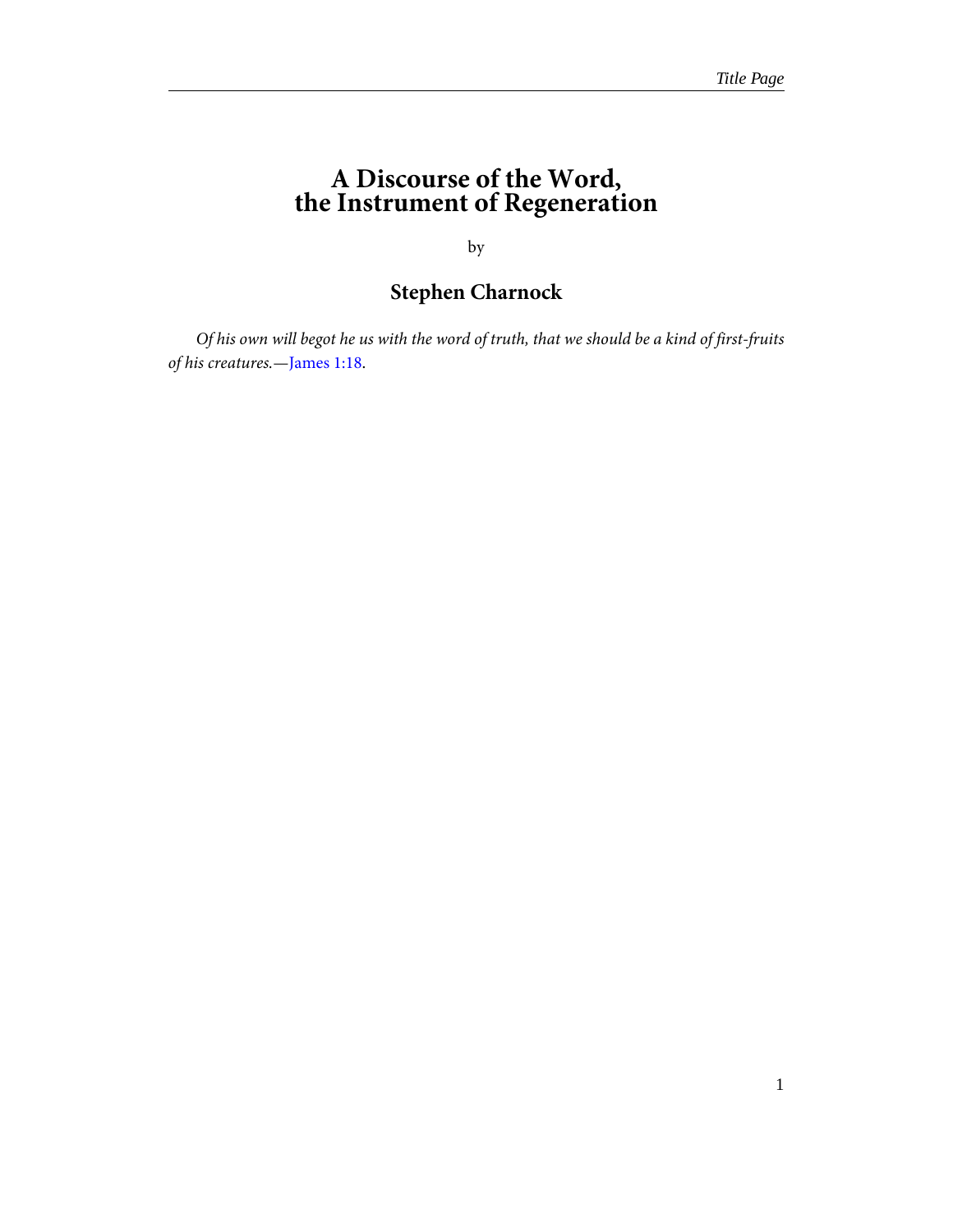I have chosen this text to treat of the instrument of the new birth.

<span id="page-5-4"></span><span id="page-5-3"></span><span id="page-5-2"></span><span id="page-5-1"></span><span id="page-5-0"></span>The apostle having advised them (verse 13, 'But let no man say when he is tempted, I am tempted of God: for God cannot be tempted to evil, neither tempts he any man') not to charge God as the author of any temptation to evil, showing it to be contrary to the nature of God, who is infinite goodness and righteousness; for as he cannot be tempted with evil, so neither can he tempt any man; and declaring the true cause and spring of all evil to be inherent in ourselves, even that lust which is riveted in our nature, which he calls our own lust, - verse 14, 'But every man is tempted, when he is drawn away of his own lust, and enticed,' - he takes occasion from thence to show the order of sin's working. Sin is first conceived by that original corruption in our nature, and formed and brought forth into action; and when it is finished, and grows into a habit, it 'brings forth death,' verse 15. To remove this error, which some in those days had sucked in out of a natural self-love that man has to excuse himself, and remove the cause of sin far from him, the apostle shows that God is the author and fountain of all the good we have: ver. 17, 'Every good gift and every perfect gift is from above, and comes down from the Father of lights, with whom is no variableness, nor shadow of change.' God being the infinite Father of lights, who has no eclipses or decreases, no shadows or mixtures of darkness, but always shines with a constant and settled brightness, of this goodness has given a great evidence, in conferring the choicest mercy upon us, even a new begetting through the gospel, and thereby the relation of children to him, that we might be consecrated to him as the first fruits and a peculiar portion. Of his own will, "bouletheis; by his mere motion, induced by no cause but the goodness in his own breast. (1.) To distinguish it from the generation of the Son, which is natural, this voluntary; of his own will, not naturally, as he begot his Son from eternity. (2.) Not necessarily, by a necessity of nature, as the sun, to which he had compared God before, does enlighten, and enliven, when matter is prepared to receive his quickening beams; but by an arbitrariness of grace. (3.) Not by any obligation from the creature; the will of God is opposed to the merit of man. The new creation answers to election; the first purpose was free, the bringing that purpose to execution is free whatsoever obligation there is, results not from the creature, but from himself, his own immutable nature, which has no variableness, nor shadow of change. "Begot us,' "apekuesen", or brought us forth, for the same word "apokuei", ver. 15, is translated 'brings forth.' 'By the word of truth', a title given to the gospel both in the Old and New Testament: in the Old, [Ps. xiv. 4](http://www.ccel.org/study/Bible:Ps.14.4), 'And in thy majesty ride prosperously, because of truth,' or 'upon thy word of truth,' in the New Testament, [Eph. i. 13,](http://www.ccel.org/study/Bible:Eph.1.13) 'In whom you also trusted, after you heard the word of truth, the gospel of your salvation.' [So 2](http://www.ccel.org/study/Bible:Song.2) Cor. vi. 7, and [2 Tim. ii. 15.](http://www.ccel.org/study/Bible:2Tim.2.15) And it is called truth by way of excellency, as paramount to all other truth. (1.) Either, by an Hebraism, the word of truth; that is, the true word. (2.) Or rather, by way of eminency, as containing a higher truth, more excellent in itself, more advantageous for the creature, than any other divine truth; wherein the highest glory of God, the sure and ever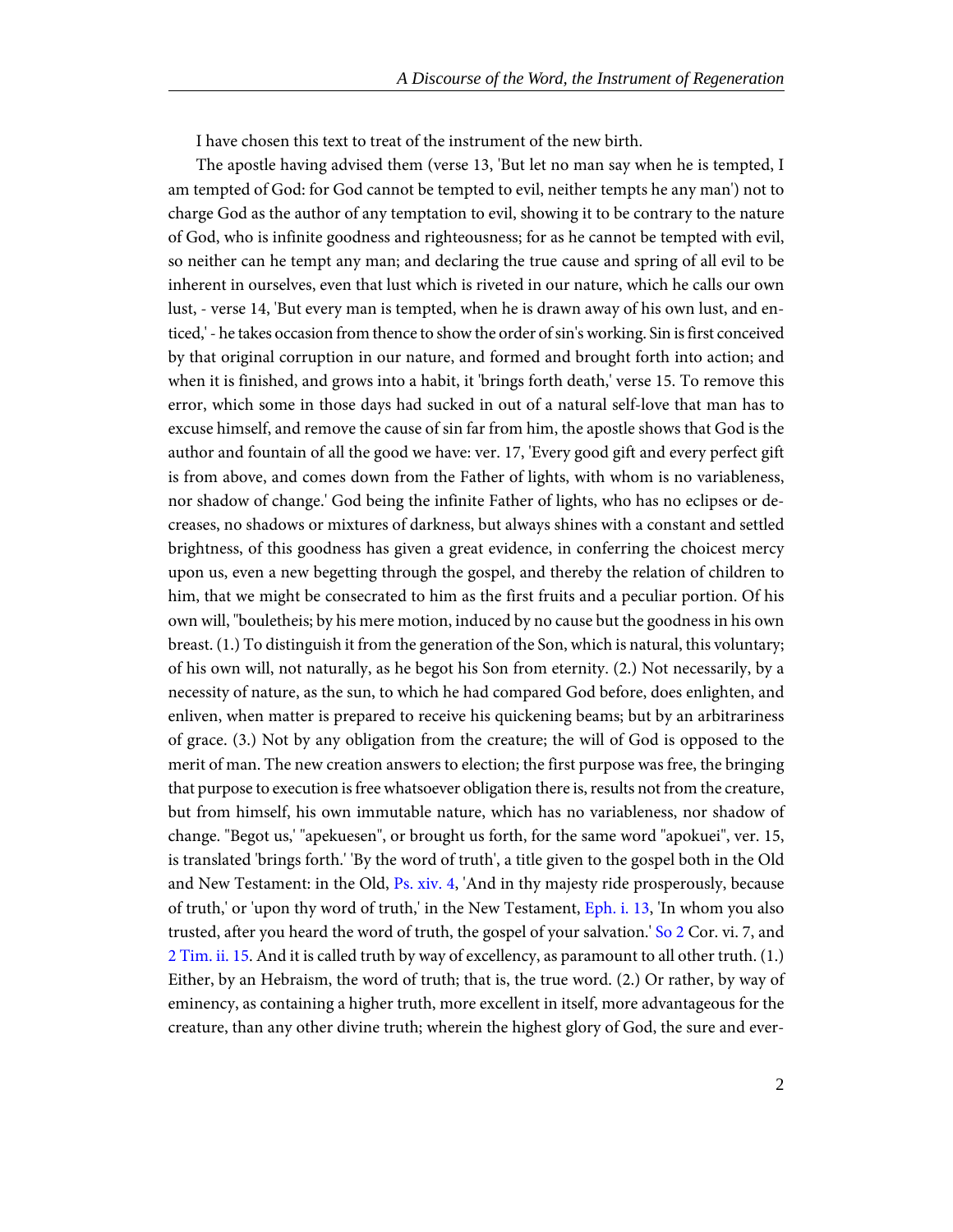<span id="page-6-1"></span>lasting happiness of the creature, is set forth; a word which he has 'magnified above all his name,' [Ps. cxxxviii. 2](http://www.ccel.org/study/Bible:Ps.138.2).

And called the word of truth.

1. In regard of the author, truth itself; and the publisher, he who was 'the way, the truth, and the life.'

2. In opposition to all false doctrines, which can never be the instruments of conversion; for error to convert to truth, is the same thing as for darkness to diffuse light, or water to kindle fire.

3. In opposition to the windy and flashy conceits of men, which can no more be instrumental in the begetting a Christian, than mere wind can beget a man.

<span id="page-6-4"></span><span id="page-6-3"></span><span id="page-6-2"></span><span id="page-6-0"></span>4. In opposition to the legal shadows; the gospel declares the truth of those types. Both the law and prophecy were but as a dim candle 'in a dark place,' [2 Peter i. 19,](http://www.ccel.org/study/Bible:2Pet.1.19) but this as a sun shining out at noonday. All other discourses did stream to this as their great ocean, wherein they were to be swallowed up. The law was the word of truth, but referred to the gospel as the great end of it. This contains the whole and ultimate purpose of God, for saving men by Jesus Christ, and in him enriching them with all spiritual blessings, and not by the works of the law, and thus the Spirit, which enlightens and seals instruction upon our souls, is called 'the Spirit of truth,' [John xiv. 17,](http://www.ccel.org/study/Bible:John.14.17) as it is called a Spirit of holiness, as it makes us holy, a Spirit of grace, as it makes us gracious, or as it declares the grace of God. Some by the word of truth understand Christ, the essential and uncreated "logos", Word, as it is understood by some in [1 Peter i. 23,](http://www.ccel.org/study/Bible:1Pet.1.23) [25](http://www.ccel.org/study/Bible:1Pet.1.25), 'By the Word of God, which lives and abides for ever; and this is the Word which by the gospel is preached to you.' Possibly it may be meant of Christ, who by the gospel is declared and preached to be the mediator between God and man, appointed to raise up those that are given to him. Others by the word there, mean the will of God of giving grace in Christ, which is manifest in, and expressed by, the gospel. But here it is evidently meant of the gospel, because of the inference the apostle makes: ver. 19, 'Be swift to hear;' that is, prize the word, wait upon the means with all readiness; 'slow to speak,' to utter your judgment of it, or be wise in your own conceit, whereof a readiness to speak peremptorily in divine truth is sometimes an evidence; 'slow to wrath' and passion, which hinder any profit by the word. 'That we should be a kind of first fruits of his creatures;' the chief among his creatures. The first fruits were the best of every kind to be offered to God, whereby they acknowledged God's gift of them, and desired his blessing upon them, and were given as God's peculiar right and portion. It was commanded in the law, [Deut.](http://www.ccel.org/study/Bible:Deut.18.4) [xviii. 4](http://www.ccel.org/study/Bible:Deut.18.4). It was a custom among many of the heathens. To offer them was a token of thankfulness; not to offer them, was accounted a sign of atheism and profaneness. The new creature is God's peculiar portion taken out of mankind; and it bespeaks duty too: being consecrated to God by a new begetting, they should serve God with a new spirit, new thankfulness, new frames.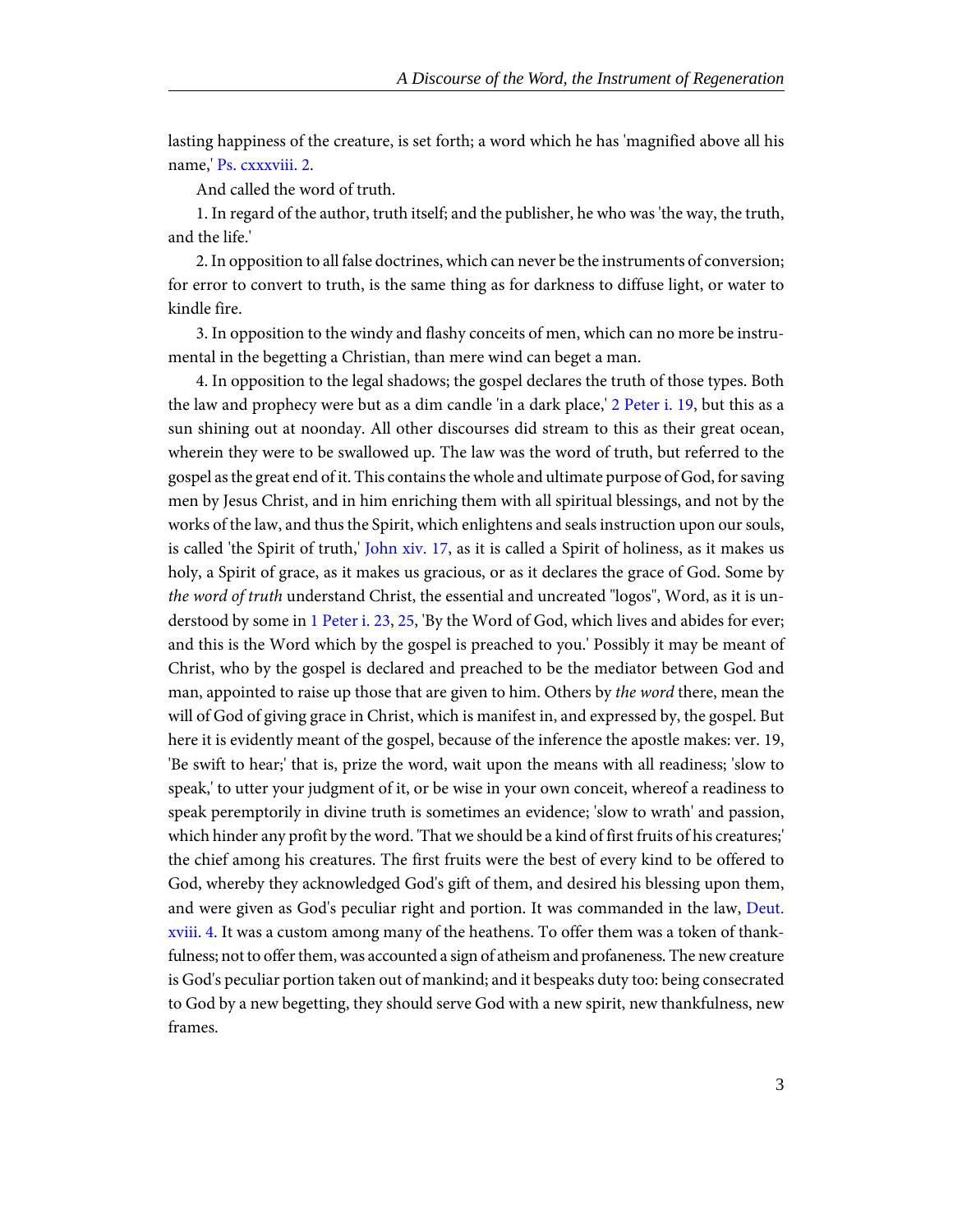We see here,

1. The efficient of regeneration, God; 'he,' the Father of lights.

2. The impulsive or moving cause, 'his own will.'

3. The instrumental cause 'with the word of truth.'

4. The final cause, 'that we may be a kind of first fruits.'

The doctrine I am to handle is,

Doctrine. That the gospel is the instrument whereby God brings the soul forth in a new birth.

<span id="page-7-11"></span><span id="page-7-9"></span><span id="page-7-8"></span><span id="page-7-7"></span><span id="page-7-6"></span><span id="page-7-5"></span>The Scripture does distinguish the efficient and instrumental cause by the prepositions "ek", or, "eks", and "dia". When we are said to be 'born of the Spirit,' it is, [John iii. 5](http://www.ccel.org/study/Bible:John.3.5), "ek pneumatos"; [1 John iii. 9,](http://www.ccel.org/study/Bible:1John.3.9) v. 1, "ek Theou"; never "dia pneumatos", or "dia Theou:" but we are nowhere said to be born of the word, or begotten of the word, but "dia logou", by or with the word, [1 Peter i. 23;](http://www.ccel.org/study/Bible:1Pet.1.23) and "dia euangeliou", [1 Cor. iv. 15,](http://www.ccel.org/study/Bible:1Cor.4.15) I have begotten you 'through the gospel.' The preposition "ek" or "eks", usually notes the efficient or material cause; "dia", the instrumental or means by which a thing is wrought. Sin entered into the heart of Eve by the word of the devil, grace enters into the heart by the word of God; that entered by a word of error, this by a word of truth: 'Ye are clean through the word I have spoken to you, [John xv.](http://www.ccel.org/study/Bible:John.15.3) [3](http://www.ccel.org/study/Bible:John.15.3), whereby our Saviour means the word outwardly preached by him, for it is the word spoken by him. Not that it had this efficacy of itself, but as an instrument of their sanctification, rendering them ready to every good work. The holiness, therefore, which it begets, is called the holiness of truth, [Eph. iv. 24,](http://www.ccel.org/study/Bible:Eph.4.24) opposed to the "epithumiai tes apates", 'lusts of deceit,' ver. 22. Lusts grow up from error and deceit, and holiness of the new man grows up from truth. The gospel administration, in regard of the effects of it, is called 'the kingdom of God,' [Mark](http://www.ccel.org/study/Bible:Mark.1.14) [i. 14](http://www.ccel.org/study/Bible:Mark.1.14); it erects the kingdom of God in the world and in the hearts of men, and called the regeneration: [Mat. xix. 28](http://www.ccel.org/study/Bible:Matt.19.28), 'Ye which have followed me in the regeneration;' the gospel administration being a creating of 'new heavers and a new earth,' [Isa. lxv. 17](http://www.ccel.org/study/Bible:Isa.65.17). This is the triumphal chariot, wherein Christ rides majestically to the conquest of hearts: [Ps. xiv. 4](http://www.ccel.org/study/Bible:Ps.14.4), 'And in thy majesty ride prosperously, because of truth,' "'al dvar 'emut", a psalm the Jews themselves understand of the Messiah. The word of his truth is the support of his kingdom, whereby he awes sinners into submission. Peace from heaven, and the health of our nature, is 'the fruit of the lips,' though of God's creation, [Isa. lvii. 19](http://www.ccel.org/study/Bible:Isa.57.19). It is like the dew or mist which watered the ground, and prepared the earth for the formation of Adam's body, into which God breathed afterwards a living soul, [Gen. ii. 6](http://www.ccel.org/study/Bible:Gen.2.6). 7.

<span id="page-7-10"></span><span id="page-7-4"></span><span id="page-7-3"></span><span id="page-7-2"></span><span id="page-7-1"></span><span id="page-7-0"></span>I. For explication, take some propositions:

1. It is not the law that is this instrument. The law, taken in general for the legal administration prescribed to the Jews, was instrumental for renewing, because there was a typical gospel in that Judaic administration: [Heb. iv. 2,](http://www.ccel.org/study/Bible:Heb.4.2) 'For to us was the gospel preached as well as unto them.' They were evangelised, "Euangelismenoi", as the word signifies. The Judaic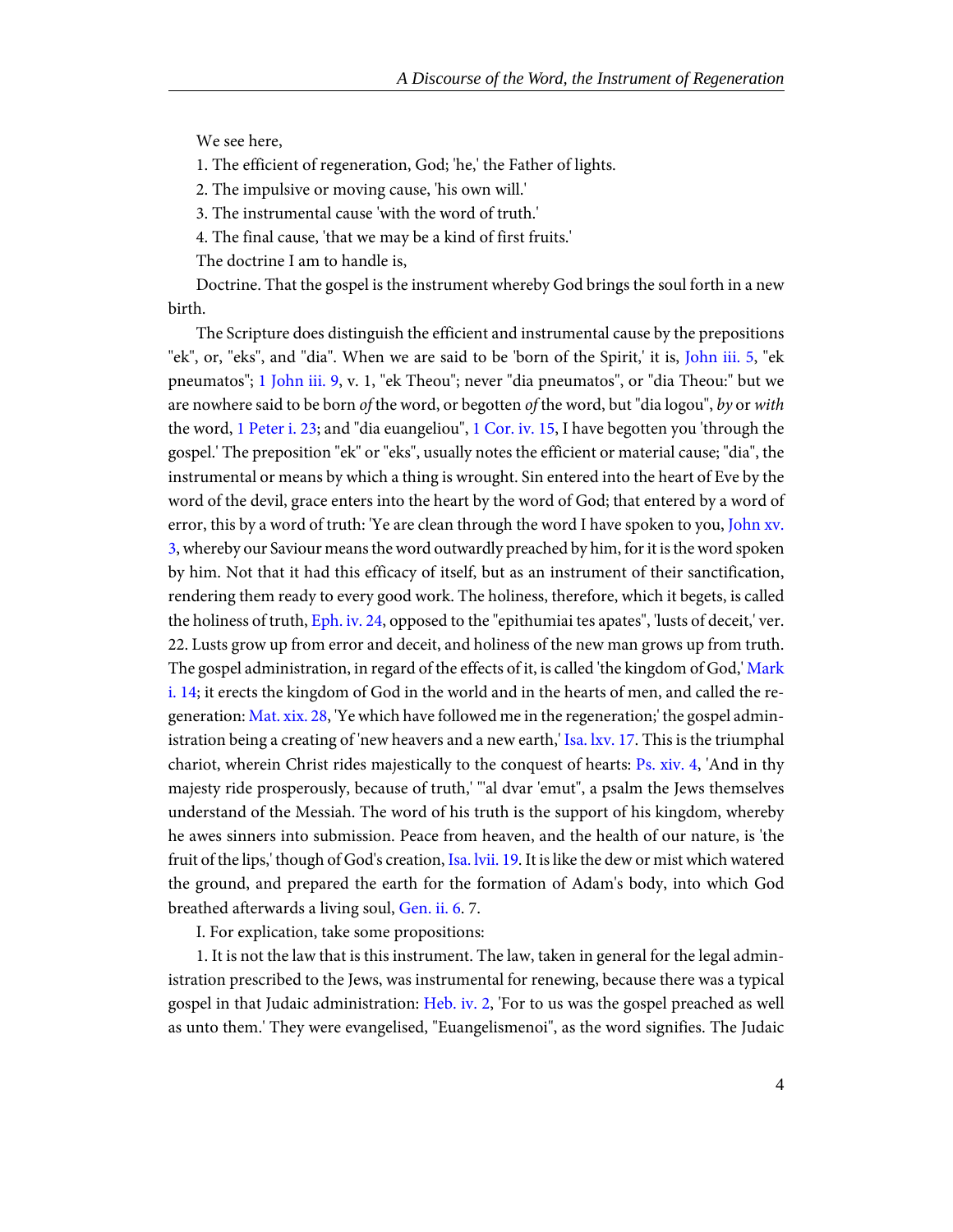<span id="page-8-8"></span><span id="page-8-7"></span><span id="page-8-6"></span><span id="page-8-5"></span><span id="page-8-4"></span><span id="page-8-3"></span><span id="page-8-2"></span><span id="page-8-1"></span><span id="page-8-0"></span>administration was composed of law and gospel: the moral law, as a covenant of works; the ceremonial law, representing the covenant of grace. The law of God, or gospel among them, is said to convert the soul,  $Ps. xix. 7$ . But the law, taken as a covenant of works, was not appointed for renewing the soul, otherwise what need had there been of enacting another law for that work? And those that say the law is instrumental in conversion, or inflaming our affections to obedience, say that all the benefits by it are to be ascribed to the covenant of grace in Christ. It is true, the law considered in itself is preparatory to cast men down, and show them their distance from God and contrariety to his command; but the law without the gospel never brought any man to Christ. Whatsoever it does in this case is not of itself, but by the mingling the gospel with it, which spirits it to such an end. Though the law did not encourage sin, yet it gave no help against it, but left the soul under the dominion of it, which is evident by the apostle's inference: [Rom. vi. 14,](http://www.ccel.org/study/Bible:Rom.6.14) 'Sin shall not have dominion over you; for you are not under the law, but under grace.' Hence the property of the law, which is meant by 'the letter,' [2 Cor. iii. 6,](http://www.ccel.org/study/Bible:2Cor.3.6) is to kill, but 'the Spirit' gives life; that leaves under the severity of justice, after sin had entered; but the spiritual administration, wherein the Spirit works, is to quicken and renew the soul, and make it able to get above the guilt and power of sin. The apostle, therefore, wholly excludes the law: [Gal. iii. 2,](http://www.ccel.org/study/Bible:Gal.3.2) 'Received you the Spirit by the works of the law, or by the hearing of faith?' that is, the word of faith, as the gospel is called, [Rom. x. 8.](http://www.ccel.org/study/Bible:Rom.10.8) By Spirit is meant, says Calvin, the grace of regeneration, as by faith is meant the doctrine of faith. I might have preached (as if the apostle had said) the works of the law till my lungs had been worn out, and the renewing Spirit would never have entered into you by that fire, but it descended upon you in the sweet gospel dew. The gospel is therefore called the 'ministration of the Spirit,' and the 'ministration of righteousness,' [2](http://www.ccel.org/study/Bible:2Cor.3.8) [Cor. iii. 8,](http://www.ccel.org/study/Bible:2Cor.3.8) [9.](http://www.ccel.org/study/Bible:2Cor.3.9) It is the chariot or *vehiculum* wherein the Spirit rides, the proclamation by which it is declared, the channel through which it is conveyed. The law discovers the righteousness of God as well as the gospel; but that demands a righteousness from the creature, the gospel confers a righteousness upon the creature; the law shows us God's righteousness in his nature, the gospel shows us God's righteousness in his nature and grace. The law is a hammer to break us, the gospel God's oil to cure us; the law makes sin live and our souls die,[—Rom. vii. 9](http://www.ccel.org/study/Bible:Rom.7.9), 'When the commandment came, sin revived, and I died,—the gospel makes sin die and our souls live; the law awakens the lion, the gospel lets out his blood. At the best, the terrors of the law do chain up our furious affections, but the sweetness of gospel mercy changes them. The law prepares the matter, the gospel brings the new form. That was appointed for the rule of our walk, not for the restoration of our life. And they are the promises of mercy which are the motives to return; rebels will not submit to their prince as long as they know they shall have no quarter. Hue and cry makes the thief fly away the faster. By the 'great and precious promises;' we 'are made partakers of the divine nature,' [2 Peter i.](http://www.ccel.org/study/Bible:2Pet.1.4) [4](http://www.ccel.org/study/Bible:2Pet.1.4). The promises of the law being conditional, belong not to us without fulfilling the condition,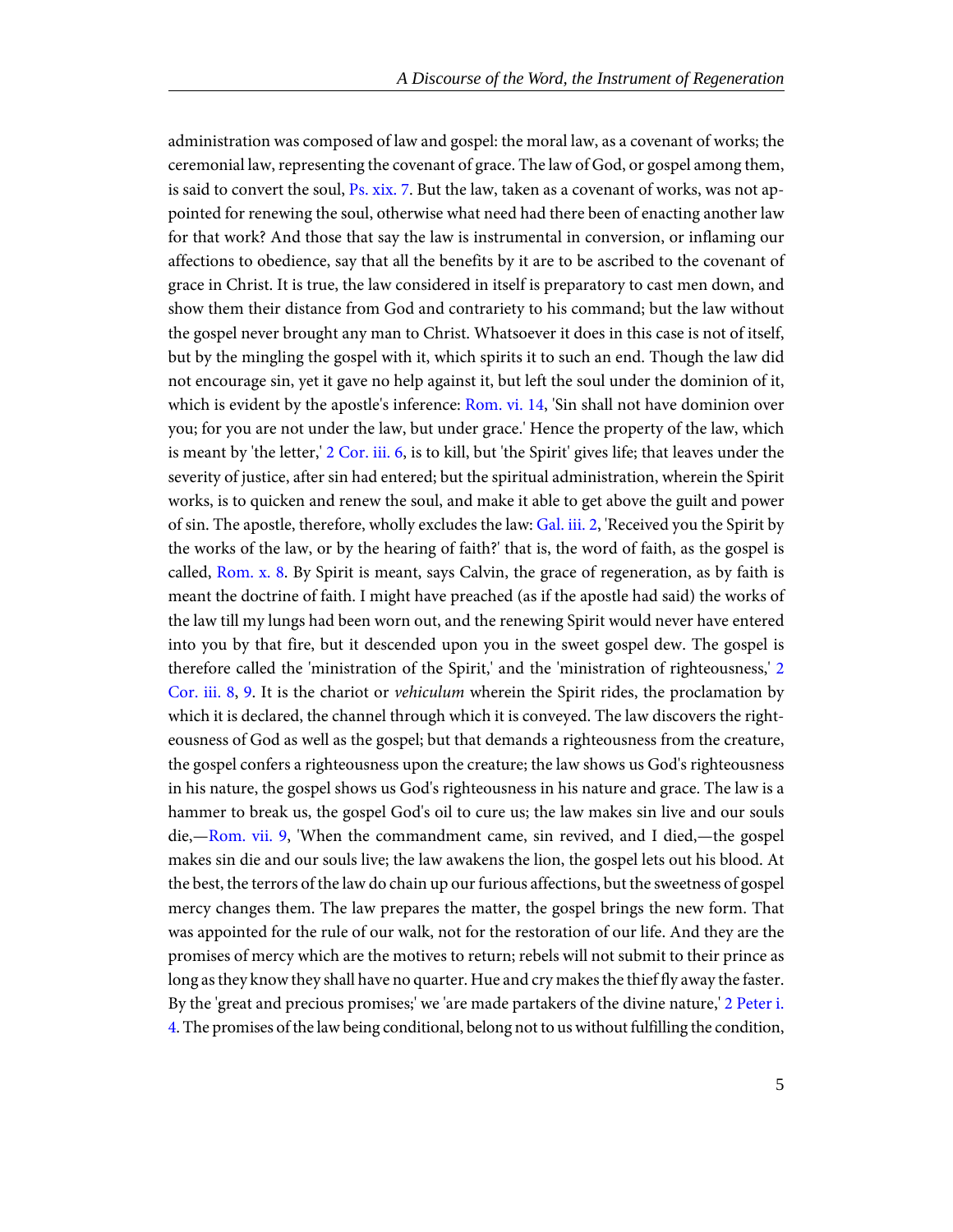of which we are incapable of ourselves. The law, therefore, since the fall, is destructive, the gospel restorative, and the promises of it the cords whereby God draws us.

<span id="page-9-3"></span><span id="page-9-2"></span><span id="page-9-0"></span>2. The gospel is this instrument. It is an instrument to unlock the prison doors, and take them off the hinges, strike off the fetters, and draw out the soul to a glorious liberty. It is by the voice of the archangel men shall rise in their bodies; it is by the voice of the Son of God in the word that men rise in their souls. Nothing else ever wrought such miraculous changes. To make lions become lambs, [Isa. vi. 6,](http://www.ccel.org/study/Bible:Isa.6.6) [Hosea iv. 13;](http://www.ccel.org/study/Bible:Hos.4.13) beloved idols to be cast away with indignation; to make its entrance like fire, and consume old lusts in a short time: these have been undeniable realities, which have created affection and astonishment in some enemies as well as friends. It has a more excellent instrumentality in it than other providences of God, because it is a higher manifestation. Every creature conducts us to the knowledge of God, by giving us notice of his power, wisdom, and goodness, [Rom. i. 20](http://www.ccel.org/study/Bible:Rom.1.20). The declaration of his works in the world is instrumental to make men seek him, [Acts xvii. 27.](http://www.ccel.org/study/Bible:Acts.17.27) Every day's providence declares his patience, every shower of rain his merciful provision for mankind, [Acts xiv. 17](http://www.ccel.org/study/Bible:Acts.14.17), every day's preservation of the world under a load of sin manifests his mercy. The heavens have a tongue, and the rod has a voice; the design of all is to lead men to repent-ance, [Rom. ii. 4](http://www.ccel.org/study/Bible:Rom.2.4). If these, therefore, be some kind of instruments upon the hearts of considering men, the gospel being a discovery superior to all these, in manifesting not only a God of nature, but a God of grace, must be designed to a choicer and nobler work. The heavens and providence are instruments to instruct us, this to renew us.

<span id="page-9-4"></span><span id="page-9-1"></span>It is an instrument; but,

<span id="page-9-5"></span>(1.) It is not a natural instrument, to work by any natural efficacy, as food does nourish, the sun shines, or the air and water cools, or as a sharp knife cuts if it be applied to fit matter. If it were thus natural, it would not be of grace. Though the shining of the sun, or the healing by a plaster, are acts of the goodness and mercy of God, yet the Scripture calls them not by that higher title of acts of grace. If the operation were natural, the gospel would never be without its effect wherever it were preached; as the sun, wherever it shines in any land, does both enlighten and warm. Our Saviour then would have had more success, since the gospel could not have greater natural efficacy than from his lips; yet the number of his converts were probably not much above five hundred, for so many he appeared to after his resurrection, [1 Cor. xv. 6,](http://www.ccel.org/study/Bible:1Cor.15.6) when many thousands in that land heard his voice, and saw his miracles. Christ, who was always able to give himself success, would not, perhaps for this among many other reasons, to advance his spiritual above his corporal presence, and to prevent any thoughts of any natural virtue in the word, without the power of the Spirit working by it. Every day teaches us, that though many see the glass of the gospel, yet few see the glory of God in that gospel. Were it natural, then, that all that hear it were not renewed, would be more miraculous than that any are; as it was more a miracle that the sun should stand still in Joshua's time, against its natural course of motion, than that it moves every day in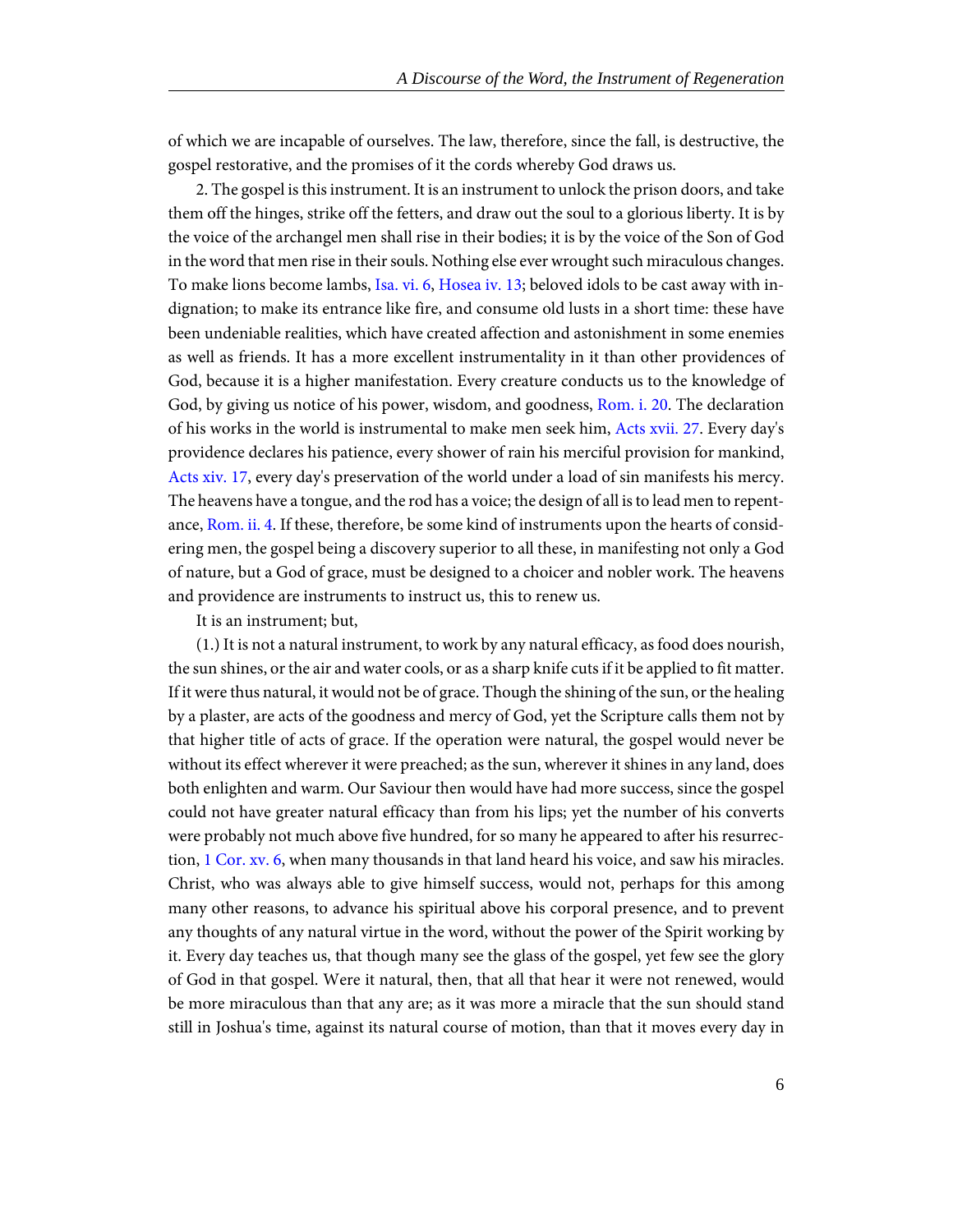the heavens. If it were a natural instrument, it must then have life in itself, but how can the voice of a man, or the words and syllables in a book, be capable of receiving spiritual life, which they must have before they can naturally convey it to others? Were it a natural instrument, it would have the same effect upon the soul at one time as at another. But does not daily experience witness, that the word shines at some particular times upon the soul with a clearer ray than at other times, that such a soul has thought itself in another world (as it were), and that too when it has been much clouded by the weakness of the instrument declaring it? Lastly were it natural, the wisest men, men of the sharpest understandings, could not resist it, no man can hinder the sun's shining upon him, when he is under the beams of it, it would warm him whether he would or no, yet have not such been the most desperate opposers of it in all ages of the world, as well as in the times of the apostles? It is not then a natural, but a moral instrument, which will follow afterwards, when we come to consider how it works.

<span id="page-10-1"></span><span id="page-10-0"></span>(2.) It is the only instrument appointed by God to this end in an ordinary way. God has made a combination between hearing and believing, [Rom. x. 14](http://www.ccel.org/study/Bible:Rom.10.14), [17](http://www.ccel.org/study/Bible:Rom.10.17), so that believing comes not without hearing. The waters of the sanctuary run only through the channels of the gospel; the mines of grace are found only in the climates of the word. Why does not air nourish? Because God did not set that, but meat, apart for each an end. Though God could by his almighty power bless air to this end, yet in an ordinary way he has fixed his blessing on these natural causes of his own ordaining. God has appointed second causes for natural operations; if we would be warm, God has appointed fire and sun to warm us; he could do it immediately, by spreading a lively heat in every member, as well as he gave at first a power to fire to burn; but he uses natural instruments in natural effects, and likewise spiritual instruments in spiritual productions. God may blow in an extraordinary way upon the soul by a divine breath without any instrument, as he did immediately upon the prophets, or as he gave light to the world the three first days of the creation without a sun, but since only by the sun and stars. But God seems here to have fixed his power: [Rom. i. 16](http://www.ccel.org/study/Bible:Rom.1.16), the gospel is 'the power of God to salvation;' not that his power shall always attend it, but that he will exert his power, at least ordinarily, only by it; no other organ through which the wind of the Spirit shall blow, no other sword which the Spirit shall manage but this, [Eph. vi. 13.](http://www.ccel.org/study/Bible:Eph.6.13) Though our Saviour prayed upon the cross for some of his greatest enemies, who had their hands embrued in his precious blood, though he was heard, yet his prayer was not answered but through Peter's ministry, to grace the first spiritual discovery of the gospel. Nothing else can have that efficacy. Had every man in Israel made a brazen serpent, and looked upon it when they had been stung, they might have looked till they had groaned their last, before they had met with any cure, because only one was of God's appointing. To a cast of an eye upon that, he had only promised his healing virtue, in that only then he had lodged his power.

<span id="page-10-2"></span>(3.) It is therefore a necessary instrument.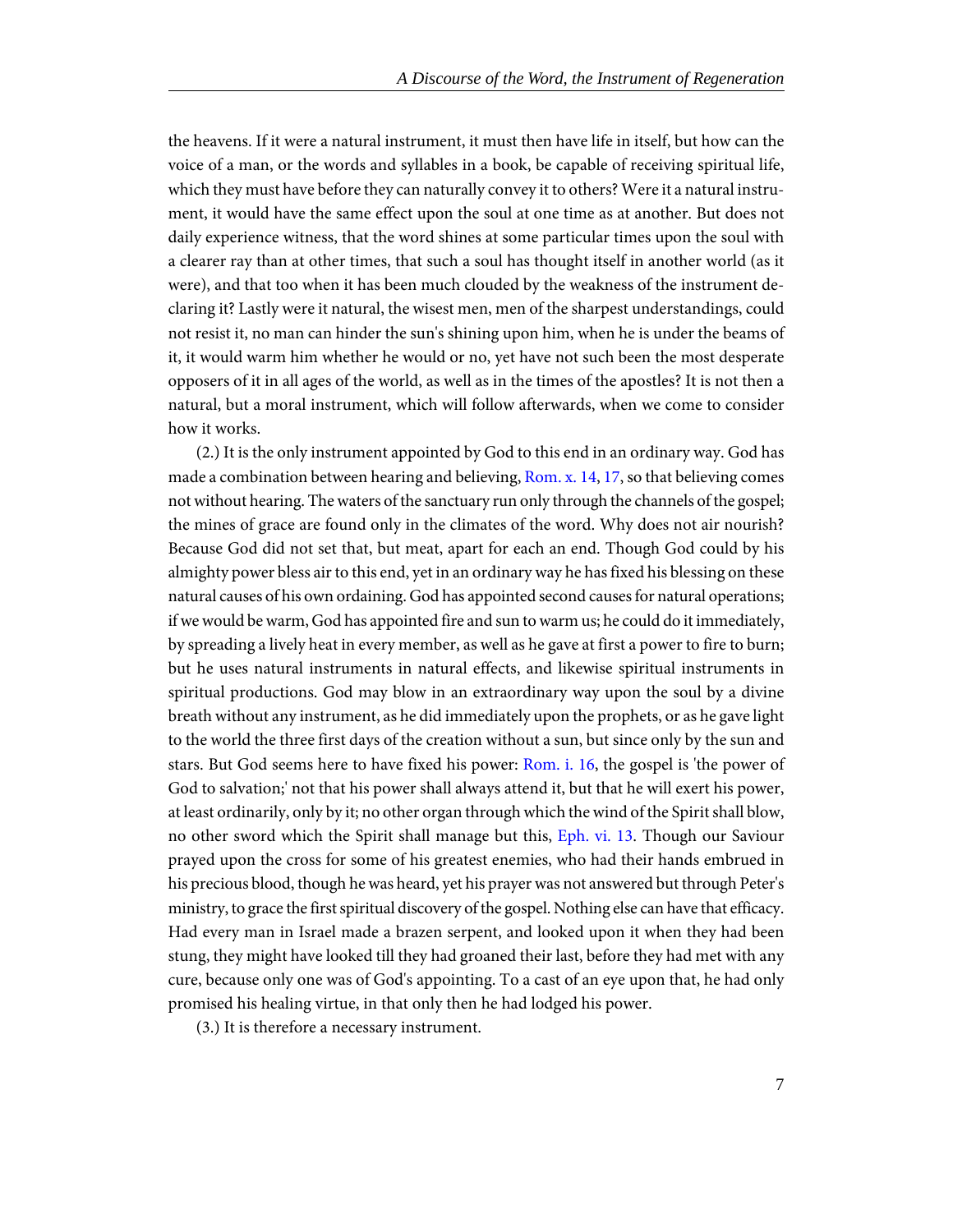[1.] In regard of the reasonable creature there must be some declaration. God does not ordinarily work but by means, and does not produce anything without them which may be done with them. God does not maintain the creatures by a daily creation, but by generation; he maintains that faculty of generation in them by the means of health and nourishment, and that by the means of the fruits of the earth, and does all this according to the ordinance he fixed at the creation, when he appointed every kind of creatures their proper food, and bestowed his blessing upon them, 'Increase and multiply.' So according to the method God has set of men's actions, it is necessary that this regeneration should be by some word as an instrument, for God has given understanding and will to man. We cannot understand anything, or will anything, but what is proposed to us by some external object; as our eye can see nothing but what is without us, our hand take nothing but what is without us, so it is necessary that God by the word should set before us those things which our understandings may apprehend, and our wills embrace. Now we believe things as we conceive them true, or not believe them as we conceive them false. We love, desire, delight in things, as we conceive them honest or profitable; we hate, we refuse, or grieve, as we conceive them dishonest, or troublesome, or hurtful to us; whatever we are changed by in our understandings, wills, and affections, is represented to us under some of these considerations. To make an alteration in us according to our nature of understanding, will, and affection, it is necessary there should be some declaration of things under those considerations of true, good, delightful, &c., in the highest manner, to make a choice change in every faculty of the soul, and without this a man cannot be changed as a rational creature; he will otherwise have a change he knows not why, nor to what end, nor upon what consideration, which is an inconceivable change in a rational creature.

<span id="page-11-0"></span>[2.] It is necessary the revelation of this gospel we have should be made. There is a necessity of some revelation, for no man can see that which is not visible, or hear that which has no sound, or know that which is not declared. There is also a necessity of the revelation of this gospel, since faith is a great part of this work. How can any man believe that God is good in Christ, without knowing that he has so declared himself? Since the Spirit takes of Christ's, and shows it to us, there must be a revelation of Christ, and the goodness of God in Christ, before we can believe. Though the manner of this revelation may be different, and the Spirit may renew in an extraordinary manner, yet this is the instrument whereby all spiritual begettings are wrought; the manner may be by visions, dreams, by reading or hearing, yet still it is the gospel which is revealed; the matter revealed is the same, though the formal revelation or manner may be different. Paul's regeneration was by a vision, for at that vision of the light, and that voice of Christ, I suppose him to be renewed, because of that full resignation of his will to Christ, [Acts ix. 6,](http://www.ccel.org/study/Bible:Acts.9.6) yet the matter of the revelation was the same, that Christ was the Messiah, for so Paul understands it, in giving him the title of Lord.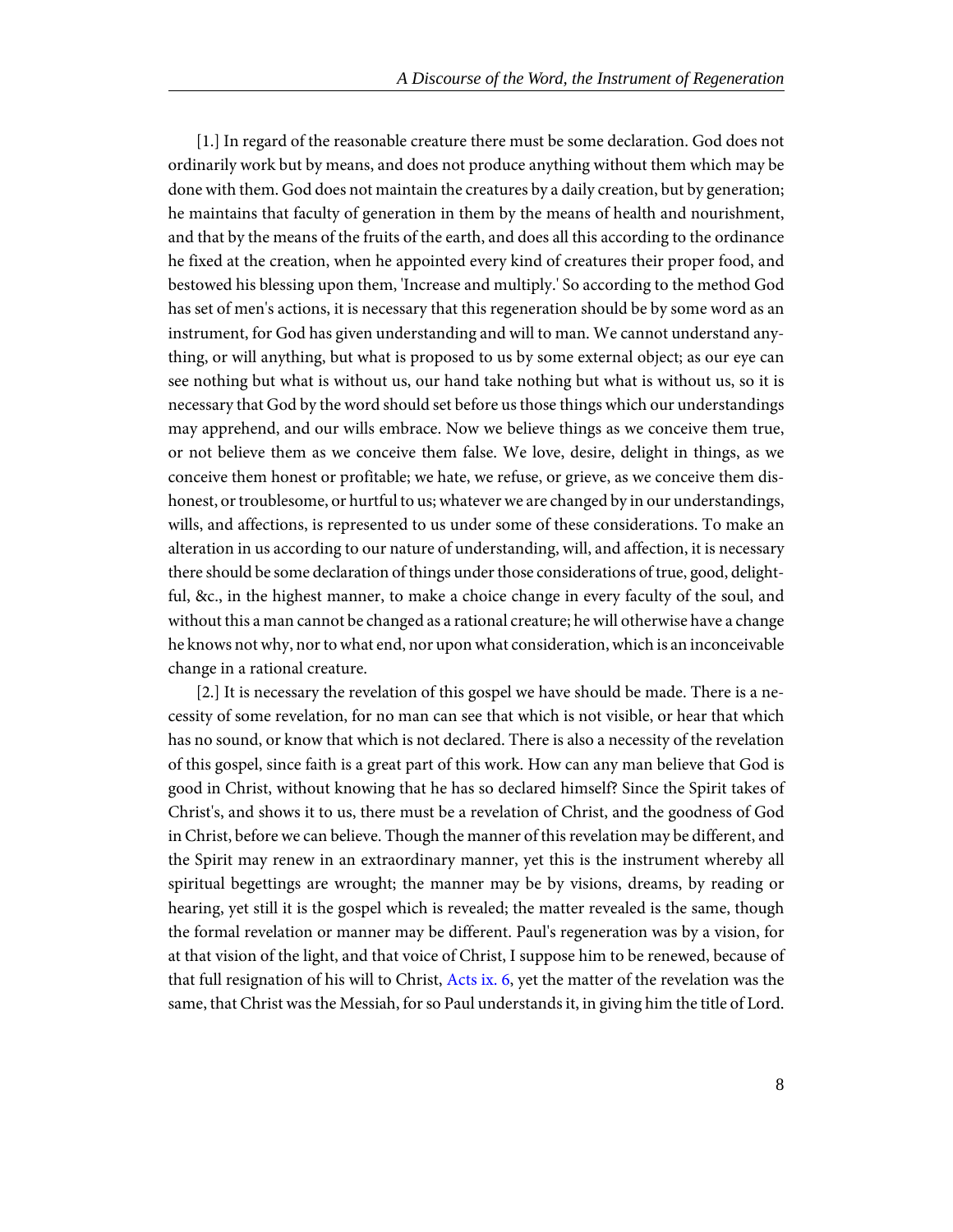Though God may communicate himself without the written word to some that have it not, yet according to his appointment, not without a revelation of what is in that word.

<span id="page-12-2"></span><span id="page-12-1"></span><span id="page-12-0"></span>[3.] This necessity will further appear, if we consider that it always was so. Adam and Eve were the first after the fall wherein God did constitute his church, whose regeneration and conversion were wrought by that promise of the seed of the woman made to them in paradise; God surely putting an enmity in the heart of those to whom this first promise of an enmity was made, upon which promise a sacrifice followed, which some ground on [Gen.](http://www.ccel.org/study/Bible:Gen.3.21) [iii. 21](http://www.ccel.org/study/Bible:Gen.3.21), 'God made them coats of skins' of beasts, which the word "'od" signifies, and is never taken in Scripture otherwise than for the outward skin of a beast. And, indeed, it is not likely that 129 years should be between the promise and the first sacrifice, for some think Abel was killed by Cain in the 129th year after the creation, for it is certain 130 years after the creation Seth was born, [Gen. v. 3](http://www.ccel.org/study/Bible:Gen.5.3). And this is confirmed, [Heb. ix. 32,](http://www.ccel.org/study/Bible:Heb.9.32) 'Neither the first testament was dedicated without blood.' The first testament was of more ancient date than the Jewish service ordained by Moses; and some ceremonies, as sacrifices, and distinction of clean and unclean beasts, were in use before, [Gen. viii. 20](http://www.ccel.org/study/Bible:Gen.8.20), so that there seems to be a sacrifice representing the Messiah for the dedication of the first testament, which Adam had received from God and transmitted to Abel, whom he taught the way of sacrificing. What regeneration Adam had was by this word of the gospel. Had not Adam believed it, he would not have delivered it to Abel; and Abel had not sacrificed, unless he had been taught so by his father, or immediately by God; but most likely by his father, because God does not use extraordinary means, when ordinary will serve. And Abel was regenerate, for it is said 'by faith he offered' this sacrifice, [Heb. xi. 4:](http://www.ccel.org/study/Bible:Heb.11.4) and it was faith in Christ, faith in the promised seed, for all of them in that catalogue, [Heb. xi.,](http://www.ccel.org/study/Bible:Heb.11) did eye Christ by faith, as well as Moses. of whom it is particularly expressed, ver. 26, that 'he esteemed the reproach of Christ greater riches than the treasures of Egypt.' Considering all this, it is evident, that the ancient restoration was by the revelation of Christ and the gospel as the only necessary means. Abraham, it is likely, had some external word in his father Terah's family, by tradition from the patriarchs, and had the revelation of the promise made to him by God, [Gen. xviii. 19.](http://www.ccel.org/study/Bible:Gen.18.19) And it was wrought then in an ordinary way by instruction, for, for that Abraham is commended, and no doubt but Isaac and Jacob did the same, so that all along this change of the heart was wrought by a declaration of the word of the gospel.

<span id="page-12-6"></span><span id="page-12-5"></span><span id="page-12-4"></span><span id="page-12-3"></span>(4.) It seems to be the standing instrument of it to the end of the world. Some indeed think the conversion of the Jews shall not be by the declarations of the word in a way of preaching and instruction, as the Gentiles were brought in, but by a visible appearance of Christ, which they ground upon [Zech. xii. 10](http://www.ccel.org/study/Bible:Zech.12.10), 'They shall look upon him whom they have pierced,' they shall see Christ in the clouds as pierced by them, and understand Paul's conversion by an extraordinary light shining round about him, and a voice from heaven, to be a type and pattern of God's manner of the future conversion of the Jews, which is intimated,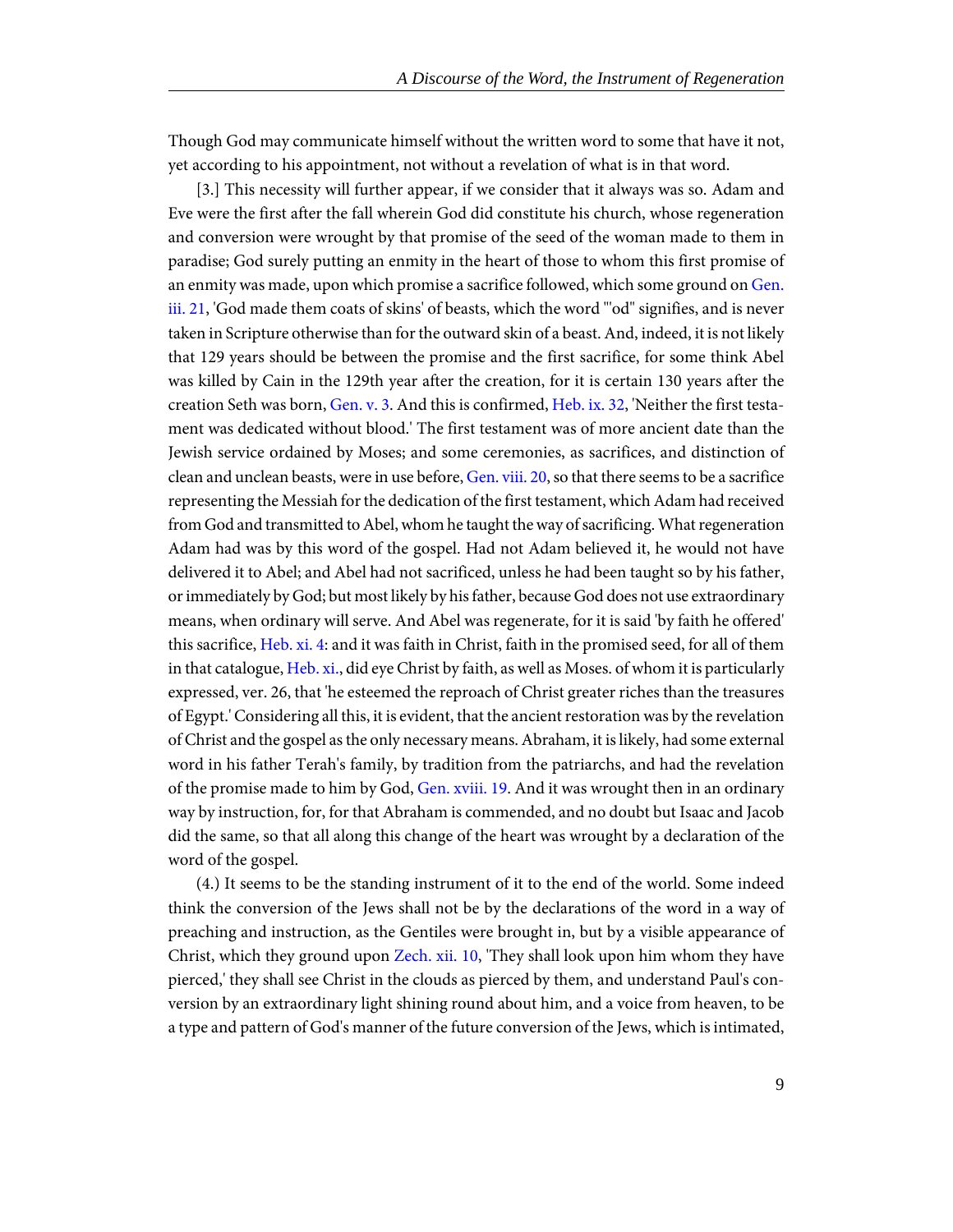<span id="page-13-4"></span><span id="page-13-3"></span><span id="page-13-2"></span><span id="page-13-1"></span><span id="page-13-0"></span>[1 Tim. i. 16](http://www.ccel.org/study/Bible:1Tim.1.16), that the mercy he obtained was 'a pattern for them which should hereafter believe on him to life everlasting'. Whether this be so or no, yet however the conversion is by a revelation of that which is the matter and substance of the gospel, it is the revelation of Christ himself; and if, like Paul's conversion, by a voice, as well as by sight, by instruction as well as apparition; but it seems to me to be the perpetual standing means of regeneration. The fruits of our Saviour's ascension shall endure to the end of the world, and the enduing men with gifts for the building him a spiritual house is a great end of his ascension, [Ps. lxviii.](http://www.ccel.org/study/Bible:Ps.68.18) [18,](http://www.ccel.org/study/Bible:Ps.68.18) compared with [Eph. iv. 8,](http://www.ccel.org/study/Bible:Eph.4.8) [9](http://www.ccel.org/study/Bible:Eph.4.9), 'Thou hast ascended on high, thou hast led captivity captive, thou hast received gifts for men; yea, for the rebellious also, that the Lord might dwell among them.' He receives gifts upon his ascension, for the subduing and changing the hearts of the rebellious, that they may be a fit habitation for God, who dwells in them by his Spirit; these gifts being the fruit of so glorious an ascension, and a rich donative to him for the accomplishment of his undertaking in the world, and being given for the smoothing, polishing, and fitting rude stones to combine together for a temple for the Lord to dwell in (which is the reason why he keeps up the world). As long therefore as God has a temple, and any stone to polish, these gifts will remain in the ministry of the word, and be exercised in order to so great a building; and we may infer also by the way, that it is not likely that God does dwell in any, but such who are so subdued and formed by the ministry of the word, which is the fruit of Christ's ascension. It seems also to have an more ancient date, and founded upon the covenant of redemption between the Father and the Son. All that prayer in the 17th of John seems to me to run upon those articles agreed on between them. Those that were given to Christ were given to keep his word: [John xvii. 6](http://www.ccel.org/study/Bible:John.17.6), 'Thou gave them me, and they have kept thy word.' Which word was given to Christ by God in order to be given to them: ver. 8, 'I have given them the word which thou gave me.' And in his prayer for their sanctification, her. 17, he seems to intimate that this was the ordinary method then subscribed to by both, and the settled means of sanctification; he does not only propose his desire for their sanctification, but the means, 'through thy truth,' and specifies what he means by truth, 'thy word is truth.' And what he did here pray for, for them that were then with him, he did for all that should hereafter believe, ver. 20; and though this be meant of a further sanctification of those that were already regenerate, yet it will, I think, evidently follow that if the word by agreement between the Father and the Son be the instrument of every degree of sanctification, it must be also of the first; since there can be no faith, but refers to the object believed, and the ground why it is believed, whence 'belief of the truth' is joined with the 'sanctification of the Spirit,' [2 Thes. ii. 13;](http://www.ccel.org/study/Bible:2Thess.2.13) besides, ver. 20, all belief for the future was to be through the word, 'through their word.' Let me add another inference from this; what an excellent argument is this to plead in prayer, before you go to hear or read the word; Lord, was not this an article of agreement between thee and thy Son? Was not this the desire of our Saviour, who knew the best means of sanctifying?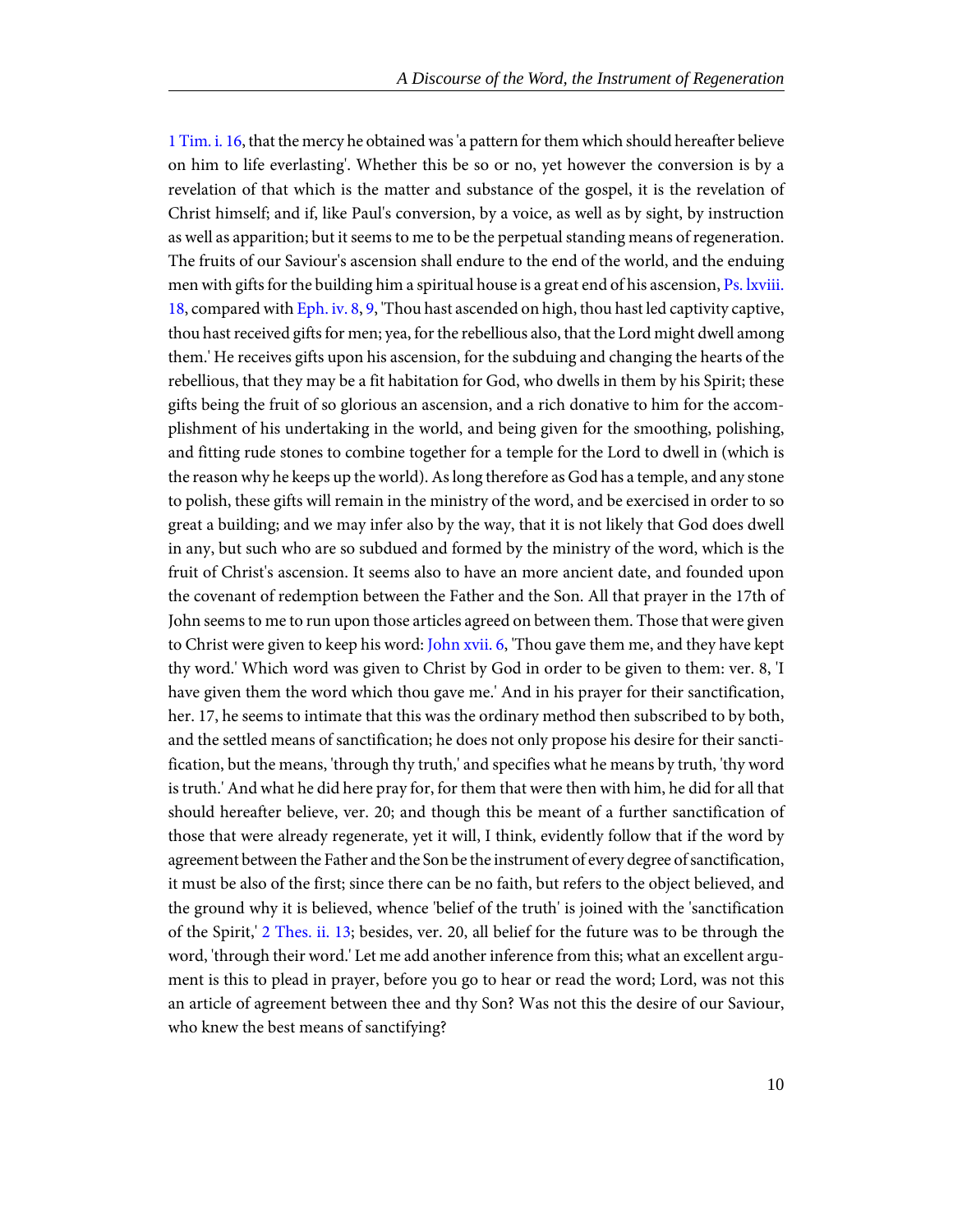<span id="page-14-7"></span><span id="page-14-5"></span><span id="page-14-4"></span><span id="page-14-3"></span><span id="page-14-2"></span><span id="page-14-1"></span><span id="page-14-0"></span>[5.] It is necessary, by God's appointment, for all the degrees of the new birth, and all the appendixes to it. When God shows his own glory for a further change, he represents the species of it in the glass of the gospel: [2 Cor. iii. 18](http://www.ccel.org/study/Bible:2Cor.3.18), 'Beholding as in a glass the glory of the Lord, are changed into the same image, from glory to glory.' It is the ministration of the Spirit in all the acts of the spirit. If the Spirit quicken, it is by some gospel precept; if it comforts, it is by some gospel promise; if it startles, it is by some threatening in the word. Whatsoever working there is in a Christian's heart, it is by some word or other dropping upon it. If any temptation which assaults us be baffled, it is by the word, which is the sword of the Spirit. The life of a Christian is made up of increasing light, refreshing comforts, choicer inclinations of the heart towards God. By the same law whereby the soul is converted the heart is rejoiced, and the eyes further enlightened: [Ps. xix. 7,](http://www.ccel.org/study/Bible:Ps.19.7) [8](http://www.ccel.org/study/Bible:Ps.19.8), 'The law of the Lord is perfect, converting the soul, making wise the simple, rejoicing the heart, enlightening the eyes.' The Spirit makes the word not only the fire to kindle the soul, but the bellows to blow; it is first life, then liveliness to the soul. It is through the word he begets us, and through the word he quickens us: Thy word has quickened me,' [Ps. cxix. 50,](http://www.ccel.org/study/Bible:Ps.119.50) [93.](http://www.ccel.org/study/Bible:Ps.119.93) It is by the word God gathers a church in the world; by the same word he sanctifies it to greater degrees, [Eph. v.](http://www.ccel.org/study/Bible:Eph.5.26) [26.](http://www.ccel.org/study/Bible:Eph.5.26) It is the seed whereby we are born, the dew whereby we are refreshed. As it is the seed of our birth, so it is the milk of our growth, [1 Peter ii. 2](http://www.ccel.org/study/Bible:1Pet.2.2). Faith comes by hearing, and salvation after faith by the 'foolishness of preaching,' [1 Cor. i. 21.](http://www.ccel.org/study/Bible:1Cor.1.21) It helps us after we have believed through grace, [Acts xviii. 27.](http://www.ccel.org/study/Bible:Acts.18.27) Our fruitfulness depends upon our plantation by this river's side. The influence of other ordinances depends upon it. Sacraments that nourish and increase, are not efficacious, but by virtue of the word; they have their dependence on the word, as seals upon the covenant. The word is operative without sacraments; sacraments are not operative without the influence of the word, they are only assistants to it. This quickens and increases habitual grace, as well as it was the instrument first to usher it into the heart: [Eph. v. 26](http://www.ccel.org/study/Bible:Eph.5.26) 'That he might sanctify and cleanse it with the washing of water by the word.' As God will have the mediation of his Son honoured in the whole progress and perfection of grace as the meritorious cause, the efficacy of the Spirit as the efficient cause, so he will have the word in every step to heaven honoured as the instrumental cause; that as Jesus Christ is all in all, as the chief, so the word may be all in all as the means. As God created the world by the word of his power, and by the word of his providence bid the creatures increase and multiply, so by the word of the gospel he lays the foundation, and rears the building, of his spiritual house.

<span id="page-14-6"></span>4. As it is not a natural instrument, but the only instrument appointed by God, and therefore, upon these and upon other accounts, a necessary instrument, so it is an instrument which makes mightily for God's glory. The meaner the appearance of the instrument, the more evident the power and skill of the workman. It would be miraculous for a man to raise up another from death, by a composition of medicines syringed down the throat, but a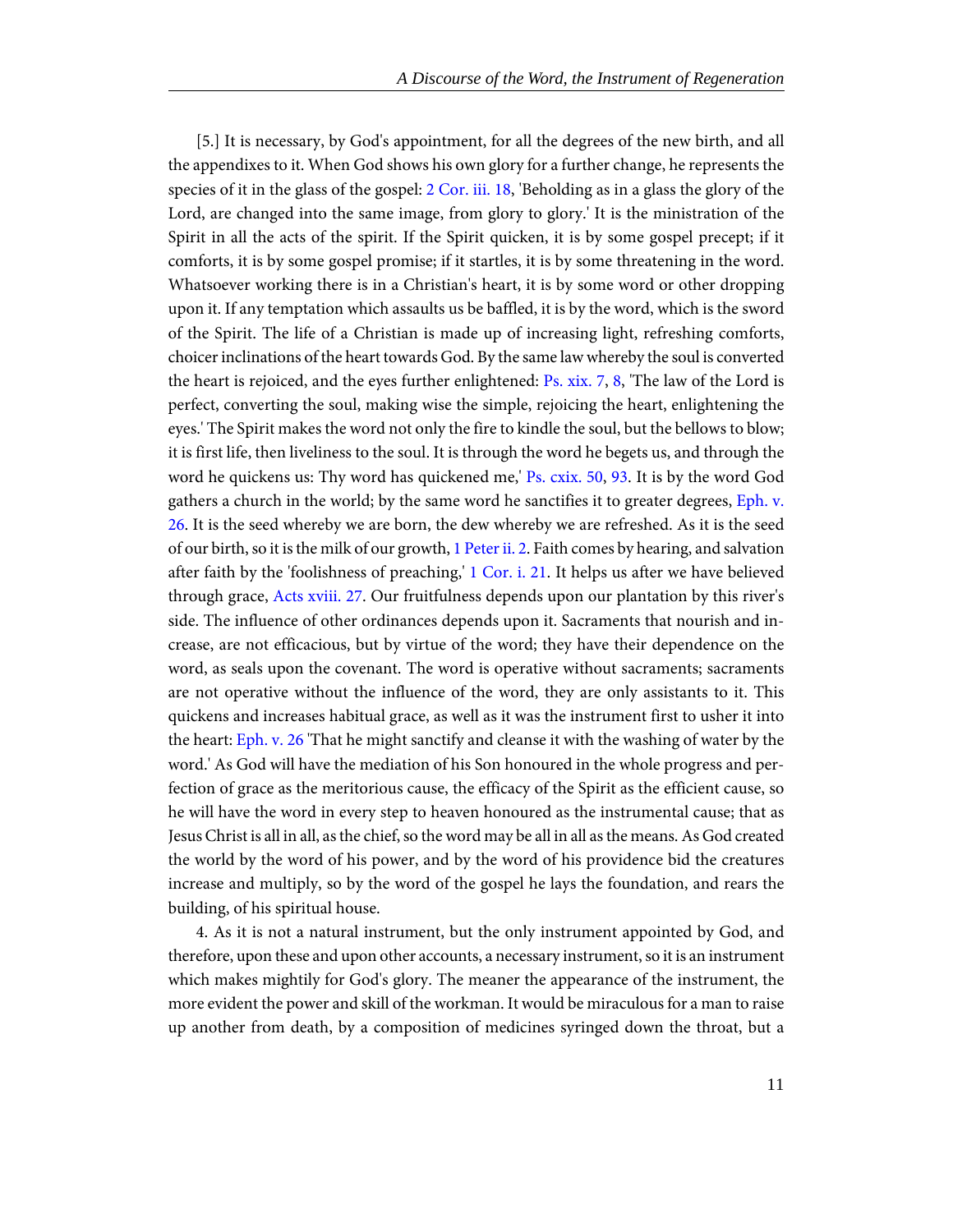<span id="page-15-0"></span>greater miracle to raise him by speaking a word. In the new birth there is nothing sensible to man but the word, the other causes are secret; like the wind, you know not whence it comes, nor whither it goes. The instrument being weak in itself, none can claim any share with God in the glory of the work. But were there a natural strength in the means, much of the honour would be pared from God, and assumed by the creature. It is like the trumpet in the right hand of Gideon's soldiers, and a pitcher with a lamp in the left. Upon the blowing of the trumpet and the breaking of the pitcher, the enemies fled; and God would have the means but small, but three hundred of thirty-two thousand, that Israel might not vaunt, and say, Mine own arm has saved me, [Judges vii. 2](http://www.ccel.org/study/Bible:Judg.7.2). It had not been so admirable for Samson to have killed so many with a sword or spear, or if the walls of Jericho had fallen flat by the force of some battering engine; but it was wonderful to see them tumble at the blast of ram's horns. Is it not the same to see strong-holds, high thoughts, Goliath-like corruptions, and spiritual death itself, fly before the voice of the word? To see a man like the Babel-builders, swelling and rearing up his own confidences against God, to have all the former language of his soul confounded by a word; to think of other objects, speak in another strain, descend from self to dust, deny pleasure, embrace a crucified Christ; that carnal reason should be silenced, legions of devils driven out, a messy Dagon fall before an ark of wood, that has nothing in it but the rod of Aaron and the pot of manna: in such weak means is the power of God exalted, and no other cry can reasonably be heard but 'This is the Lord's doing, and it is marvellous in our eyes.' So it was more glorious for our Saviour to turn many of the Jews to him after his death than in his life, to bring them to believe by a Word, upon a person they had crucified as a malefactor, than if he had brought them to believe while he was attended with a train of miracles. The power of his miracles might seem in their eyes to be extinct with his death, since he that delivered others did not deliver himself from the hands of his murderers. He now honours both his own words and their faith, in bringing them to believe by the preaching of men, who did not believe by the Word from his lips, attended with the seals of so many glorious miracles.

<span id="page-15-4"></span><span id="page-15-3"></span><span id="page-15-2"></span><span id="page-15-1"></span>5. Consider, as it is an instrument, so but an instrument. God begets by the word; the chief operation depends upon the Spirit of God. No sword can cut without a hand to manage it, no engine batter without a force to drive it. The Word is objective in itself, operative by the power of the Spirit; instrumental in itself, efficacious by the Holy Ghost. The Word of Christ is first spirit and then life. 'The words that I speak unto you, they are spirit and they are life,' [John vi. 63](http://www.ccel.org/study/Bible:John.6.63). The word is the chariot of the Spirit, the Spirit the guider of the word; there is a gospel comes in word, and there is a gospel comes in power, [1 Thes. i. 5.](http://www.ccel.org/study/Bible:1Thess.1.5) There is a publishing of the gospel, and there is the 'fullness of the blessing of the gospel,' [Rom. xv.](http://www.ccel.org/study/Bible:Rom.15.29) [29.](http://www.ccel.org/study/Bible:Rom.15.29) 'There was the truth of God spoken by Peter and Paul, and God in that truth working in the heart: [Gal. ii. 8](http://www.ccel.org/study/Bible:Gal.2.8), 'He that wrought effectually in Peter to the apostleship of the circumcision, the same was mighty in me towards the Gentiles.' The gospel in itself is like Christ's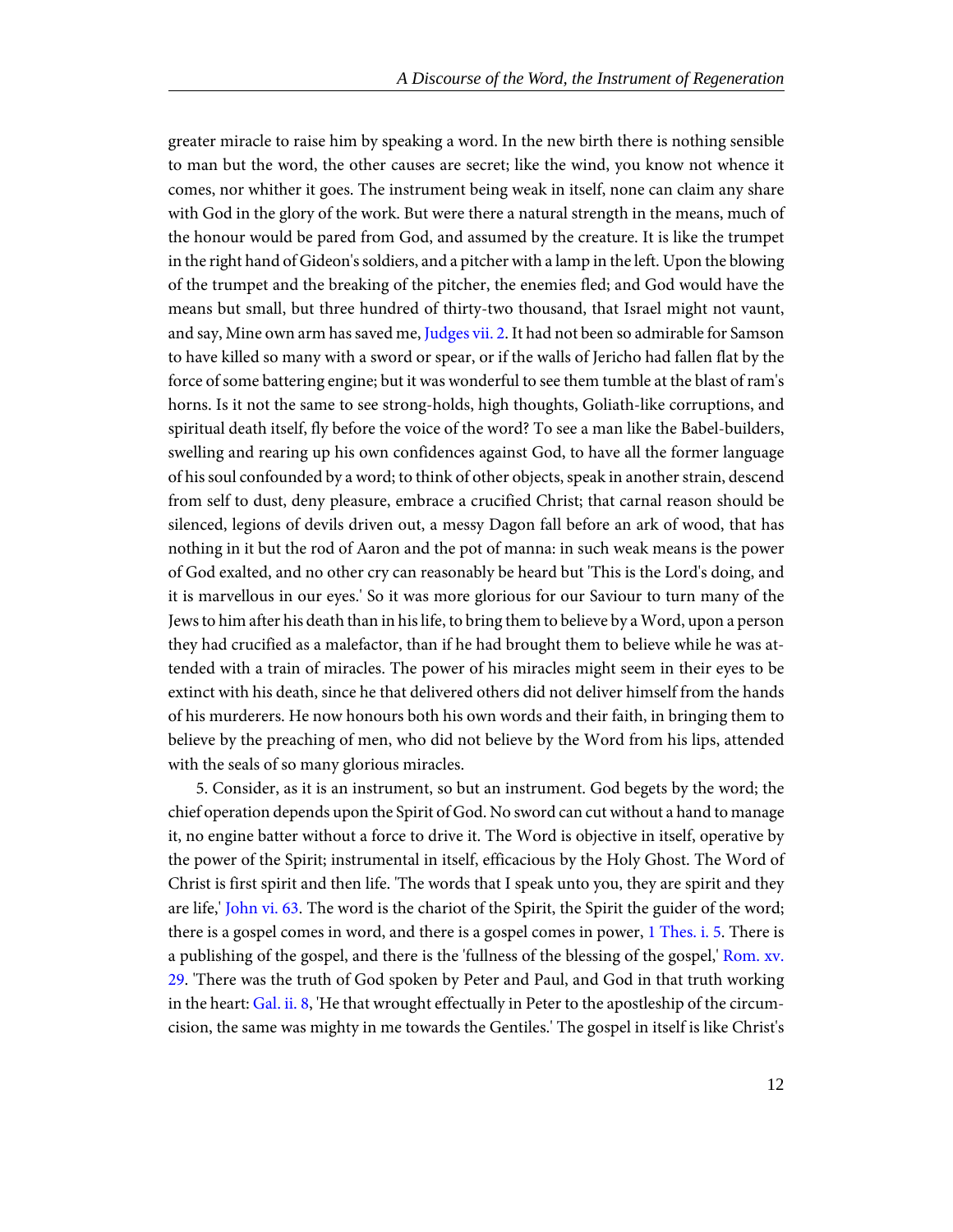<span id="page-16-3"></span><span id="page-16-2"></span><span id="page-16-1"></span>voice; the gospel with the Spirit is like Christ's power raising Lazarus; other men might have spoken the same words, but the power of rising must come from above. It is then successful when an inward unction drops with the outward dew, when the veil is taken from the heart, and the curtain from the word, and both meet together, both word and heart; when Christ kisses with the kisses of his mouth, and the man embraces it with the affections of his heart. The light in the air is the instrument by which we read, but the principle of that light is in the sun in the heavens. The word is a rod, a breath, but efficacious in smiting and slaying the old man, as it is the rod of Christ's mouth, the breath of his lips, [Isa. xi. 3;](http://www.ccel.org/study/Bible:Isa.11.3) a rod like that of Moses to charm us, but as it is the rod of his strength,  $Ps$ .  $cx$ . 2; a weapon, but only 'mighty through God,' [2 Cor. x. 4;](http://www.ccel.org/study/Bible:2Cor.10.4) a seed, but brings not forth a plant but by the influence of the sun. The word has this efficacy from the bleeding wounds and dying groans of Christ. It is by making his soul an offering for sin that he sees the travail of his soul in his new born creatures. By his blood are all the promises of grace confirmed; by his blood they are operative. The word whereby we are begotten was appointed by God, confirmed by Christ, and the Spirit which begets us was purchased by the same blood. To conclude: the word declares Christ, and the Spirit excites the heart to accept him; the word shows his excellency, and the Spirit stirs up strong cries after him; the word declares the promises, and the Spirit helps us to plead them; the word administers reasons against our reasonings, and the Spirit edges them, the word shows the way, and the Spirit enables to walk in it; the word is the seed of the Spirit, and the Spirit the quickener of the word; the word is the graft, and the Spirit the engrafter; the word is the pool of water, and the Spirit stirs it to make it healing.

II. Quest. How does the word work?

<span id="page-16-0"></span>1. Objectively, as it is a declaration of God's will, as it does propose to the understanding what is to be known, in order to salvation hereafter and practice here, as it does declare the purpose of God to save only by Jesus Christ the Mediator, and by him to deliver us from sin, Satan, and whatsoever is contrary to everlasting happiness; and thus is significative of something to our minds and understandings. The Spirit gave us an eye to see, and the word is the light which discovers the object to the eye. The Spirit gives us an organ, but something must be proposed for that organ to exercise itself about, otherwise there is no use of the understanding in any rational operation; which certainly there is, for though the object is supernatural, and the inward work upon the mind supernatural, yet the proposal of the object to the mind is made in a rational manner. The word does objectively propose life and death in a way suitable to the nature of man, that he may rationally choose life: 'I have set before you life and death, blessing and cursing, therefore choose life,' [Deut. xxx. 19](http://www.ccel.org/study/Bible:Deut.30.19). Both the blessings of the gospel and the curses of the law are presented in the word, that the one may be chosen, the other avoided. The word is proposed under various notions: as *true*, and so it is the object of the speculative understanding; as *good*, so it is the object of the practical understanding and will; as *profitable*, so it is the object of the appetite and affections. When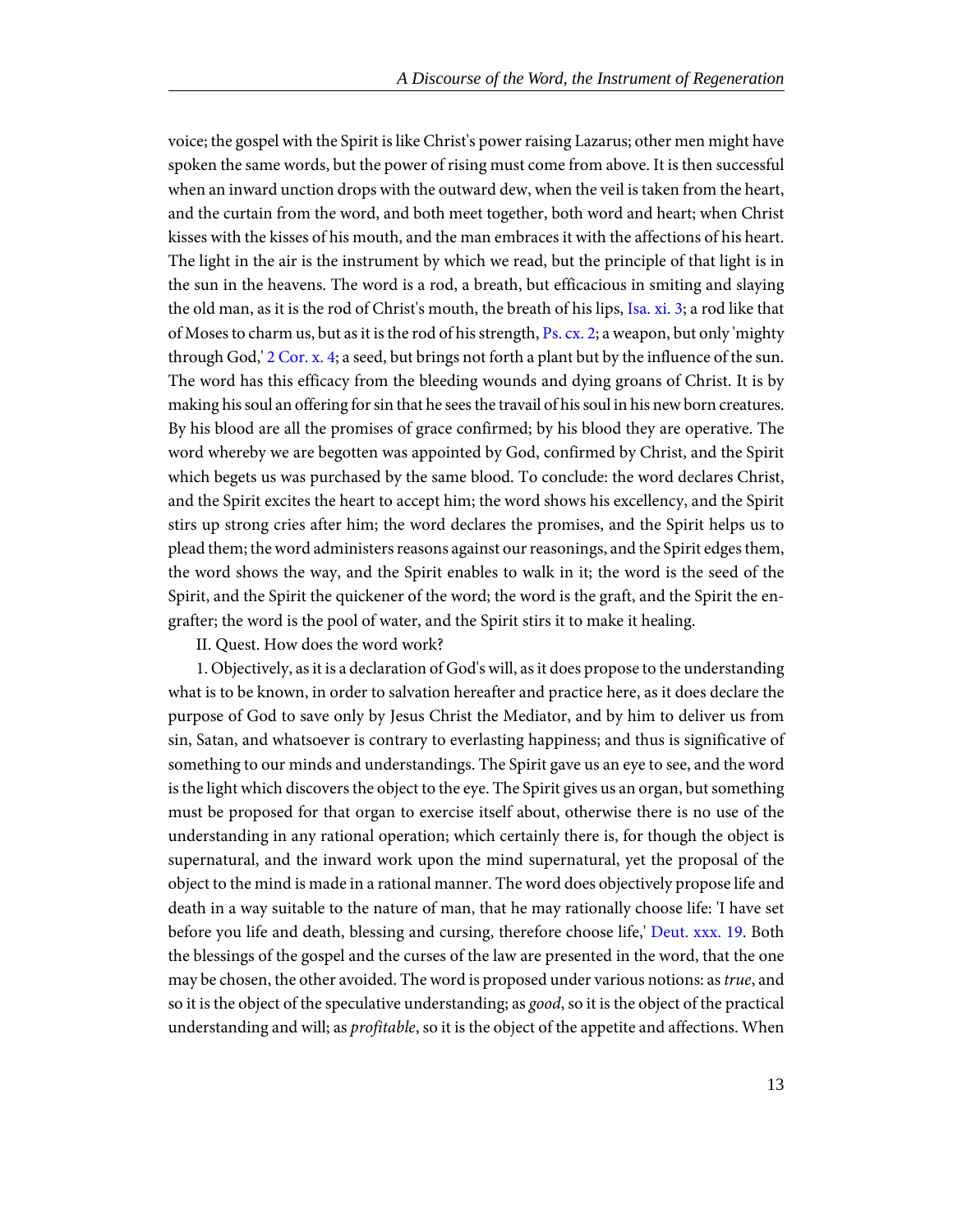it is received into the speculative understanding, it is a preparation to the new birth; when it is received into the practical understanding and will, it is the new birth. It discovers the wonders in God's own heart, his Son, and his promise; the Spirit demonstrates it, and gives power to embrace it. It first presents the promise and then answers the pleas the stubborn heart makes against it, yet by the same gospel, it fetches demonstrative arguments from that quiver to satisfy a cavilling understanding, and motives from thence to overcome a resisting will, it silences the fears, points to the way, excites the soul to an acceptance of Christ, all by this gospel, and so draws us, as a man draws a child, by presenting some alluring object to him. The Spirit immediately himself touches the soul, but by the word, as an instrument proposing the object, and drawing out the soul into an actual believing. The two chief parts of the word are,

<span id="page-17-1"></span>(1.) The discovery of our misery by nature. The heart is ripped open, our putrefied condition in our blood evidenced, our deplorable state unfolded, and thereby the conscience awakened to sensible reflections. It dissects the heart, discovers the secret reserves, unravels the thoughts, pursues sin to its fastnesses, and pulls and brings it out, as Joshua the kings to execution: [1 Cor. xiv. 26,](http://www.ccel.org/study/Bible:1Cor.14.26) 'And thus are the secrets of his heart made manifest, and so falling down on his face he will worship God, and report that God is in you of a truth.' It opens sin to the very bowels, discovers the inward filth, takes off its beautiful disguise, its silken covering, and shows the running ulcer under it. It discovers the forlorn estate by nature, and the insufficiency of flesh and blood to inherit the kingdom of God. Let the word be whispered by the Spirit in the ears of a ruffling sinner, and the curtains which obscured his sin from his eye drawn open, that he may see what a nest of devils he has, what astonishment will it raise in him! How will he stand amazed at his own folly! How will he loathe that self which before he so vehemently loved!

<span id="page-17-0"></span>(2.) A second discovery is of the necessity and existence of another bottom. It discovers our misery by nature, and our remedy by Christ, the plague brought upon the world by the first Adam, the cure brought to the world by the second. It proclaims a peace, concluded between God and the humbled sinner, by his Son, the great ambassador, confirmed by his blood, assured by his resurrection. It shows him the fountain of death in his sin, the fountain of life in Christ, the free streams and gracious communications of it. The promise discovers the gracious nature of God, his kindness to man, the openness of his arms to receive him, and thus bring the soul off from itself to the foot of God and the bottom of the cross. When the word like fire and the heart like tinder come close together, the heart catches the spark and burns. From the word reconciliation and peace step out and meet the soul, it finds the kisses of Christ's mouth inspiring it with life, the box of the gospel promises broke open, the window of the gospel ark opened, and the dove flying out of it into the desert heart. The word proposes things as they are in reality, and the soul knows things as it ought to know, [1 Cor. viii. 2](http://www.ccel.org/study/Bible:1Cor.8.2). It understands the unavoidable necessity and the infallible excellency of the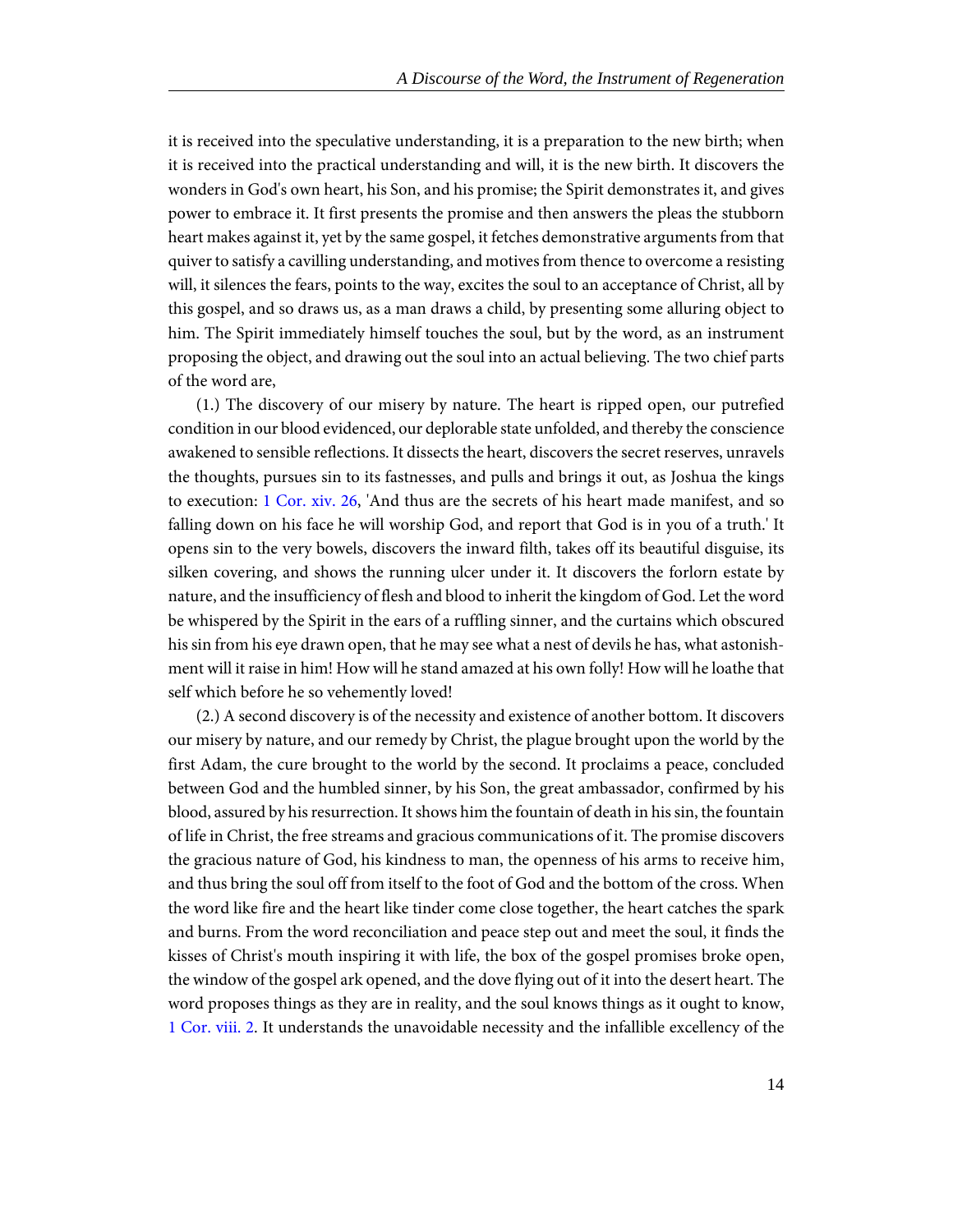things proposed; it sees the rocks and shelves wherein the danger lies, and a compass whereby to steer, a road wherein to lie safe at anchor; whereupon he relents for his sin, is astonished at divine kindness, rejoices at the promise as before he trembled at the threatening, and has far other thoughts of God than he had before, in which act divine life is breathed into the soul.

<span id="page-18-4"></span><span id="page-18-3"></span><span id="page-18-2"></span><span id="page-18-1"></span><span id="page-18-0"></span>2. The word seems to have an active force upon the will, though the manner of it be very hard to conceive. It is operative in the hand of God for sanctification. The petition of our Saviour, [John xvii. 17](http://www.ccel.org/study/Bible:John.17.17), 'Sanctify them through thy truth, thy word is truth,' seems to intimate more than a bare objective relation to this work; it both shows us our spots and cleanses them. It is a seed. Seed, though small, is active, no part of the plant retains a greater efficacy; all the glory and strength of the plant, in its buds, blossoms, and fruit, are hidden in it. The word is this seed, which being settled in the heart by the power of the Spirit, brings forth this new creature. It is a glass that not only represents the image of God, but by the Spirit changes us into it, [2 Cor. iii. 18.](http://www.ccel.org/study/Bible:2Cor.3.18) A word that pierces the heart, [Heb. iv. 12,](http://www.ccel.org/study/Bible:Heb.4.12) ye, 'sharper than a two-edged sword, dividing asunder the soul and spirit.' It is a fire to burn. The Spirit does so edge the word that it cuts the quick, discerns the very thoughts, insinuates into the depths of the heart, and rakes up the small sands from the bottom, as a fierce wind does from the bowels of the sea. It is God's ordinance to batter down strongholds. Though it be not a natural instrument to work necessarily, yet it is likened to natural instruments, which are active under the efficiency of the agent which manages them; and this also, in the hands of the Spirit, works mighty effects. The 'sanctification of the Spirit and belief of the truth ' are joined together, one subordinate to another, [2 Thes. ii. 13.](http://www.ccel.org/study/Bible:2Thess.2.13) The Spirit efficiently infusing holy habits; the word objectively and actively—objectively, as outwardly proposed; actively, as inwardly engrafted;—it at least excites the new infused gracious principle, and produces our actual conversion and believing. As the pronouncing excommunication in the primitive times filled the person with terror; and no question but upon the same account the authoritative pronouncing the pardon of sin by the apostles, though only declarative, might have a mighty operation upon the soul in filling it with joy; yet both, as managed by the Spirit, concurring with his own ordinance. So that the word is mighty in operation as well as clear in representation; for an activity seems to be ascribed to it by the Scripture metaphors. The chief activity of it is seen in that likeness which it produces in the soul to itself. Seeds have an efficacious virtue to produce plants of the same kind with that whose seeds they are; so the word produces qualities in the heart like itself. The law in the heart is the law in the word transcribed in the soul; a graft which changes a crabbed stock into a sweet tree, [James i. 21;](http://www.ccel.org/study/Bible:Jas.1.21) like a seal it leaves a likeness and impression of itself; it works a likeness to God as he is revealed in the gospel, for we are changed into the same image. What image? The same image which we behold in that glass, [2 Cor. iii. 18](http://www.ccel.org/study/Bible:2Cor.3.18); not his essential image, but the image of his glory represented in the gospel for our imitation. The word is the glory of God in a glass,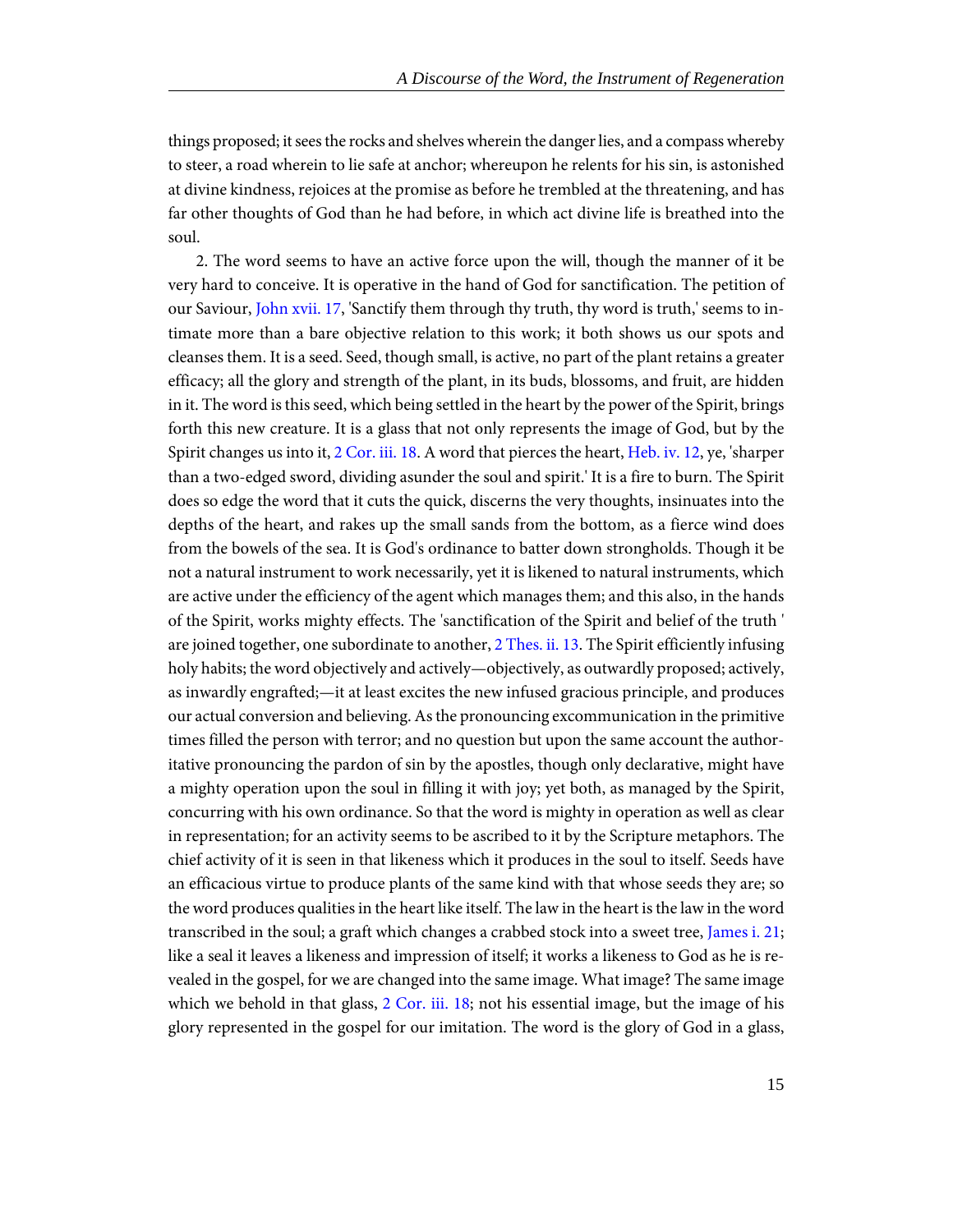and imprints the image of the glory of God in the heart. It is a softening word, and produces a mollified heart; an enlightening word, and causes an enlightened soul; a divine word, and engenders a divine nature; it is a spiritual word, and produces a spiritual frame; as it is God's will, it subdues our will; it is a sanctifying truth, and so makes a sink of sin to become the habitation of Christ. To conclude: this is certain: the promise in the word breeds principles in the heart suitable to itself; it shows God a father, and raises up principles of love and reverence; it shows Christ a mediator, and raises up principles of' faith and desire. Christ in the word conceives Christ in the heart; Christ in the word, the beginning of grace, conceives Christ in the soul, the hope of glory.

III. The Use. 1. Information.

<span id="page-19-1"></span><span id="page-19-0"></span>1. How admirable, then, is the power of the gospel! It is a quickening word, not a dead; a powerful word, not a weak; a sharp-edged word, not dull; a piercing word, not cutting only skin deep, [Heb. iv. 12.](http://www.ccel.org/study/Bible:Heb.4.12) That welcome work does it make, when a door of utterance and a door of entrance are both opened together! It has a mighty power to out-wrestle the principalities of hell, and demolish the strongholds of sin in the heart. It is a word of which it may be said, as the psalmist of the sun,  $Ps$ . xix. 6, 'His circuit is to the ends of the earth, and there is nothing hid from the heat thereof.' To part of the soul is hidden from a new birth by the warm beams of it, when directed by God to the soul. What a powerful breath is that which can make a dead man stand upon his feet and walk! If you should find your faces, by looking in a glass, transformed into an angelical beauty, would you not imagine some strange and secret virtue in that glass? How powerful is this gospel word, which changes a beast into a man, a devil into an angel, a clod of earth into a star of heaven!

(1.) It is above the power of all moral philosophy The wisdom of the heathens never equalled the gospel in such miracles; the political government of the best states never made such alterations in the hearts of men. How excellent is that gospel which has done that for the renewing of millions of souls, which all the wit and wisdom of the choicest philosophers could never effect upon one heart! All other lectures can do no more than allay the passions, not change them; bring them into an order fit for human society, not beget them for a divine fellowship; not draw them forth out of a principle of love to God, and fix them upon so high an end as the glory of God that is invisible. This is the glorious begetting by the gospel, which enables not only to moral actions, but inspires with divine principles and ends, and makes men highly delight in the ways they formerly abhorred. What are a few sprinklings of changes moral philosophy has wrought in the lives of men, to the innumerable ones the gospel has wrought, which were such undeniable realities, that they were never openly contradicted by any of the most violent persecutors of the Christian religion, and were always the most urged argument for the truth of the gospel in the ancient apologies for it? How long may we read and hear mere moral discourses, and arrive no higher than some reformation of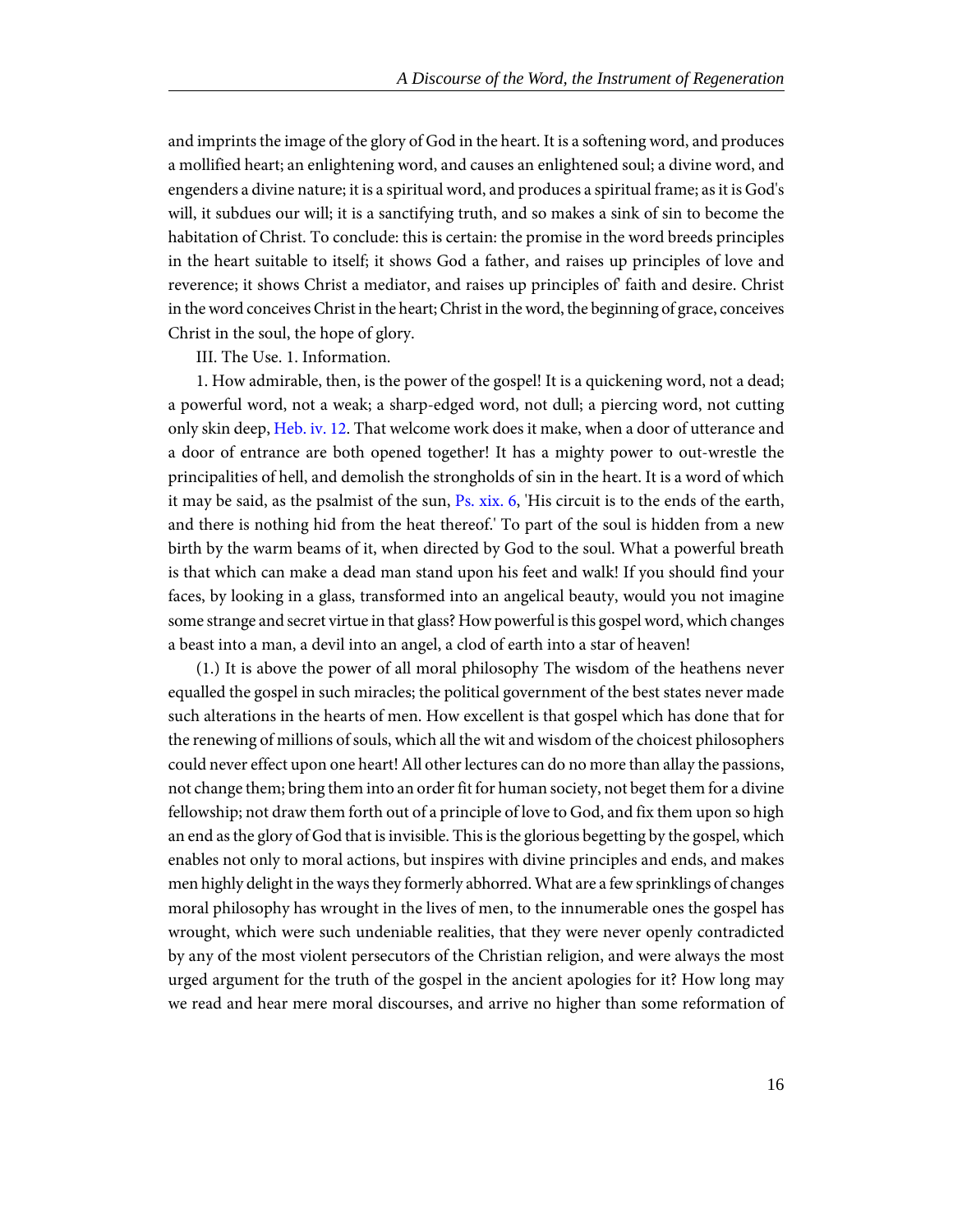life, with unchanged hearts: have sin beaten from the outworks, yet retain the great fort, the heart!

(2.) Above the power of the law. The natural law sees not Christ, the Mosaical law dimly shows him afar off; the gospel brings him near, to be embraced by us, and us to be divinely changed by him. The natural law makes the model and frame of a man, the Mosaical adds some colours and preparations, and the gospel conveys spirit into them. The natural law begets us for the world, the Mosaical kills us for God, and the gospel raises up to life. The natural law makes us serve God by reason, the Mosaical by fear, and the gospel by love. It is by this, and not by the law, those three graces which are the main evidences of life are settled in the soul. It begets faith, whereby we are taken off from the stock of Adam, and inserted in Christ; hope, whereby we flourish; and love, whereby we fructify. By faith, we have life; by hope, strength; by love, liveliness and activity. All these are the fruits of the gospel administration.

<span id="page-20-0"></span>(3.) Its power appears in the subjects it has been instrumental to change. Souls bemired in the filthiest lusts, have been made miraculously clean; it has changed the hands of rapine into instruments of charity, hearts full of filth into vessels of purity; it has brought down proud reason to the obedience of faith, and made active lusts to die at the foot of the cross; it has struck off Satan's chains, and snatched away his captives into the liberty of God's service; it has changed the most stubborn hearts. The conversion of a great company of those Jewish priests that were most violent against it and the author of it, is ascribed to the power of the word: [Acts vi. 7,](http://www.ccel.org/study/Bible:Acts.6.7) 'And the word of God increased, and a great company of the priests were obedient to the faith.' How many were raised to life by Peter's sermon! More souls turned than words spoken upon record. It subdues the will, which cannot be conquered but by its own consent. Light can dart in upon the understanding whether a wan will or no, and flash in his face though he keep it in unrighteousness. Conscience will awaken and rouse them, though men use all the arts they can to still it. The will cannot be forced to any submission against its own consent; the power of the gospel is seen in the conquest of the will, and putting new inclinations into that.

<span id="page-20-1"></span>(4.) The power of it is seen in the suddenness of its operation. In a moment, in the twinkling of an eye, like the change at the last resurrection: [1 Cor. xv. 51](http://www.ccel.org/study/Bible:1Cor.15.51), [52](http://www.ccel.org/study/Bible:1Cor.15.52), 'We shall all be changed, in a moment, at the last trumpet.' How have troops of unmastered lusts fled at the voice of the gospel trumpet, like a flock of frightened birds, and left their long-possessed mansion! How have the affections, which have sheltered so many enemies against God, been on the sudden weary of their residence, and abhorred what they loved, and loved what the moment before they abhorred! How have welcome temptations been upon this sudden change rejected, a despised Saviour dearly embraced, a furious soul tamed, a darling self crucified, and a soul open to every temptation strongly fortified against it! How frequent are the examples, in the first times of Christianity, of men that have been almost as bad as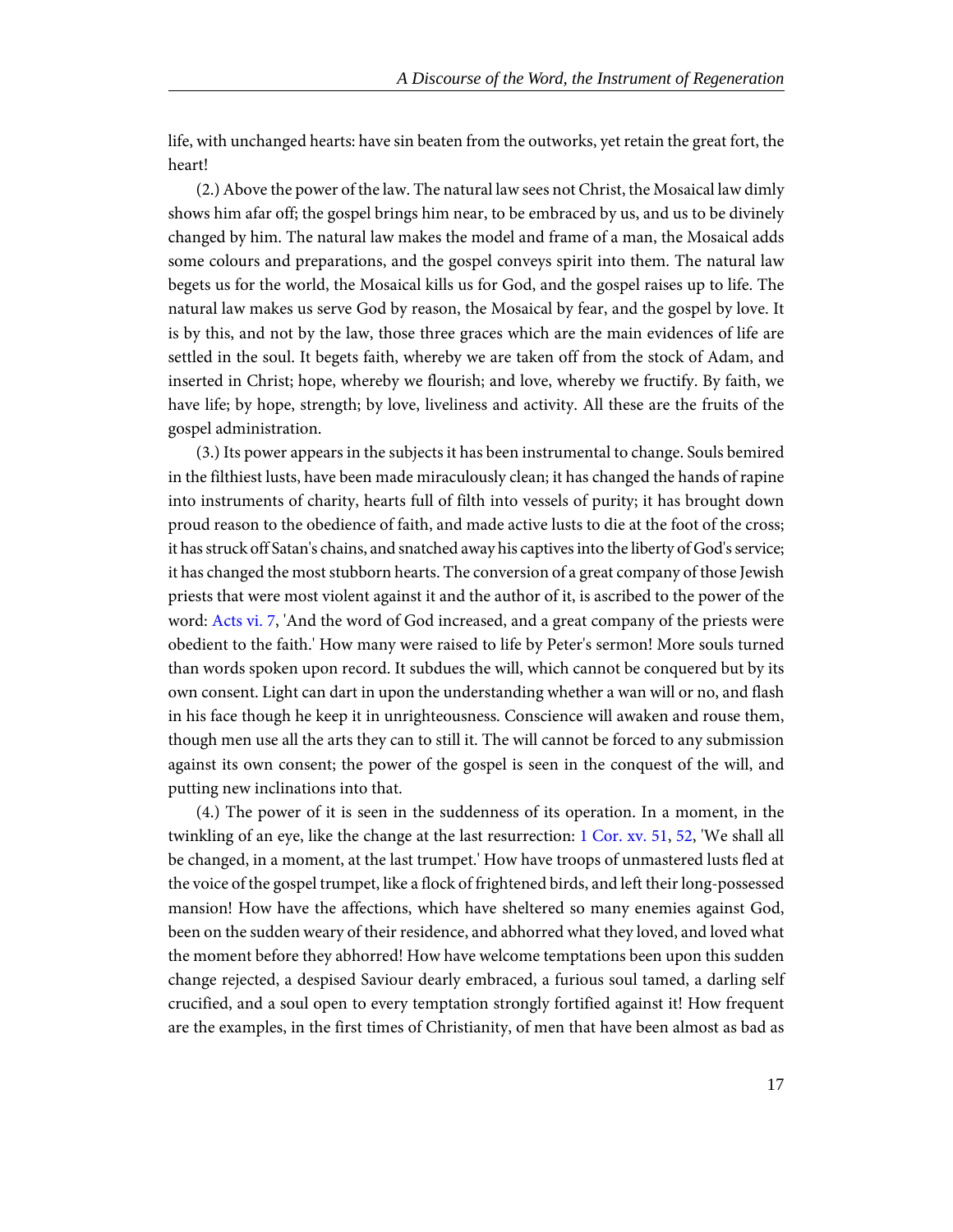devils one day, one hour, and joyful martyrs the next; and as soon as ever they have been begotten by it, asserted the power of it in another new birth by flames!

(5.) And this has been done many times by one part, one particle of the word. One word of the gospel, a single sentence, has erected a heavenly trophy in a soul, which all the volumes of the choicest mere reason could never erect; one plain scripture has turned a face to heaven that never looked that way before, and made a man fix his eye there against his carnal interest. One plain scripture has killed a man's sins, and quickened his heart with eternal life; one word of Christ, remembered by Peter, made him weep bitterly, and two or three scriptures, pressed by the same Peter upon his hearers, pricked their hearts to the quick. How has hell flashed in the face of a sinner, out of a small cloud of a threatening, and heaven shot into the soul from one little diamond spark of a promise! A little seed of the word, like a grain of mustard seed, changed the soul from a dwarfish to a tall stature! This the experience of every eye can testify.

(6.) And this power appears in the simplicity of it. Savonarola observes, that when he neglected the preaching of the Scripture, and applied himself to discourses of philosophy, he gained little upon the hearts of people; but when he came to illustrate and explain the Scripture, the minds of people were wonderfully inflamed and excited to a serious flame; and that when he discoursed in a philosophical manner, there was a non-attention, not only of the more ignorant, but the more learned sort too; but when he preached Scripture truths, he found the minds of men mightily delighted, sting with divine truth, brought to compunction, and a reformation of their lives, which shows, says he, the power of the word, acting more vigorously than all human reason in the world. And indeed Scripture, and Scripture reason, is the wisdom of God; all other reason is the wisdom of man. God will depress man's wisdom and advance his own. It works as it is 'the word of God which lives and abides for ever', [1 Peter i. 23.](http://www.ccel.org/study/Bible:1Pet.1.23) To wrap a fine piece of silk about a sword, or gild a diamond, is to hinder the edge of the one, and the lustre of the other.

<span id="page-21-1"></span><span id="page-21-0"></span>2. Information. The gospel is then certainly of divine authority, since in this 'God has set a tabernacle for the Sun of righteousness to move in, as the heavens are the tabernacle for the material sun, [Ps. xix. 4.](http://www.ccel.org/study/Bible:Ps.19.4) That word that raises the dead, must needs be the word of no less than God. Our Saviour's discovery of men's thoughts argued his deity. The word's discovery of the inward workings of the heart, and the alteration it makes there, evidences a divine stamp upon it. God would never have made a lie so successful in the world, or blessed it in making those alterations in men, so comely in the eye of moral nature, so advantageous to human society, as the principles it instils into the minds of men are. A lie would never have been blessed to be an instrument of so much virtue and truth; it would not consist with the righteousness of God's government, or his goodness and truth as governor, to bring the hearts of men into so beautiful an order by a deceitful gospel. What word ever had such trophies! What engine ever battered so many strongholds! If the lame walk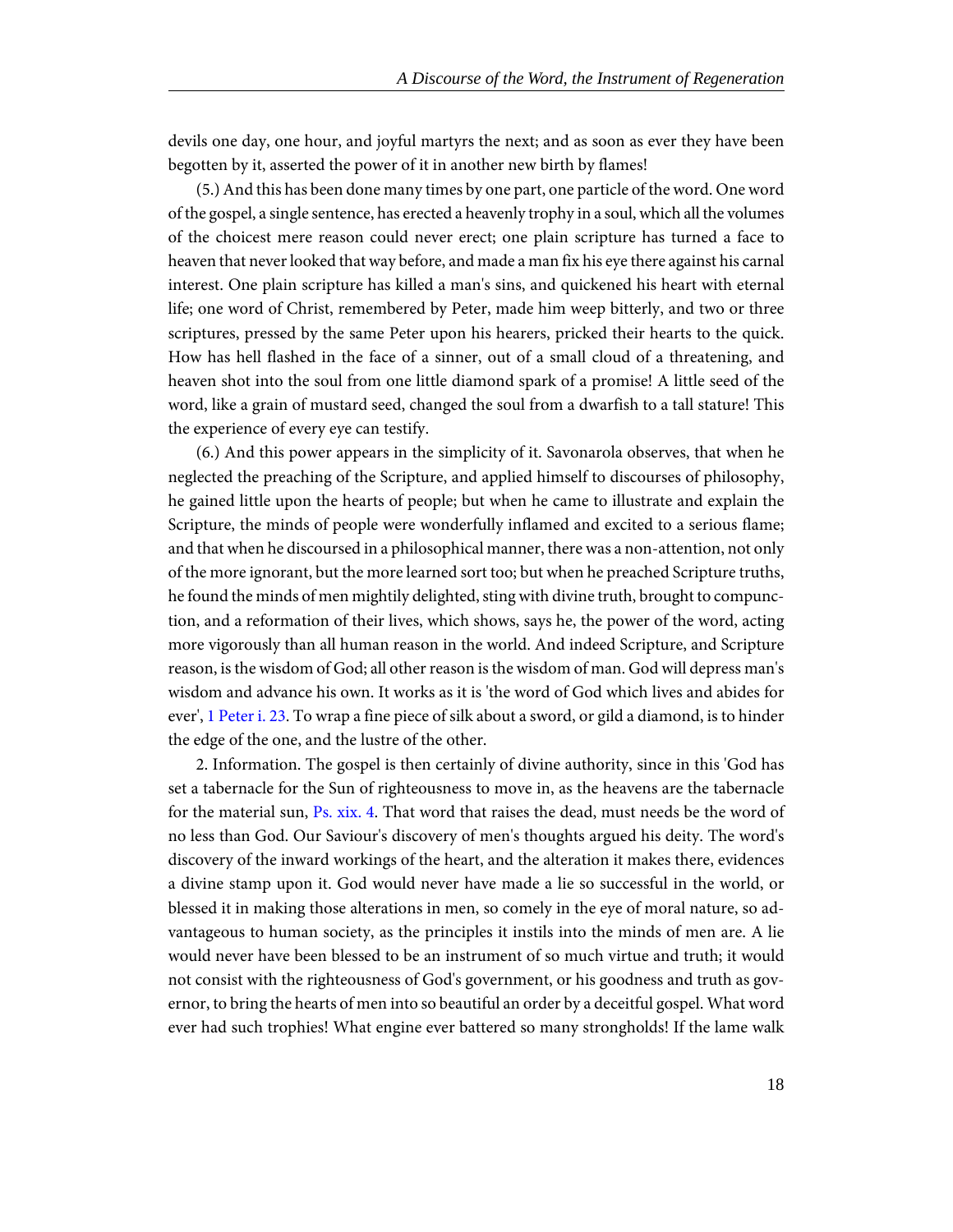by the strength of it, if the dead are raised by the power of it, if lepers are cleansed by the virtue of it, if impure souls are sanctified, dead souls enlivened, are we to question its divine authority? Should a word work such wonderful effects for so many ages, that had no stamp of divine authority upon it? Would all those witnesses be given by God to a mere imposture? Let the victories it has gained evidence the arm that wields it. What sword was used at the first conquest of the world through grace, but this of the Spirit? How soon was the devil, with all his heap of idols, fain to fly before it! How soon was the devil, with all his pack of lusts, forced to leave his habitation in the hearts of men! Is not that of divine authority that so routs the enemies of God, puts sin to flight, expels spiritual death, breaking the bands of that worst king of terrors; that had skill to find out sin in its lurking holes, and power to dispossess that, and introduce spiritual life into the soul? Can that be a thing less than divine, that restores man to his due place as a creature respecting his Creator, referring all things to his glory; that implants the love, fear, hope of God in the mind; that makes man, of a miserable corrupt creature, to become divine; that roots out the vices of hell, and stores the soul with the virtues of heaven? Can such a gospel be termed less than a divine word of truth? If there be any word that can so change the nature, and transform wolves into lambs, let it have the honour and due praise when it is found out; but whatsoever the atheism of the world is, that never felt the powerful efficacy of it, you surely that have felt it a mighty weapon to conquer the devils that once possessed you, and an instrument to new beget you when you lay in your blood, should entertain no whisper against the divine authority of it, but count it the power and wisdom of God as, indeed, it is in itself, and in its effects upon souls, [Rom. i. 16.](http://www.ccel.org/study/Bible:Rom.1.16) It is said there to be 'the power of God to salvation.' Upon that account the apostle was not ashamed of it; neither should we, but conclude as the same apostle says, 'If I be not an apostle, yet to you I am an apostle.' So if the gospel be not in itself the gospel of God, surely it is so to you who have been renewed.

<span id="page-22-2"></span><span id="page-22-1"></span><span id="page-22-0"></span>3. Information. It shows us the reason why the gospel is so much opposed by Satan in the world. It begets those for heaven whom he had begotten for hell. It pulls down his image and sets up God's; it pulls the crown off his head, the sceptre from his hand, snatches subjects from his empire, straitens his territories, and demolishes his forts, breaks his engines, outwits his subtilty, makes his captives his conquerors, and himself, the conqueror, a captive; it pulls men 'out of the kingdom of darkness, and translates them into a kingdom of light,' [Col. i.](http://www.ccel.org/study/Bible:Col.1.13) [13](http://www.ccel.org/study/Bible:Col.1.13). And all this, as it is a word of truth, opposed to his word of deceit, whereby he has cheated mankind and deceived the nations; that we may well say of him, as the apostle of death, 'O death, where is thy sting?' [1 Cor. xv. 55.](http://www.ccel.org/study/Bible:1Cor.15.55) O hell, where is thy sting? O Satan, where is thy victory? This slays Satan and revives the soul.

4. We see then how injurious they are to God, who would obstruct the progress of the gospel in the world; that, as the papists, would hinder the reading and the preaching of the word. Whose seed are they, but the seed of that dragon, that would as well hinder the new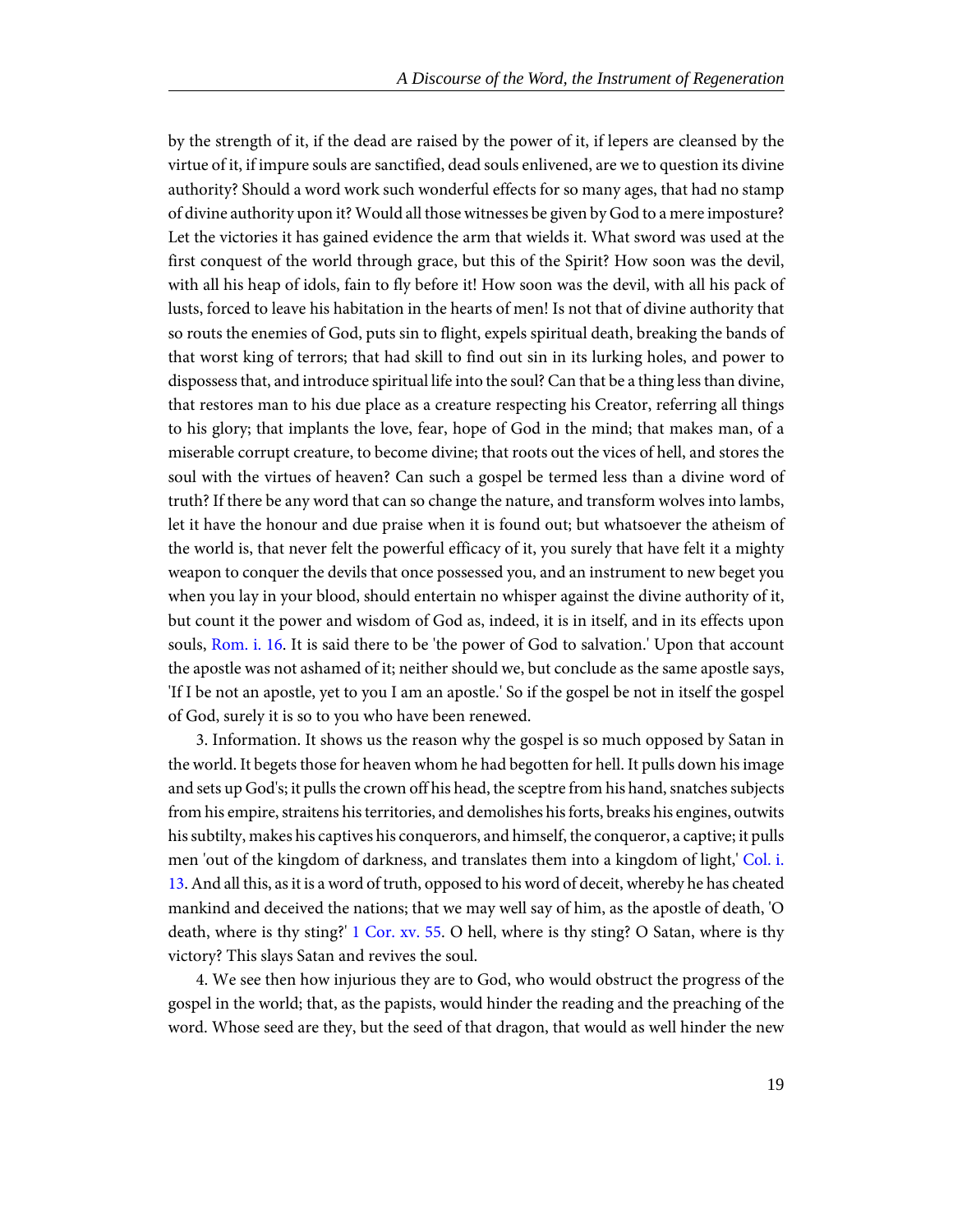<span id="page-23-4"></span>birth as devour a divine-begotten babe 'as soon as ever it were born,' [Rev. xii. 4.](http://www.ccel.org/study/Bible:Rev.12.4) Such would hinder the greatest and most excellent work of God upon the souls of men, would have no spiritual generations for God in the world. Such envy Christ a seed, and God a family, they would despoil him of a family on earth, though they cannot of a family in heaven. In banishing the word, they would banish the grace of God out of the world, and leave no place in a world drowned with ignorance, where this dove should set her foot. Those that would take away the seed, would not have a spiritual harvest, but reduce souls to a deplorable famine, lock them up in the grave, and keep them under the bands of a spiritual death.

<span id="page-23-1"></span><span id="page-23-0"></span>5. It informs us, that the gospel shall then endure in the world, as long as God has any to beget. Men may puff at it, but they cannot extinguish it, it is a word of truth, and truth is mighty, and will prevail. It was a mighty wind wherein the Spirit came upon the apostles, to show not only the quick and speedy progress of the gospel, as upon the wings of the wind, but the mighty force of it, that men can no more silence the sound of the gospel than they can the blustering of the wind. It shall prevail in all places, where God has a seed to bring in, a people to beget. Those given to Christ shall come from far: 'from the east,' [Isa. xlix. 12,](http://www.ccel.org/study/Bible:Isa.49.12) 'and from the west, and from the land of Sinim' (now, I think, called Damiata, in Egypt). The word, being the instrument, shall sound everywhere, where he has sons and daughters to beget for Christ. As long as Christ does retain his royalty, 'his mouth shall be a sharp sword,' [Isa. xlix. 2.](http://www.ccel.org/study/Bible:Isa.49.2) That is the first thing concluded on between God and Christ, before they come to any further treaty, which is expressed in that chapter. As Christ shall be his salvation to the ends of the earth, so shall the word be the instrument of it to the end of the world: the 'polished shaft' is 'hid in his quiver.' As he is a light to the Gentiles, so the golden candlestick of this gospel wherein this light is set, shall endure in spite of men and devils. Since his promise of a seed to Christ stands sure, the word, whereby he begets a generation for him, is as sure as the promise, and shall not return void: [Isa. lv. 11,](http://www.ccel.org/study/Bible:Isa.55.11) 'but it shall accomplish that which he pleases, and it shall prosper in the things whereto he sent it.' Never fear then the removal of the gospel out of the world, though it be removed out of a particular place, since it is a word of truth, and an instrument ordained to so glorious an end.

<span id="page-23-3"></span><span id="page-23-2"></span>6. It is a sign, then, God has some to beget, when he brings his gospel to any place. He has a pleasure to accomplish, and it shall not return unto him void. Prosperity is entailed upon it for the doing the work whereto he sent it. Since then it is appointed an instrument, in the hand of the Spirit, for a new begetting, it will be efficacious upon some souls where it comes, for the wise God would not send it, but to attain its main end upon some hearts. God never sends his word to any place, but it is received and relished by some as the savour of life. It looses the bands of spiritual death in some, and binds them harder upon obstinate sinners, to them that perish it is the savour of death. In every place the gospel was savoury to some: [2 Cor. ii. 14](http://www.ccel.org/study/Bible:2Cor.2.14), [15](http://www.ccel.org/study/Bible:2Cor.2.15), 'God made manifest the savour of his knowledge,' by the apostles, 'in every place.' Wherever this seed is sown, the harvest has been reaped, either more or less.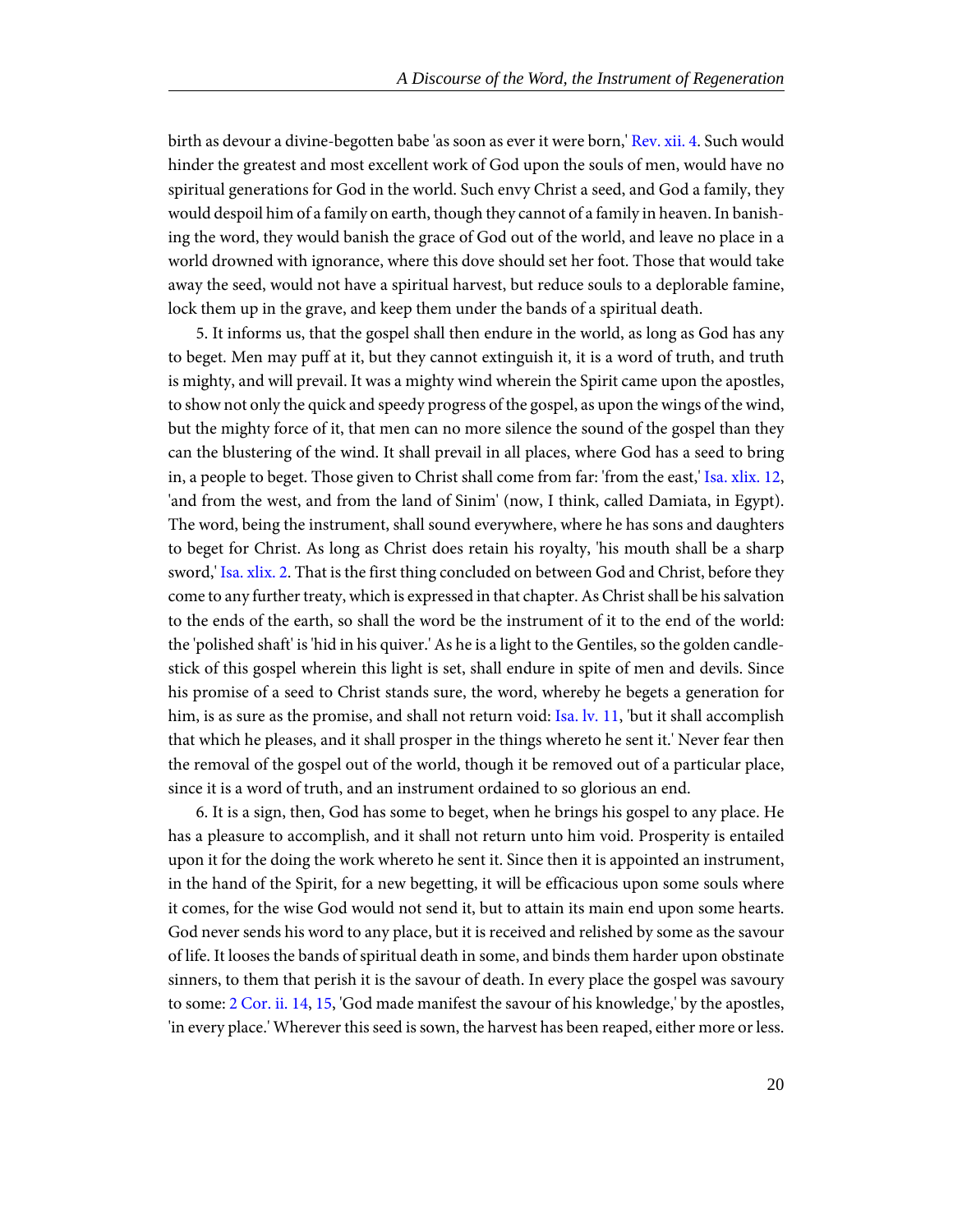<span id="page-24-4"></span><span id="page-24-3"></span><span id="page-24-2"></span>It is fruitful at Corinth, for there God had much people, [Acts xviii. 10.](http://www.ccel.org/study/Bible:Acts.18.10) It is not fruitless at Athens, though the harvest was less; most mocked, but some believed, and but one man of learning and worldly wisdom, [Acts xvii. 32](http://www.ccel.org/study/Bible:Acts.17.32), [34](http://www.ccel.org/study/Bible:Acts.17.34). When God sends John in a way of righteousness, if the Pharisees believe not, God will make a conquest of publicans and harlots: [Mat.](http://www.ccel.org/study/Bible:Matt.21.32) [xxi. 32,](http://www.ccel.org/study/Bible:Matt.21.32) 'John came to you in the way of righteousness, and you believed not: but the publicans and harlots believed him.' The net of the gospel is not cast wholly in vain, but from the time of its coming, to the time of its removal, some souls have been caught, though not of the most delicious fish, yet of the worst sort.

7. It informs us, what an excellent thing is a new birth! The end is more desirable than the means, this is the chief end of all the ordinances of God in the world. The gospel had never been revealed but for this intent, this is the 'design of the Spirit's operation in any gospel administration. All the lines of the word are to draw the lineaments of grace in the heart. This must be a noble and excellent thing, for which chiefly the oracles of God sound in the world, for which so great a light is set up in the gospel. All the love of Christ breathes in the gospel; the whole Testament is sealed by his blood; the perpetual workings of the Holy Ghost, the preaching of the word, the celebration of the sacraments, are in subservience to this end, the one to make us live, the other to make us grow. How inconceivably excellent is that, how valuable in the eye of God, how advantageous to the happiness of men, that is, the design wherein so many divine operations meet!

<span id="page-24-1"></span><span id="page-24-0"></span>8. What a lamentable thing is it, that so few should be new begotten by the word of truth! How many are there among us that understand not what a new begetting and birth is, no more than Nicodemus when he discoursed with our Saviour! What a deplorable thing is it that the word should be preached, and so little regarded! that not only an hour's, but many years' discourses should pass away (as the Psalmist speaks of our lives) 'like a tale that is told!' [Ps. xc. 9.](http://www.ccel.org/study/Bible:Ps.90.9) How miserable is that man that has the objective cause of the new birth, without the effective! It is the word of truth. What will become of you, if you prefer a word of error before it; if you prefer the devil's killing suggestions before God's reviving, oracles? What does the word of truth move you to, but to a new birth? Why will any man struggle against it? Every resistance of the word is a resistance of God himself. It is God hews by the prophets, [Hos. vi. 5](http://www.ccel.org/study/Bible:Hos.6.5); it is God offers to beget by the word; every reluctance then against the word is a reluctance against God. The word will either bring in a new form of grace, or a new form of torment. If the working of the one be rejected, the in-working of the other cannot be avoided; it will either cut the bands of a spiritual death, or cut the sinews of our souls. That piece of timber that has not its knots cut off for the building, shall be cut in pieces for the fire. A new life waits for them that obey the gospel; an endless death for them that reject it; they that obey not the gospel, know not God, 2 Thess. i 8. And what is reserved for such, but revenging flames in another world? It would be happy for such, that they had never heard of a renewing gospel. Every gospel discourse that might have been the cause of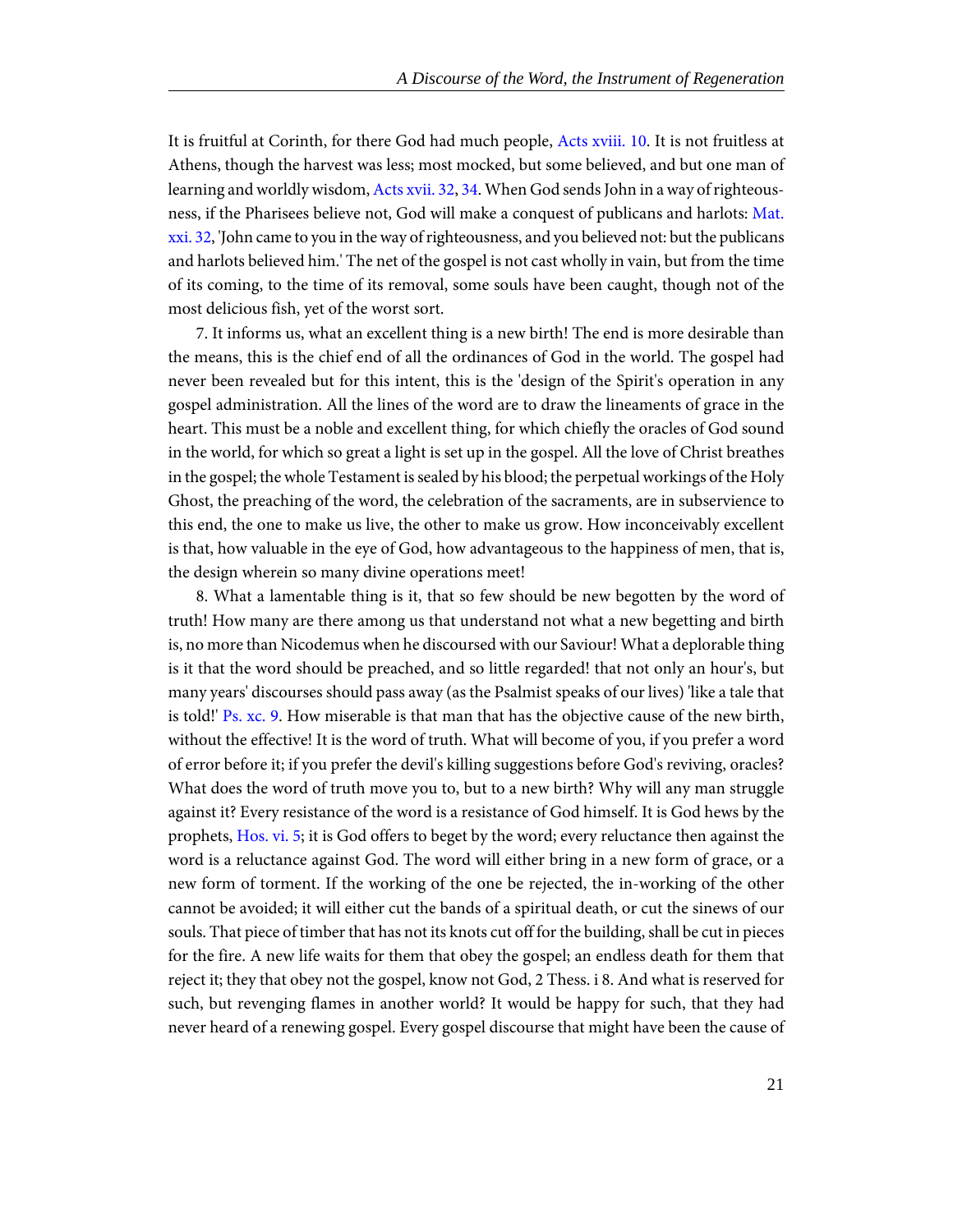a spiritual life, and a divine cordial, if sucked in, rejected, will be a bitter drug in that potion which shall be drunk in an eternal fever.

<span id="page-25-1"></span><span id="page-25-0"></span>9. Hereby you may examine whether you are new begotten. It is the word of truth whereby God befits. In this word he opens the glory of his grace, and through this he conveys the power of his grace. The conquests of Christ were to be made by the word, and it was so settled at the first constitution of him as Mediator and Redeemer: [Isa. xlix. 2](http://www.ccel.org/study/Bible:Isa.49.2), 'He has made my mouth like a sharp sword.' It was by this the hearts of men were to be conquered. And what heart is not subdued by the sword of his mouth, is not subdued by the power of his arms. Some word or other was the instrument to beget you (I speak of people grown up). The apostle's interrogation is a strong negative. There is no believing without hearing, [Rom.](http://www.ccel.org/study/Bible:Rom.10.14) [x. 14](http://www.ccel.org/study/Bible:Rom.10.14). Hearing goes before believing; he lays it down as a certain conclusion from his former arguing: 'So then faith comes by hearing, and hearing by the word of God.' If you conclude yourselves new begotten, how came you by it? Is it by the word, or no? That is God's ordinary means. If you be not renewed by this, it is not likely you are renewed at all; no other instrument has God ordinarily appointed to this end. Afflictions may plough men for it, but the word is the only seed that renews the face of the earth. All false notions or presumptions of the new birth must be brought to this touchstone; it is a misshapen and monstrous birth, that is not by a seed of the same kind; the law in the heart has no seed of the same nature with it to engender it, but the law in the word, that word which we properly call gospel; the word of truth, not the word of philosophy, which is a word of uncertainty; God's word, not Plato's word. If a thousand beasts had been consumed by common fire, not one of them had been an holocaust, a grateful sacrifice, unless consumed by the fire of the altar which came down from heaven. Moral wisdom is not that fire, has not that eminent descent from heaven; it is not that speech from heaven whereby our Saviour is said yet to speak, Heb. sit. 26. A little spark kindled by the voice of Christ from heaven, from whence he yet speaks in the gospel, is more worth than all the bonfires in the world, kindled by the sparks of moral wisdom. Those qualifications which grow of their own accord, without the word, are like the herbs which sprout in wild places without any tillage, which are of a different kind than what are planted and watered in a garden, and overlooked by the care of man. If your dispositions you boast of were not planted by the word, how fair soever they may look, they are but a wild kind of fruit; therefore, it concerns you to look back upon yourselves, think what word it was whereby you were begotten. If no particular word can be remembered, if your regeneration were wrought insensibly in your younger years, examine what suitableness there is between the word and your souls, whether your hearts are turned into the nature of it. The measures of grace are according to the measures of the word. If you cannot remember the first glorious entrance of it, you must see for the rich dwelling of it. An inhabitant may enter into our houses unseen, but he cannot dwell there without our knowledge; the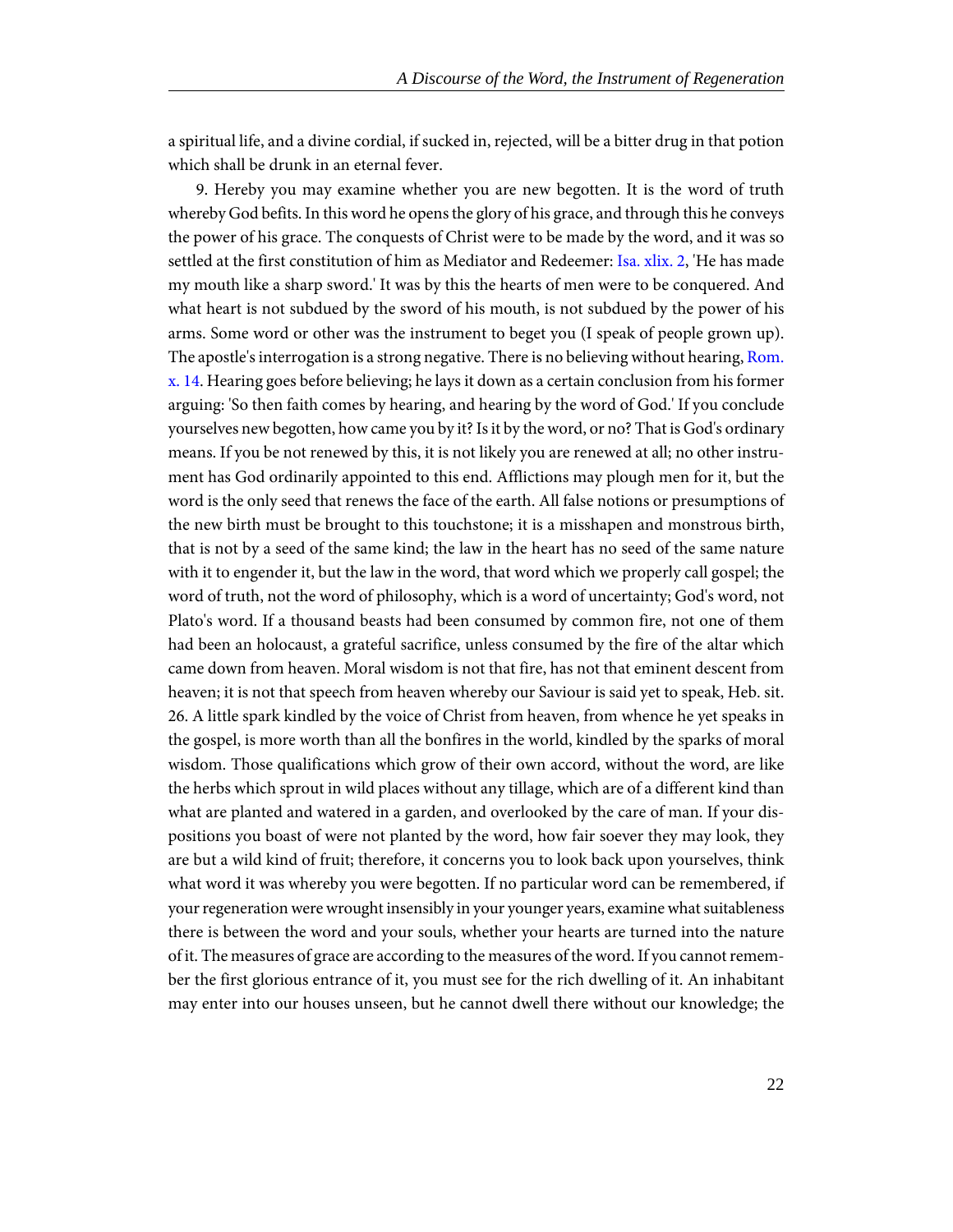lines of the word will be seen in the heart, though the particular pencil whereby they were wrought may not be remembered.

10. It instructs ministers how to preach. It is the word of truth, the gospel, that must be the main matter of our preaching; and those things in the gospel that have the greatest tendency to the new begetting men, and working this great change in them, and driving it on to greater maturity. The instrument of conversion is not barely the letter of the word, but the sense and meaning of it, rationally impressed upon the understanding, and closely applied to the conscience. The opening the word is the life of it, and the true means of regeneration. If any man would turn his servant or child from a course of sin, would he discourse to them of the nature of the of the sun and stars, their magnitude, motions, numbers, and qualities? This would be nothing to the purpose; his way would be to show them the deformity and danger of their sin. The word of truth is God's instrument, and it should be ours; what is the end of the word, should be the end of our preaching. It was through the gospel the apostle begot the Corinthians; not that the preaching of the law is excluded, but it must be preached in order to the gospel as a preparation to it. Whatsoever in the word of truth does prepare for the new birth, produce it, cherish it, preserve it, centre in one and the same end. How careful and industrious should we be to beget children to God, that we may present them, and say, 'Here am I, and the children, which thou hast given me.' The new birth will be your joy, and crown and you will be ours, [1 Thess. ii. 19,](http://www.ccel.org/study/Bible:1Thess.2.19)[20.](http://www.ccel.org/study/Bible:1Thess.2.20) Aaron's sons are called the generations of Moses, as well as Aaron, [Num. iii. 1](http://www.ccel.org/study/Bible:Num.3.1), though none of his natural sons are reckoned; Aaron's by natural generation, Moses' perhaps by a spiritual regeneration and instruction.

<span id="page-26-1"></span><span id="page-26-0"></span>Use 2. Of exhortation.

1. Highly glorify God for the word of truth, which is so great an instrument. How thankful should we be for an intention, to secure our estates from consuming, houses from burning. bodies from dying! The gospel, the word of truth, does much more than this: it is an instrument to beget a soul for God; an instrument whereby God makes himself our Father, and us his children. It is but an instrument; let not the glory be given to the instrument, but to the agent. As it is an instrument, let it have part of your affections, but nothing of the glory that belongs to God; love the truth, but glorify and bless the God of truth, that has ordained it to be so excellent an instrument.

(1.) Bless God in your hearts. [1.] That ever you had the word of truth made known to you. How many millions sit in a spiritual darkness, without so much as the means of a new begetting! Millions never heard the sound of it, nor ever will. [2.] Much more that it has been successful to any of' you. Have you any thing in your spirits that bears witness to the truth of it? When you read or hear it, do you find something of kin to it in your souls, and feel something within you rise up and call it blessed? How should you read and hear it, with eruptions of thankfulness to God for it, hearty embraces for it, and fervent ejaculations to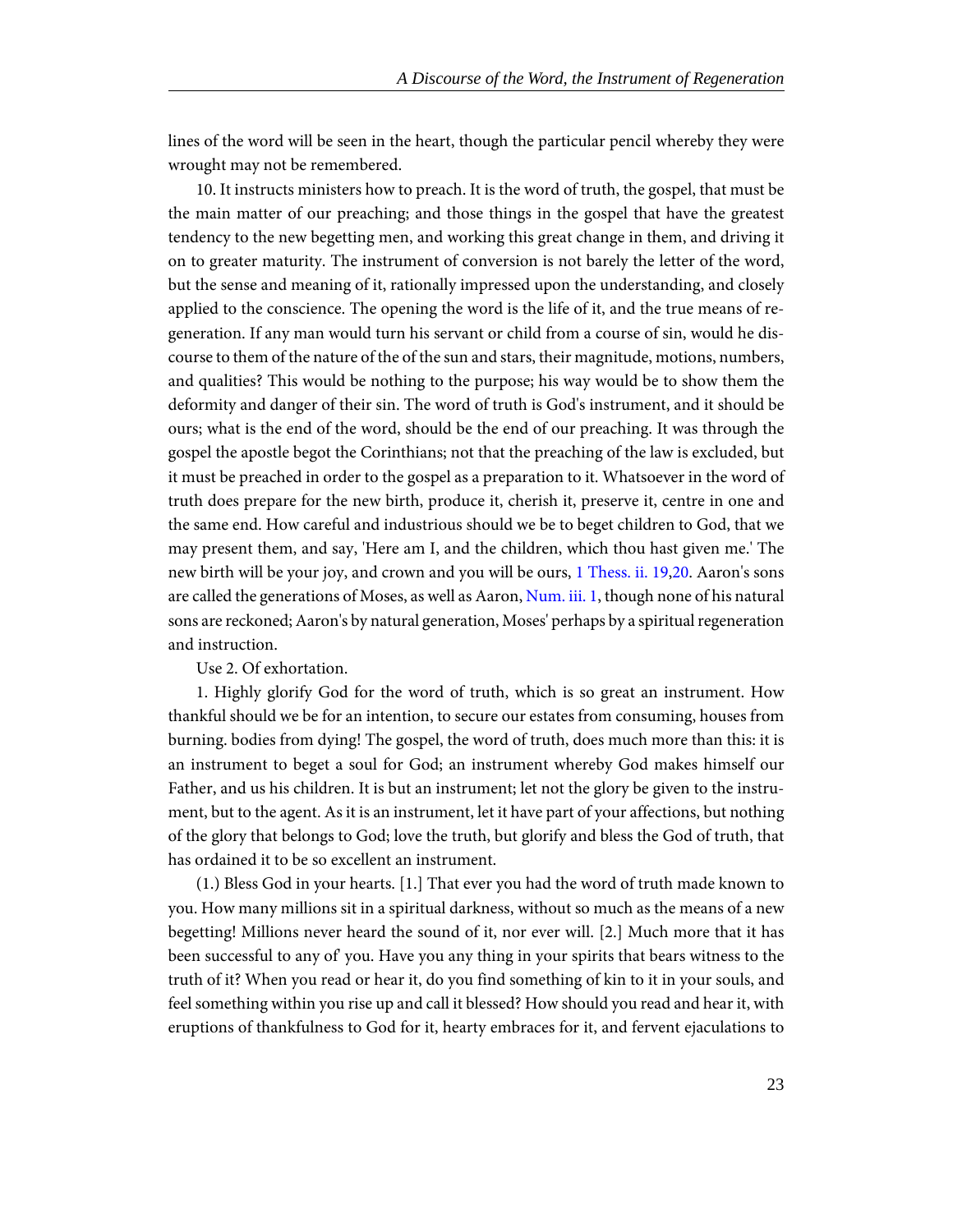<span id="page-27-5"></span><span id="page-27-4"></span>God to work more in you by the power of it! Why has the word grappled with any of our souls, and not with others; arrested any of you in a course of sin, and left others to walk in their own ways, to ran down silently like the streams of a river, till swallowed up in an ocean of death? The apostle Paul heard the voice, others with him only a sound of words, [Acts ix.](http://www.ccel.org/study/Bible:Acts.9.9) [9](http://www.ccel.org/study/Bible:Acts.9.9), [7,](http://www.ccel.org/study/Bible:Acts.9.7) xxii. 9; some have heard a sound of words, without the voice of God in it, while others have heard a divine voice in a human sound. The wind has blown upon many, God in that wind only upon few; some have received air, whilst others have received Spirit and life; some have only the body of the word, while others feel the spirit and power of it in their hearts. Shall not God be glorified for this? Had it not been for him, and his Spirit, words had been only words and wind to all as well as to some.

<span id="page-27-3"></span>(2.) Glorify God in your lives. As you feel the power of it in your hearts, let others see the brightness and efficacy of it in your actions. The new born creature should principally aim at the glory of God, since the instrument whereby he is begotten was first published for the 'glory of God in the highest,' [Luke ii. 14](http://www.ccel.org/study/Bible:Luke.2.14). What is produced by the efficacy of such an instrument must have the same end, viz. the glory of God in the practice of holiness. A holy gospel imprinted can never leave the heart and life unholy. A gospel coined for the glory of God, when wrought in the heart, can never suffer the soul to aim chiefly at self; but at the great end for which the gospel was first discovered. The gospel of holiness and truth in the heart will engender sincerity and holiness in the life.

<span id="page-27-7"></span><span id="page-27-0"></span>2. Prize the word of truth, which works such great effects in the soul. Value that as long as you live, which is the cord whereby God has drawn any of you out of the dungeon of death. Never count that foolishness by which God has inspired you with the choicest wisdom, and never count that weakness which has made any of you of death, living; and of darkness, light; and of miserable, happy by grace. If a soul be worth a world, and therefore to he prized, how precious ought that to be which is an instrument to let a soul for the felicity of another world! How should the law of God's mouth be better to us than thousands of gold and silver! [Ps. cxix. 72.](http://www.ccel.org/study/Bible:Ps.119.72) How should we prize that word whereby any of us have seen the glory of God in his sanctuary, the glory of God in our souls! When corruptions are strong, it is an engine to batter them; when our hearts are hard, it is a hammer to break them; when our spirits are impostumated, it is a sword to cut them; when our hearts are cold, it is a fire to inflame them; when our souls are faint, it is a cordial to refresh them, it begins a new birth and maintains it. It is the seed from whence we spring, [1 Peter i. 23](http://www.ccel.org/study/Bible:1Pet.1.23), the glass wherein we see the glory of God, [2 Cor. iii. 18](http://www.ccel.org/study/Bible:2Cor.3.18). By the waters of the sanctuary, we have both meat for nourish-ment, and medicines for cure, from the tree that grows by its streams: [Ezek. xlvii. 12,](http://www.ccel.org/study/Bible:Ezek.47.12) 'The fruit thereof shall be for meat, and the leaf for medicine.' Have a great regard to it, keep it in the midst of your hearts, for it is life, [Prov. iv. 21,](http://www.ccel.org/study/Bible:Prov.4.21) [22](http://www.ccel.org/study/Bible:Prov.4.22).

<span id="page-27-6"></span><span id="page-27-2"></span><span id="page-27-1"></span>3. Pray and endeavour for the preservation and success of the word of truth. Were there a medicine that could preserve life, how chary should we be in preserving that? The gospel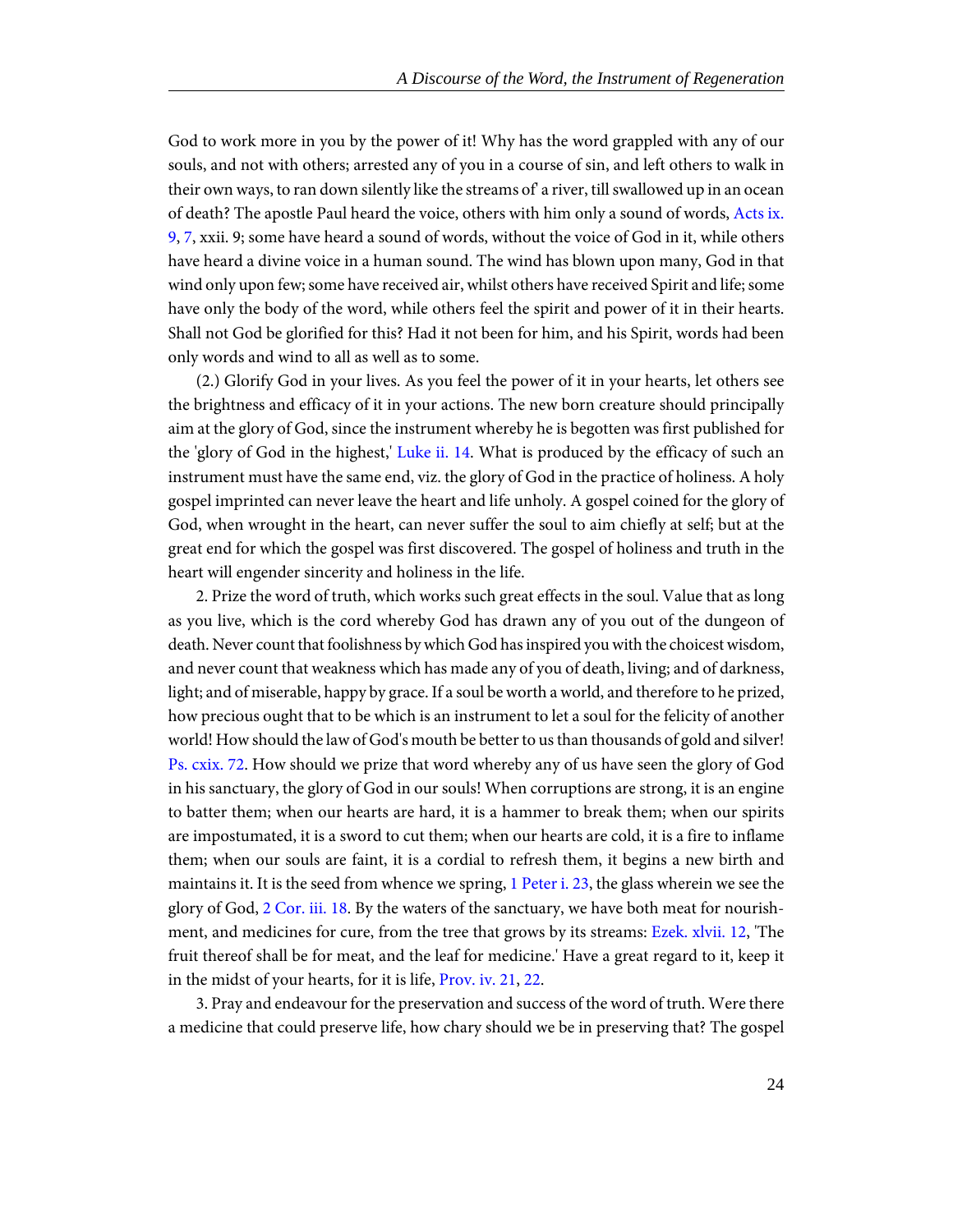<span id="page-28-7"></span><span id="page-28-0"></span>is the tree, whose leaves cure the nations, [Rev. xxii. 2.](http://www.ccel.org/study/Bible:Rev.22.2) It was a blessing God endued the creatures with, when he bid them increase and multiply, [Gen. i. 22.](http://www.ccel.org/study/Bible:Gen.1.22) It was an evidence that he intended to preserve the world. If the gospel get ground in the hearts of men, it is an evidence it shall continue in spite of the oppositions of men or devils.

<span id="page-28-3"></span>4. Wait upon God in the word. Where there is a revelation on God's part, there must be a hearing on ours. Sit down therefore at the feet of God, and receive of his words, Dent. xxxiii. 3. (1.) Despise it not; he that contemns it never intends to be new begotten, since he slights the means of God's appointment; he that intends an end, will use all means proportionately to his desires for that end; he that contemns it never was renewed. Habitual grace being wrought by it, cannot, but in its own nature, have a great affection to it. He that loves Christ cannot but love all the methods of his operations. (2.) Despise it not because it is but an instrument: say not, because God is the chief agent, therefore you need not come to the word. Our Saviour knew that 'man did not live by bread alone, but by every word that proceeds out of the mouth of God,' [Mat. iv. 4](http://www.ccel.org/study/Bible:Matt.4.4). Did he therefore neglect means for preserving his life? Because God gives the increase, should not the husbandman plough and sow? If God does not work upon you by the means, you can have no rational hopes he will do it any other way. What though ministers can only speak to the ear? John Baptist could do no more, whose ministry was notwithstanding glorious, in being the forerunner of Christ. To neglect it, therefore, is to double-bar your hearts against the entrance of grace, and slight the truth which Christ brought down from the bosom of God.

<span id="page-28-6"></span><span id="page-28-5"></span><span id="page-28-2"></span>(1.) Never did God appoint any other way but this. Miracles were never appointed but as attendants upon this. Miracles come after teachings in the great gifts to the church, [1 Cor.](http://www.ccel.org/study/Bible:1Cor.12.7-1Cor.12.10) [xii. 7-10.](http://www.ccel.org/study/Bible:1Cor.12.7-1Cor.12.10) First, the 'manifestation of the Spirit," the word of wisdom and the word of knowledge,' then 'gifts of healing and miracles.' Miracles are ceased, as being not absolutely necessary; but the ministry of the word will last to the end of the world. By the prophets God brings souls out of a state of bondage, and by the prophets he preserves them in a state of grace: [Hosea xii. 13](http://www.ccel.org/study/Bible:Hos.12.13), 'By a prophet the Lord brought Israel out of Egypt, and by a prophet was he preserved.' Miracles and the resurrection of one from the dead, was never appointed under the legal administration, but Moses and the prophets, [Luke xvi. 13.](http://www.ccel.org/study/Bible:Luke.16.13) These were the ordinary means, and if these did not work, miracles were inefficacious.

<span id="page-28-4"></span><span id="page-28-1"></span>(2.) God never made any promise but in this way. God promised to circumcise their hearts to love him with all their soul, but in the way of hearing his voice, and observing his statutes, Deut. xxx 6, 10, 11. He meets souls only that remember him in his way, [Isa. lxiv. 5.](http://www.ccel.org/study/Bible:Isa.64.5) And to the preaching of the gospel only, our Saviour promised his presence to the end of the world, [Mat. xxviii. 20](http://www.ccel.org/study/Bible:Matt.28.20); the promise is perpetually and immovably throughout all ages of the world fixed to this command. The promising his presence to the preaching of the gospel, implies that his presence shall be enjoyed only by attendance on the gospel. The gracious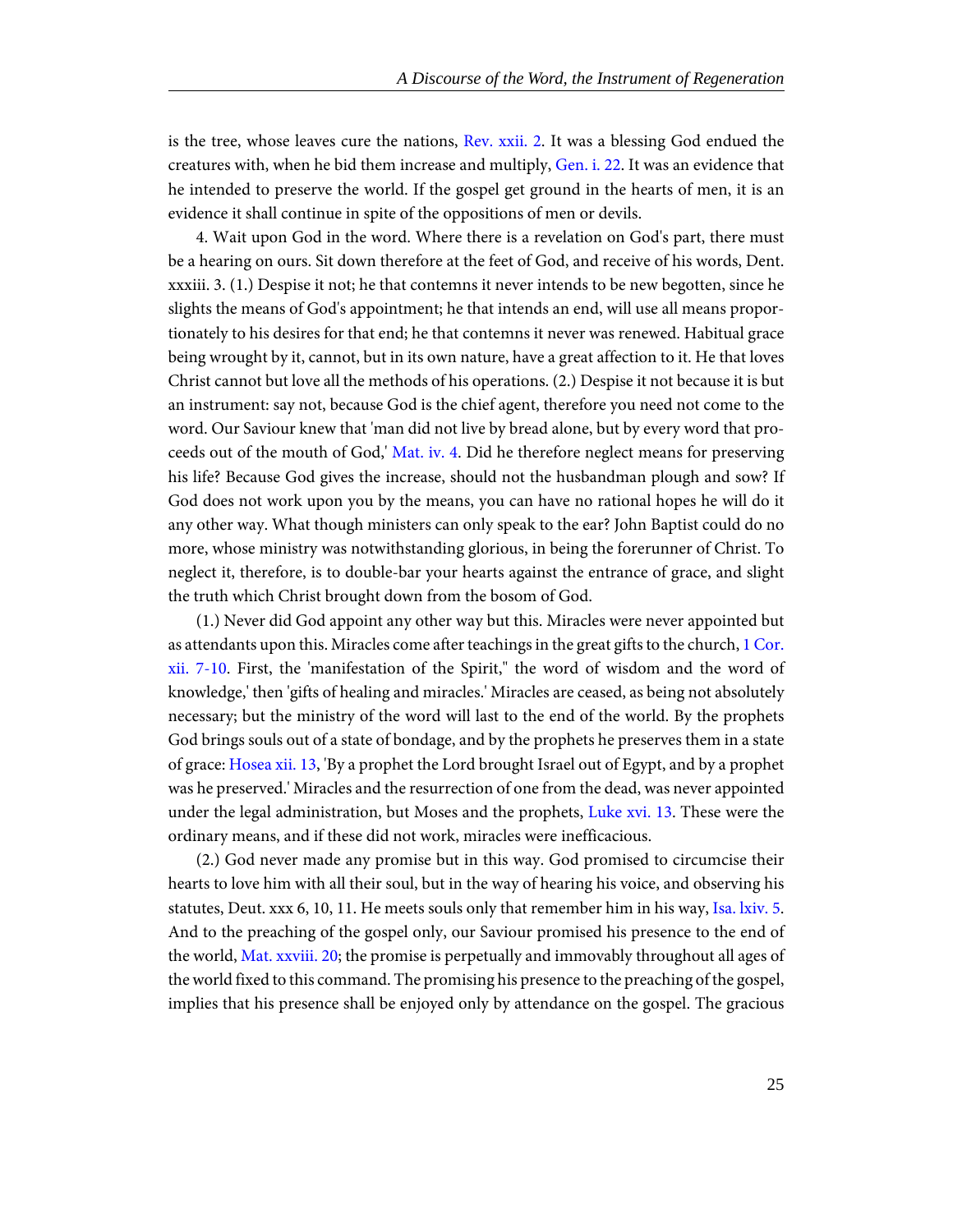workings of the Spirit are by this, they are the words of Christ brought to remembrance by him, whereby he does so mightily operate.

<span id="page-29-5"></span><span id="page-29-4"></span><span id="page-29-3"></span><span id="page-29-0"></span>(3.) No other way did God apparently work by formerly. In the time when God did especially manifest himself to his people by visions, dreams, and apparitions of angels, and in those days made revelations to them, he converted not any either from a state of nature, or from a particular fall, but by the word. Manasseh's conversion was by the word of the seers, [2 Chron. xxxiii. 18;](http://www.ccel.org/study/Bible:2Chr.33.18) nor was David reclaimed after his fall by an immediate vision, but by the ministry of Nathan; Peter by a look, which revived the word spoken to him, [Luke xxii.](http://www.ccel.org/study/Bible:Luke.22.61) [61.](http://www.ccel.org/study/Bible:Luke.22.61) The angel that attended the eunuch, [Acts viii. 26,](http://www.ccel.org/study/Bible:Acts.8.26) made no impressions upon him, but was ordered to direct Philip thither to explain to him the mystery of the gospel; and the Spirit particularly orders him to go near the chariot, ver. 29, but makes no impression upon him but by the ministry of the word. An angel is sent to direct Philip, but Philip is sent to discover Christ. An angel is sent to Cornelius, not to preach the gospel, but to direct him where to send for a teacher, [Acts x..](http://www.ccel.org/study/Bible:Acts.10)3, 5, 6, the Spirit prepares Peter to go, verse 19, 20, and 1ikewise prepares Cornelius for his reception; God prepares the jailer by an earthquake, but renews him not but by the ministry of Paul, [Acts xvi. 26,](http://www.ccel.org/study/Bible:Acts.16.26) [32.](http://www.ccel.org/study/Bible:Acts.16.32) In the times of the gospel there was first to be a teaching of God's law, before a walking in his paths, [Isa. iii. 3.](http://www.ccel.org/study/Bible:Isa.3.3) The arm that made heaven and earth makes the new heart and new spirit, but by a word as well as them. The net of the gospel is only appointed to catch the fish, though the fish that had the tributemoney in its mouth was immediately for the service of Christ, yet he would not use his power to bring it to the shore, without Peter's casting out the net. Christ first brings souls to the net, and by the net to himself.

<span id="page-29-6"></span><span id="page-29-2"></span><span id="page-29-1"></span>(4.) God has always blessed this more or less. Moses' rod in Moses his hand has brought miracles, Christ's rod in the Spirit's hand has wrought greater; the new creations have been always by it, and the after-breathings of the Spirit through it. By this he makes men righteous, holy, sincere, in a way of eminency, as the morning light which increases to a perfect day, and no longer as a morning cloud which quickly vanishes, [Hosea vi. 5,](http://www.ccel.org/study/Bible:Hos.6.5) which some understand of a gospel promise mixed with that discourse. How has the light of the beauty and excellency of God, flashing upon the understanding from the glass of the gospel, filled the will and affections of many with desire and love to that glory it represents, and that state it offers! The very leaves of it, the profession has healed nations, and brought human societies into order, and the fruit of it has been the cure of many a soul. Wait therefore for the falling of this fruit. Grace is a beam from the Sun of righteousness, but darted through the medium of gospel air; a pearl engendered by the blood of Christ, but only in the gospel sea. It has not been without its blessing to others, it has raised men from death to life. Is the virtue of the seed expired? or the strength of the Lord grown feeble? If ever therefore you could have the image of God in inward impressions of grace, and outward expressions of holiness, you must look for your transformation in and by the gospel. All the other knowledge in the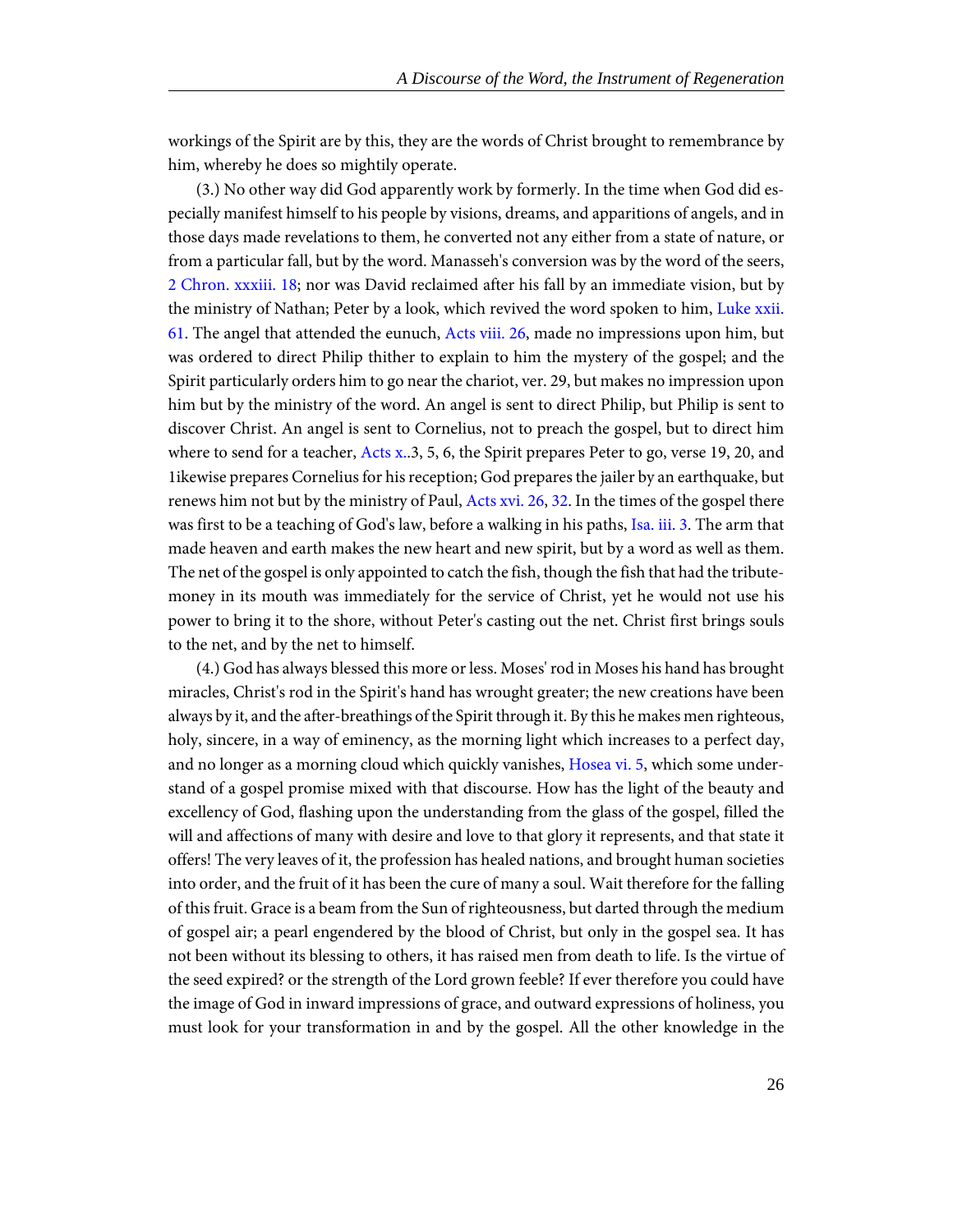<span id="page-30-1"></span>world cannot give a man a right notion of the new birth, much less produce it. Look not after enthusiasms, nor expect it in new ways, 'to the law and to the testimony,' ways of God's appointment. The Jews could not expect an angel to bring them soundness of limbs, but by the pool; nor we the Spirit to infuse grace into us, but by the word. It is from the mercy-seat only God speaks to Israel; wisdom's gates are the places where to expect her alms, [Prov. viii.](http://www.ccel.org/study/Bible:Prov.8.34) [34.](http://www.ccel.org/study/Bible:Prov.8.34) Wait therefore upon the word, Herein the Spirit of God travails with souls.

Quest. How shall we wait upon the Lord, so as that we may be new begotten by it?

<span id="page-30-2"></span>1. Wait upon the word frequently. Be often in reading and hearing, and meditating on it. Men set upon these works as if they were afraid they should be new born too soon, or prejudiced in their concerns and contentments in the world, as if they feared the mighty wind of the Spirit should blow away their beloved dross too fast, as if it were a matter of indifference to be like their Maker. If you had gold not thoroughly refined, would you not cast it again and again into the fire? If filth not wholly purged, would you not use the fountain again and again? Those that are in the sun are coloured and heated by it, and have things more visible; those that are much in the word, see more of the wonders, feel more of the warmth, receive deeper impressions, are endued with the grace and holiness of truth, have a purer flame in their affections for heaven. How do you know but an opportunity missed, might have been the best market? How do you know but the Spirit might have joined himself to the word, as Philip to the eunuch's chariot, while he was reading? 'While Peter yet spake those words (it is said), the Holy Ghost fell upon all them which heard the word,' [Acts x.](http://www.ccel.org/study/Bible:Acts.10.44) [44.](http://www.ccel.org/study/Bible:Acts.10.44) What words? Even the marrow of the gospel, ver. 43, 'that through his name, whosoever believes in him shall receive remission of sins.' God may have a portion ready for us, and we go without it, because we are not ready to receive it. We must not expect a raven to bring us food upon a bed of sluggishness. Do it the rather, because you may live to see such times, wherein Bibles may be as much shut as they are now open, wherein (as in former times) you may be willing to give a large parcel of your goods for one chapter of it. We read of some that have given a load of hay for one chapter of St James. Be frequent in waiting upon the word.

<span id="page-30-0"></span>2. Let your hearts be fixed upon that which is the great end of the word. New begettings are the end of the gospel. Come, then, with minds fixed upon this end, and desires for it. Regard it not as a mere sound of words, but as an instrument of the noblest operations in the soul. If this be the great work of the gospel, we ought to read and hear it, with desires to be enlivened where we are dead, quickened where we are dull, be made new creatures where we are yet but old, taller creatures where we are yet but of a low stature; not only to have our understandings instructed, but our hearts changed; to inquire after God to behold the beauty of the Lord, [Ps. xxvii. 4](http://www.ccel.org/study/Bible:Ps.27.4), that we may be transformed into it; to look for God, who is in the word of a truth, for the kingdom of God comes nigh to you in the gospel. That was that word that Christ, when he sent his disciples out first to preach, bid them speak unto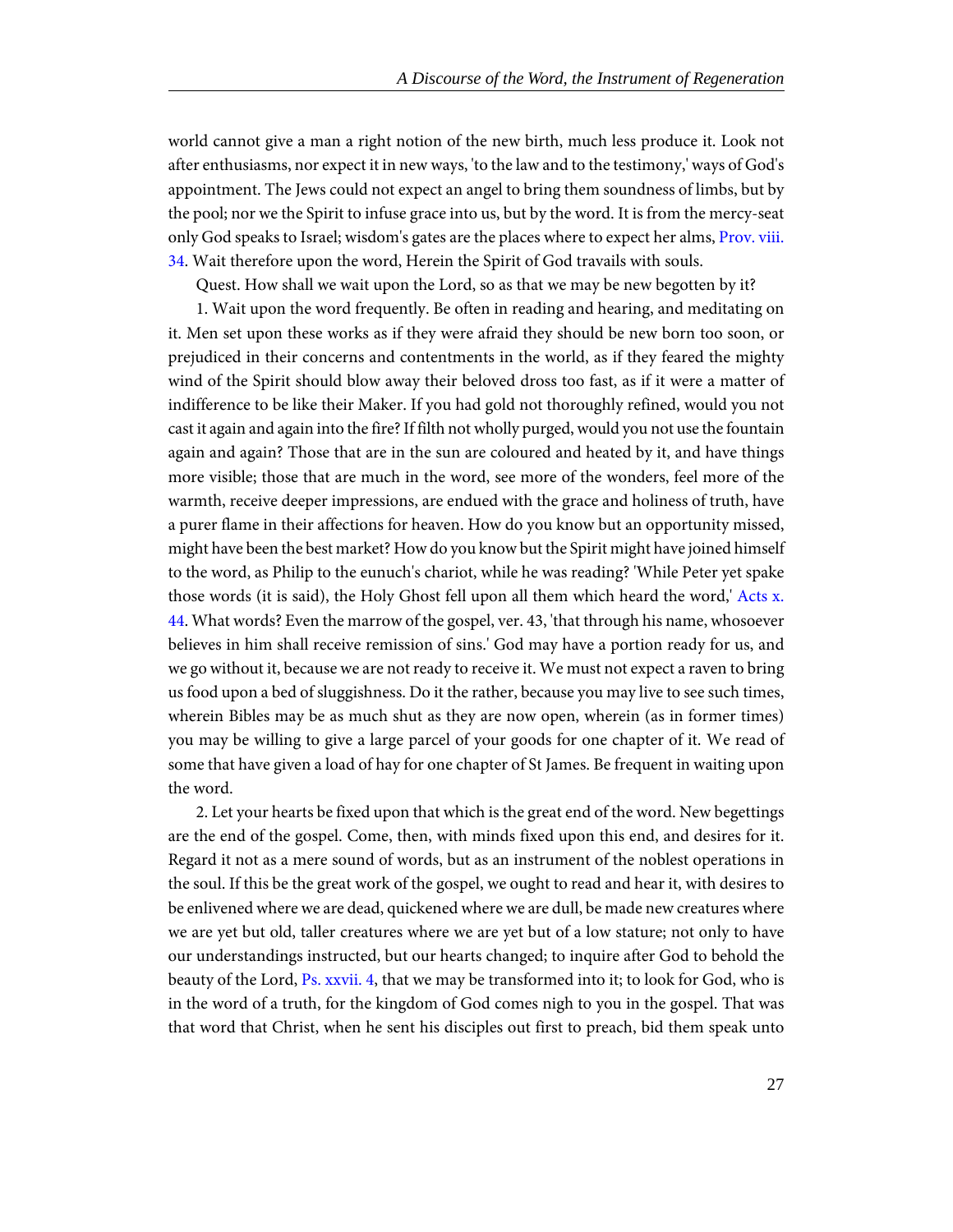<span id="page-31-3"></span><span id="page-31-2"></span><span id="page-31-1"></span>men, [Luke xii.](http://www.ccel.org/study/Bible:Luke.12) Men usually get more than they come to seek. He that goes to market, intending only to lay out his money upon some trifle, returns for the most part with no better commodity. Zacchaeus got upon the tree to meet with Christ, and so noble an end wanted not an excellent success: that day came salvation into his house, [Luke xix. 9.](http://www.ccel.org/study/Bible:Luke.19.9) When the Jews did not mind the end of sacrifices, and regarded not the things God principally looked for in then, God slighted them, and they went without any divine operations upon their souls by them, [Isa. i. 11](http://www.ccel.org/study/Bible:Isa.1.11), [18,](http://www.ccel.org/study/Bible:Isa.1.18) [14](http://www.ccel.org/study/Bible:Isa.1.14). When our ends suit the gospel, then are we like to feel gospel influences. We come with wrong ends, and, therefore, return with unchanged hearts; we come for a sound, and go away with no more. One end therefore in coming should be to gain this new begetting, or increase the growth of the new creature; our ends are not else conformable to the ends of God in it; therefore, as the earth sucks in the rain, and the roots in the earth attract it unto themselves that they may bring forth fruit, so should we open our hearts to receive the showers of the word with an aim at a new birth, or a further growth. As this is finis operis, so it should be finis operantis.

<span id="page-31-0"></span>3. Mind the word in the simplicity of it, and that in it which tends to that end. Some men are more taken with colours than truth, more enamoured with words than matter, fill themselves only with air, and neglect the substance. Such are like those that are pleased with the colours of the rainbow, more than with the light reflected, or the covenant of God represented by it. No man is renewed by phrases and fancies; those are only as the oil to make the nails of the sanctuary drive in the easier: in [Eccles. xii. 11](http://www.ccel.org/study/Bible:Eccl.12.11), 'Acceptable words,' joined with 'words of truth,' are as the ' fastening of the nails,' both 'given by one shepherd.' Words there must be to make things intelligible; illustrations to make things delightfully intelligible, but the seminal virtue lies not in the husk and skin, but in the kernel; the rest dies, but the substance of the seed lives, and brings forth fruit; separate, therefore, between the husk and the seed. The word does not work as it is elegant, but as it is divine, as it is a word of truth. Illustrations are but the ornaments of the temple, the glory of it is in the ark and mercy-seat. It is not the engraving upon the sword cuts, but the edge; nor the key, as it is gilded, opens, but as fitted to the wards. Your faith must not stand in the wisdom of men, but in the power of God, [1 Cor. ii. 5.](http://www.ccel.org/study/Bible:1Cor.2.5) It is the juice of the meat, and not the garnishings of the dish, that nourishes. Was it the word as a pleasant song, or as a divine seed, that changed the souls of old, made martyrs smile in the midst of flames? It was the knowledge of the excellency of the promise, and not worldly eloquence, made them with so much courage slight gibbets, stakes, executioners; they had learned the truth as it is in Jesus.

<span id="page-31-4"></span>4. Mind the word as the word of truth. Take it not upon the account of persons, value it for its own sake, as it is a word of truth. It is neither Paul nor Apollos, but God that gives the increase. Value it not by men; it is no matter what the pipe is, whether gold or lead, so the water be the water of life; the word has an edge, because it is the word of God, not because it is whetted upon this or that grindstone. Some will scarce receive a truth, but from one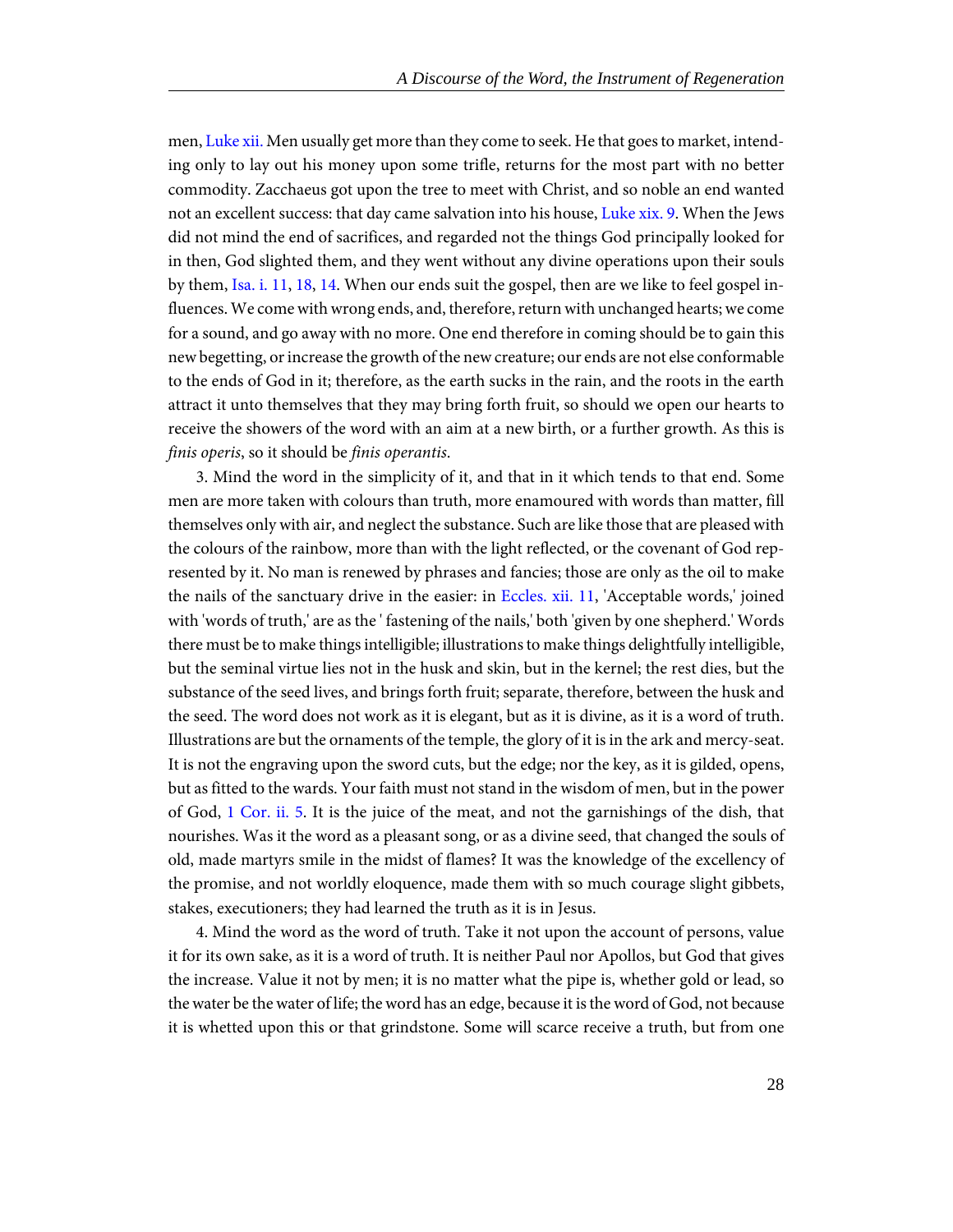<span id="page-32-5"></span>they fancy; as if a man should be so foolish as to refuse a medicine which will preserve his life, because it is not presented to him in a glass which he has a particular esteem of. To receive or refuse any truth upon the account of the person, is a sign of carnality, and the way to remain carnal; upon this account the apostle pronounces the Corinthians again and again carnal, [1 Cor. iii. 4.](http://www.ccel.org/study/Bible:1Cor.3.4) Despise not the meanest instrument. Our Saviour in his agony was comforted by an angel, much more inferior to him who was the Lord of angels, than any minister can be to a hearer. Mr Peacock, being fellow of a college, in great despair, when some minister had been discoursing with him, and prevailing nothing, offering to pray with him, No, says he; dishonour not God so much, as to pray for such a reprobate. A young scholar of his standing by, answered, Surely a reprobate could not be so tender of God's honour; which cords prevailed more to the bringing him to believe than all that the other had spoken. When men turn their backs upon the word, because the mouth does not please them, they turn their backs upon God, [John xiii. 20](http://www.ccel.org/study/Bible:John.13.20), and perhaps upon their own mercy. When any have respect to the man more than the word, God will leave them to the operation of the man, and withdraw his own.

<span id="page-32-4"></span><span id="page-32-3"></span><span id="page-32-2"></span><span id="page-32-1"></span><span id="page-32-0"></span>5. Attend upon the word with an eye to God. Look not for the new birth only from the word. It was the folly of the Jews to think to find life in the Scriptures without Christ; life in the letter, without the original of life, [John v. 39,](http://www.ccel.org/study/Bible:John.5.39) [40.](http://www.ccel.org/study/Bible:John.5.40) 'Except the Lord build the house' (that is the temple), 'they labour in vain that build it,' [Ps. cxxvii. 1](http://www.ccel.org/study/Bible:Ps.127.1). Without God all our endeavours to build a spiritual temple are like the strivings to wash a blackamore white. No believing the word, though preached a thousand times, without God's revealing his arm, [Isa. liii. 1.](http://www.ccel.org/study/Bible:Isa.53.1) It is not the file that makes the watch, but the artist by it. No instrument can act without the virtue of some superior agent. It is the altar that sanctifies the gold, and Christ that sanctifies the ordinances. Paul may plant by his doctrine and miracles; Apollos may water by his affectionate eloquence; but God alone can give the increase by his almighty breath. Man sows the seed, but God only can make it fructify. The richest showers cannot make the ground fruitful, but as instruments under God's blessing. It is not said the prophets did hew them, but God by his prophets, [Hosea vi. 5](http://www.ccel.org/study/Bible:Hos.6.5). Then have your eyes fixed upon God. It is the word of his lips, not of man's, whereby any are snatched out of the paths of the destroyer, as well as kept from them. Man's teachings direct us to Christ; God's teachings bring us to Christ; man brings the gospel, at most, to the heart, the Spirit only brings the gospel into the heart, man puts the key in the lock, God only turns it, and opens the heart by it, man brings the word of truth, and God the truth of the word into the soul, man brings the objective word of grace, God alone the attractive grace of the word. If where there is already the new birth, the soul must he fixed on God for further openings, much more where it is not yet wrought. David had an excellent knowledge, yet cries out for the opening of his eyes to see the wonders in God's law. It is God only can knock off the fetters of a spiritual death, and open the iron gates, that the King of glory may enter with spiritual life. If any,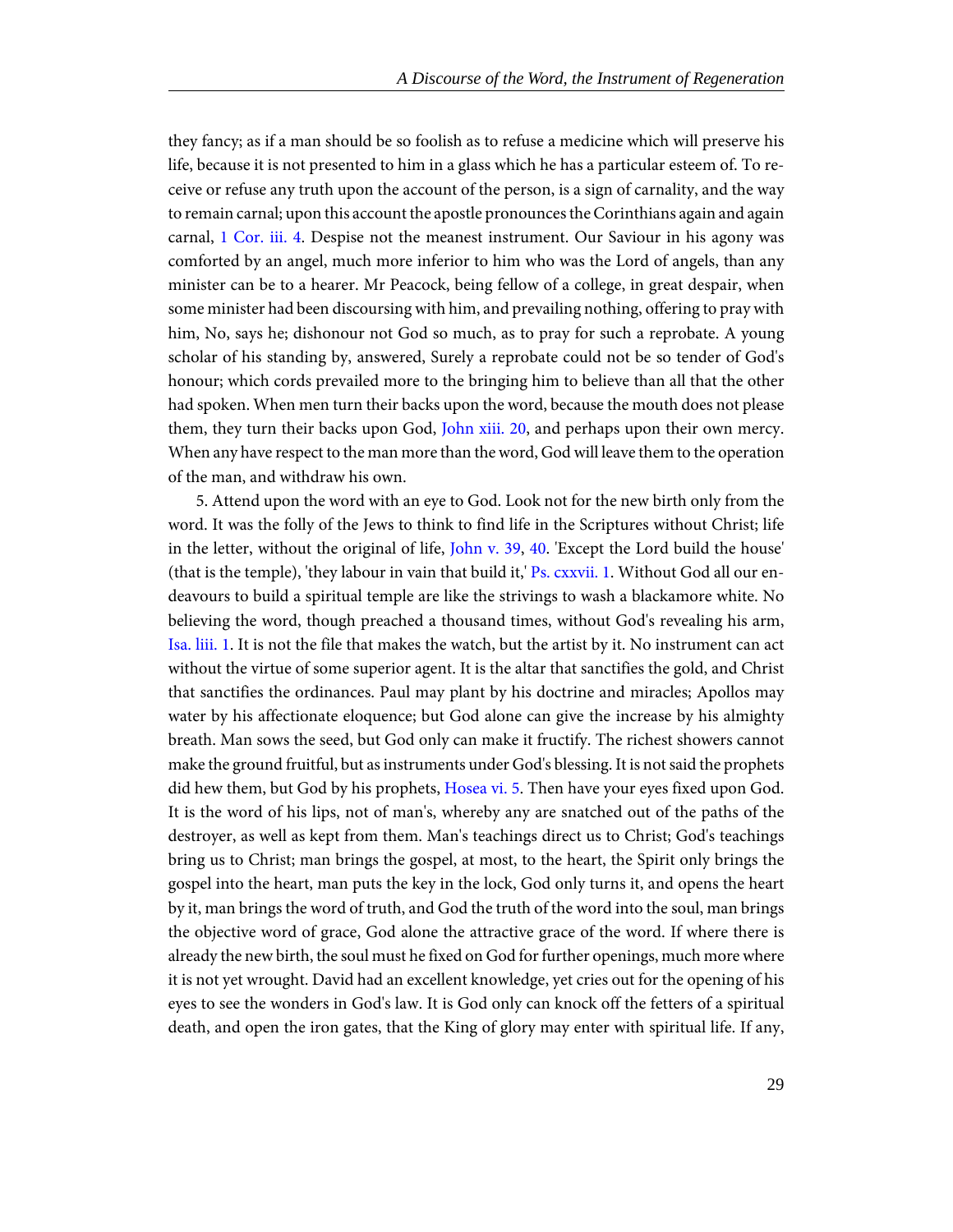therefore, will regard the word more than as an instrument, as a partner with God in his operation, he may justly leave you to the weakness of that, and deny the influx of his own strength.

Therefore let the word be attended with prayer.

<span id="page-33-1"></span>(1.) Before you wait upon God in any ordinance, plead with him as Moses did in another case, 'To what purpose should I go, unless thy presence go with me?' What can the letter do without the Spirit, or words without that powerful wind to blow them into my heart? None can have life by the bread of the word, without the blessing of God. As man brings the graft, desire God to insert it. As God has promised gifts to his church, so he promised his own teachings: [Heb. viii. 11](http://www.ccel.org/study/Bible:Heb.8.11), 'All shall know me, from the least to the greatest.' Urge God with his own promise, desire him to open his mouth, and to open your hearts; his mouth to breathe, and your hearts to receive. When men overlook God, he makes a separation between the word and his own quickening presence. The end does not necessarily arise from the means; and, therefore, in the use of them, there must be a fiduciary recourse to the grace of God. In the time, too, of waiting upon God, let there be ejaculations; let your hearts be continually lifted up to God; let your expectations be from him. We should be like Jacob's ladder; though the feet stand in Bethel, the house of God, our heads should reach to heaven in all our attendances.

(2.) After you have been at the word. God is the great seer, Christ the great prophet; we should go to him for the repetition of things upon our hearts; we may have that wind afterwards by prayer, which we felt not so stiff at hearing. The operations of truth, as well as the knowledge of it, are best fetched out upon our knees by earnest prayer. How do you know but, while you are praying, the fire may descend from heaven, and transform you into a divine likeness? Thus you will make God the *Alpha* and Omega of his own ordinances, in your acknowledgement of him, as well as he is so in himself.

<span id="page-33-0"></span>(3.) Rest not in bare hearing. Look for God in the ordinances as he is the living God, who lives in himself and gives life to men and means: [Ps. xxxiv. 2,](http://www.ccel.org/study/Bible:Ps.34.2) 'My soul longs for the living God,' there is a strength and glory of God to be longed for in the sanctuary; no means are to be rested in or used, but as to lead to such an end for which they are fitted. To rest in the word heard, or read, is to make that our end, which God has appointed only as the means. The word is sweet, but as it is the pipe through which God and his image, God and his grace, which is sweeter and higher than all ordinances, stream to the soul. Rejoice in the word, but only as the wise men did in the star, as it led them to Christ. The word of Christ is precious; but nothing more precious than himself, and his formation in the soul. Rest not in the word, but look through it to Christ.

6. Attend upon the word submissively. It is not the hearer, but the humble hearer, shall find the power of the word working in him; as it is not the speaking a prayer, but the wrestling and struggling of the heart with God in prayer, receives a gracious answer. The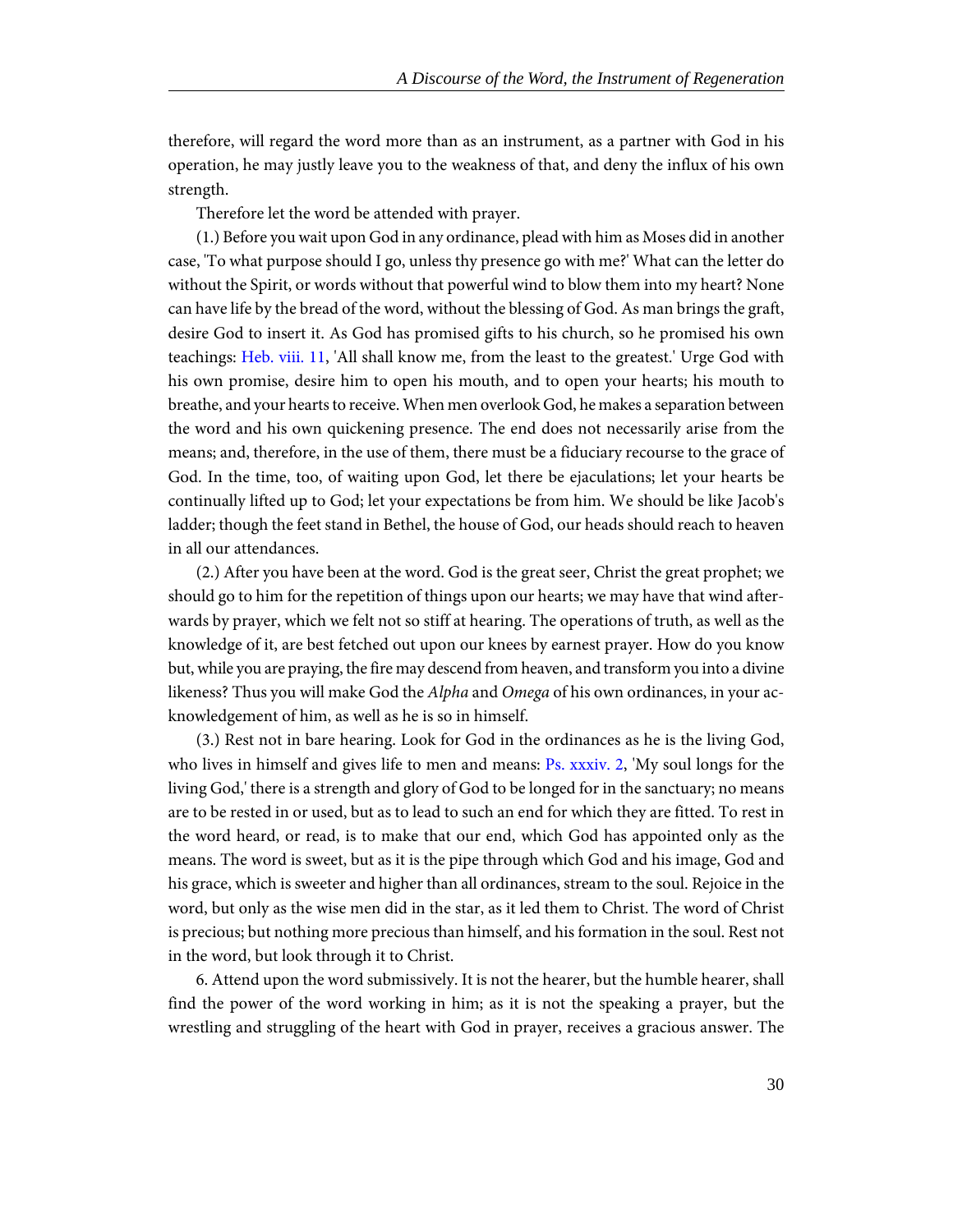<span id="page-34-0"></span>humble are the fittest subjects for grace, those that lie upon the ground with their mouth close to the pipe. 'He gives grace to the humble.' Resign yourselves up to the word, struggle not against the battery it makes, nor the wind that blows; receive every stroke till you see the frame of the new creature. Let a silence be imposed upon the flesh, and self bowed down to the dust, while Christ the great prophet speaks. Be not peevish, not expostulate with God's sovereignty, as they did: [Isa. lviii. 3,](http://www.ccel.org/study/Bible:Isa.58.3) 'Wherefore have we fasted, and thou seest not? Wherefore have we afflicted our soul, and thou takes no knowledge?' Acknowledge God a free agent, submit to his sovereign pleasure. A truly humble bow to God will prevail more than all the saucy expostulations of proud flesh. In hearing the word, pick not here a part, and there a part, as suits your humour, but consider what really is God's will, and submit to it. Cornelius was of this resigning temper when the Spirit descended upon him: [Acts x. 33](http://www.ccel.org/study/Bible:Acts.10.33), 'We are here present before God, to hear all things that are commanded thee of God.' An humble soul, says Kempis, by the grace of God, understands more the reasons of eternal truch in a trice, than a man that has studied many years in the schools, because he has the operations of them in his heart.

<span id="page-34-3"></span><span id="page-34-2"></span><span id="page-34-1"></span>7. Receive the word with faith. I mean, not the faith which is a part of the new creature, but an assent. There is a rational belief that it is the word of truth, which is in many men that have no justifying faith. Actuate this. The believing the word to be so, to be the word of God, is the first step to the receiving advantage by it. No man will ever comply with that which he believes not to be true, or believes not himself to be concerned in. It is said by the apostle, [Heb. iv. 1,](http://www.ccel.org/study/Bible:Heb.4.1) [2,](http://www.ccel.org/study/Bible:Heb.4.2) 'The word profited not, because it was not mixed with faith.' There was truth in the word, but no firm assent to it in their hearts. There can never be a full compliance with Christ, in order to a new birth, if there be not first an assent to the word. Where there is a defect in the first concoction, there will also be a defect in the second and third. If you do not believe with Naaman, that the waters of Jordan are appointed by God for this end, and not those of Abana and Pharpar, you will never be rid of the spiritual death, no more than he would have been of his leprosy. You never see God in his sanctuary, nor feel God in his power for want of this. Surely as this made our Saviour suspend the power of his miracles, by the same reason it makes him suspend the power of his word: [Mat. xiii.](http://www.ccel.org/study/Bible:Matt.13.58) [58,](http://www.ccel.org/study/Bible:Matt.13.58) 'He did not many mighty works there, because of their unbelief.' If men did believe there were a place where they might enjoy all earthly delights in a higher measure, at an easier rate, how ambitious would they be of putting themselves into a state to enjoy them? If men did believe the report of the gospel, would they not be full of great undertakings for the enjoyment of the proffers of it? But the gospel, more is the pity, has not naturally that credit with men that a fiction has.

8. Observe much the motions upon your hearts while you are attending upon God. If the sails be not skilfully ordered to catch and hold, and make the best improvement of the wind that blows, much of the wind will pass beside it, and the ship lag many leagues behind,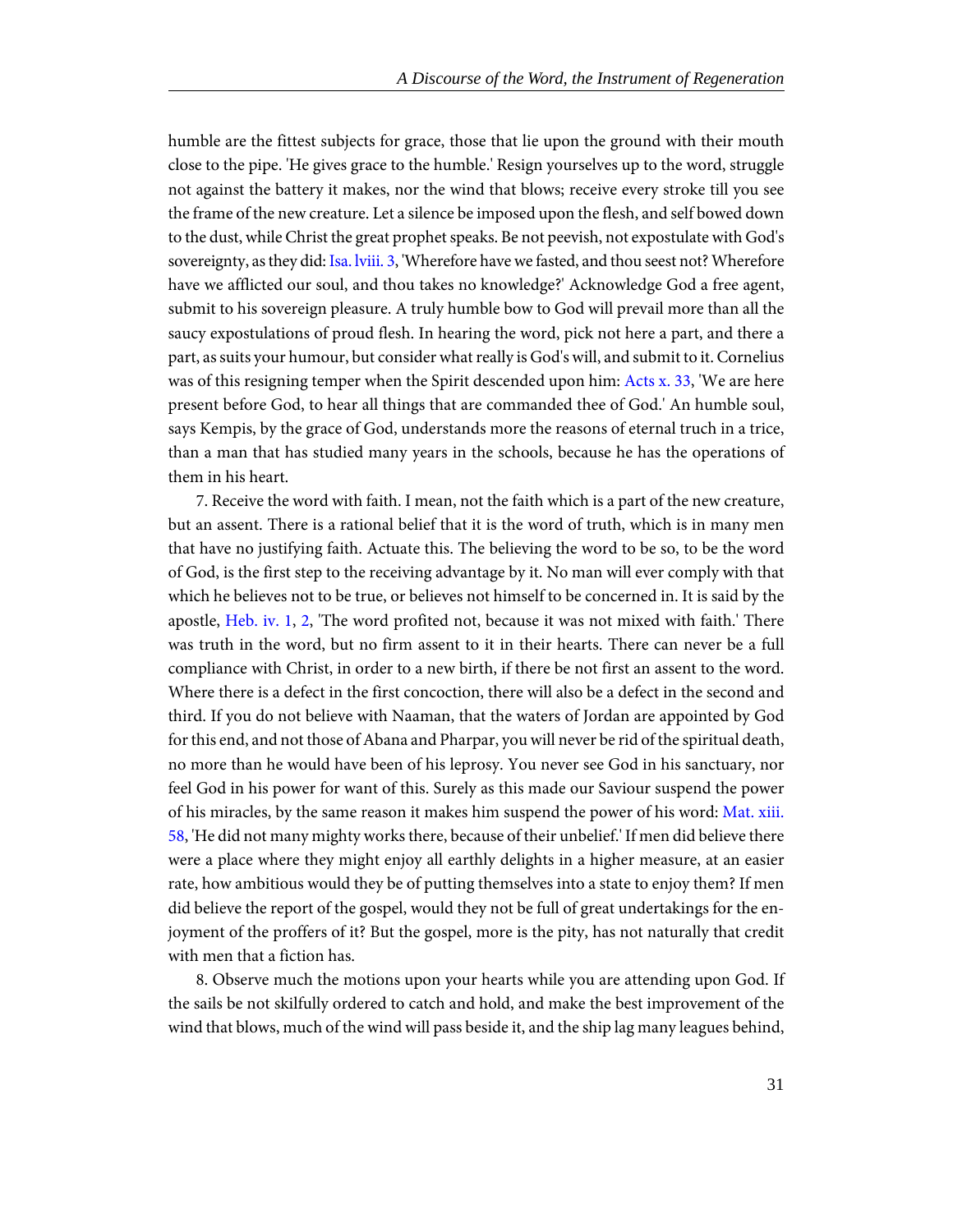<span id="page-35-2"></span><span id="page-35-1"></span>or lie wind-bound a long time before it receive a like gale. God has particular seasons: [Heb.](http://www.ccel.org/study/Bible:Heb.4.7) [iv. 7](http://www.ccel.org/study/Bible:Heb.4.7), 'Today if you will hear his voice.' Sometimes the Spirit is more urging than at another time, and sends his motions thicker upon the heart; let those times be observed, and when there are motions on the Spirit's part, let there be compliance on yours. Catch a promise when the Spirit opens; bind yourselves to an observance of the precept when the Spirit shows it; let God's drawing be answered with the soul's running; observe what precious oil is dropped through the golden pipes upon the heart, and spill it not; take notice of what sparks light upon you, and lose not the warmth they may convey to your hearts; what beam of light breaks in, let it not be puffed out by a temptation or diversion; observe what is afforded to make your hearts burn, and your corruptions and sinful inclinations cool. Regard not so much your affections, as what touches are upon your wills. Affections may arise from a natural constitution of the body, some tempers being more easily excited to exert affections than others, yet they are not always, nor altogether, to be disregarded, nor are they always to be looked upon as ciphers; but, especially, see what influence the word has upon the understanding and will chiefly, as well as upon the affections. Judge of yourselves by the inward power and might, by the breakings in of the light, and the sprightly strain of your wills. The might of the Spirit works in the inner man, [Eph. iii. 16;](http://www.ccel.org/study/Bible:Eph.3.16) not in a part of the inner man, but in every faculty. See what compunction there is in your souls, what strong desires in the will. Bare affections are but like a sponge, which will by a light compression let out that water which it so easily sucked up. Men may 'receive the word with gladness' without having any root of spiritual grace, [Mark iv. 16](http://www.ccel.org/study/Bible:Mark.4.16), [17](http://www.ccel.org/study/Bible:Mark.4.17). When men regard only particular affections, they usually sit down in those sparks of their own kindling, and look not after a thorough change. Or if you find such affections see whether those affections are raised rather by the truth than the dress; whether they be kindled by the consideration of those attributes of God, his mercy, goodness, wisdom, holiness, which have a great hand in the new birth, whether by the deep consideration of our Saviour's death and resurrection, the great designs of the gospel; whether the motion be orderly, first, understanding, then will, and afterwards affections. This is a genuine flame kindled by a fire which comes down from heaven, working upon all the parts of the soul. A bare work upon the affections is rather a strange and carnal fire. Observe, therefore, what tender blades bud and shoot forth in the higher faculties of your souls.

<span id="page-35-0"></span>9. Press the word much upon your hearts after hearing. How great is the neglect of this application of the word of truth! Men will spend hours in hearing, and not one minute in serious reflections, as if the word in their ears, or a receipt in their pockets, could cure the disease in the heart. This is the worm at the root of all our spiritual advantages. What is only dashed upon the fancy, or lightly coloured, may soon be washed off. The soil must be made tenacious of the seed by the harrow of meditation, which hides it in the heart, and covers it with earth; for want of being laid deep, and branded by serious meditation, the seed takes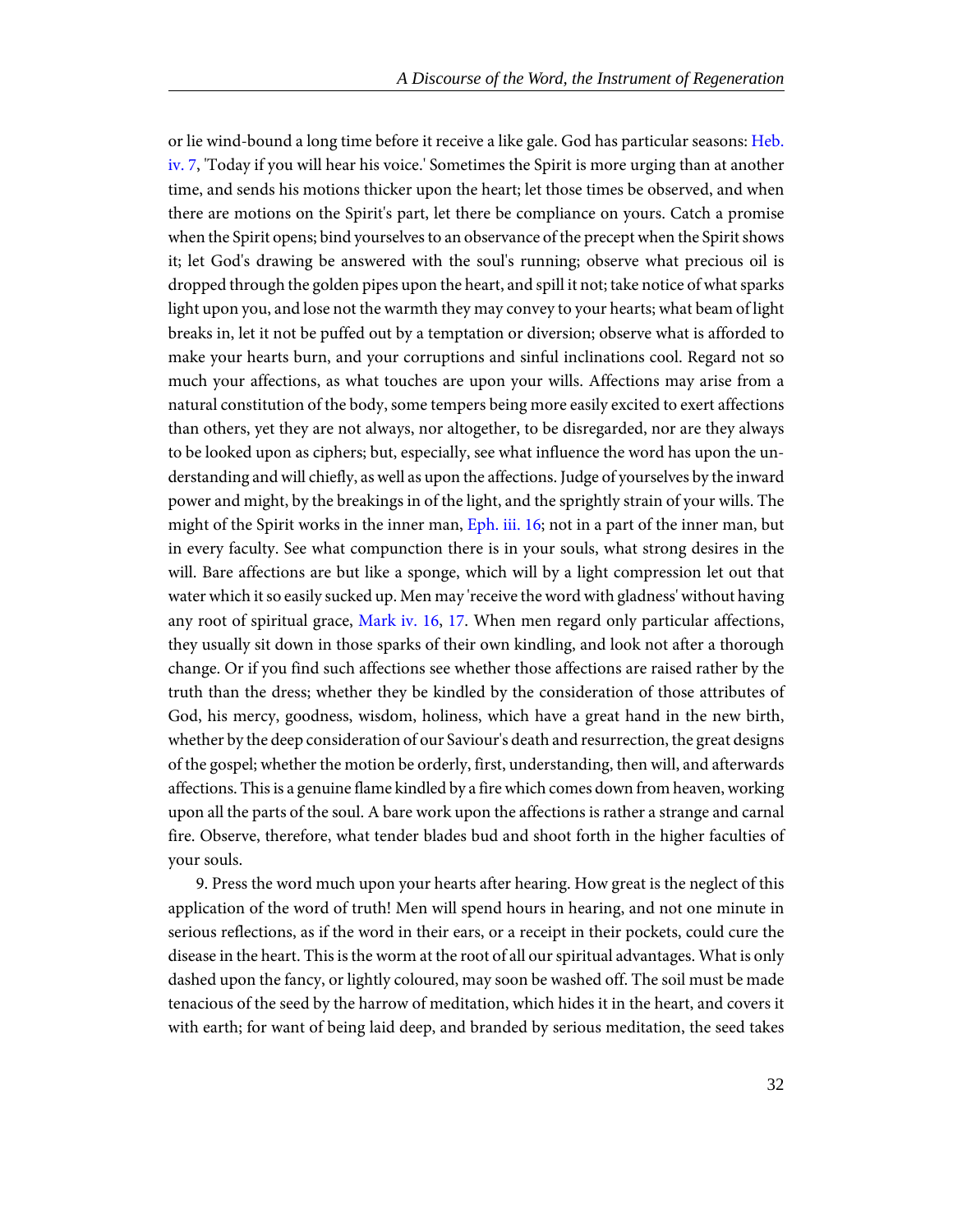<span id="page-36-3"></span><span id="page-36-2"></span><span id="page-36-1"></span>no root, because there is not much earth about it, [Mark iv. 5](http://www.ccel.org/study/Bible:Mark.4.5), [6,](http://www.ccel.org/study/Bible:Mark.4.6) [16](http://www.ccel.org/study/Bible:Mark.4.16). How can food nourish your body, unless it be concocted by natural heat? or spiritual food enliven you, unless concocted by meditation? The shepherds, after they had heard the news of Christ's incarnation from the mouth of the angel, reflected upon their duty, [Luke ii. 14](http://www.ccel.org/study/Bible:Luke.2.14),[15](http://www.ccel.org/study/Bible:Luke.2.15). Words must be kept some time upon the mind, and rolled over and over again, before they can work any sensible change, because the heart naturally has an averseness to God and his word; as the strongest physic must be in the body some time, and be wrought upon by the stomach, before it can work upon the humours. How do you know, but while you are musing, a divine fire may sparkle in your souls, and Christ rise in your hearts? Grapes must be pressed to get out the wine that will cheer the heart. Put the question to your soul, in every part you can remember, as our Saviour did to Martha, [John xi. 25,](http://www.ccel.org/study/Bible:John.11.25) [26,](http://www.ccel.org/study/Bible:John.11.26) 'I am the resurrection and the life. Believest thou this?' There is such a thing as the new birth: believest thou this? It is necessary to be had: believest thou this? God only can work it: believest thou this? And so for every divine truth. Leave not thy soul to its vagaries, hold it on to the work, press it to give a positive answer whether it believe this or that truth. Put not yourselves off with a slight answer to the question, but examine the reasons of your belief of it. Look upon yourselves as really concerned in the word you hear, otherwise it will no more affect you than if you should tell an ambitious ma, gaping after preferment in England, of a wealthy place fallen in Spain, which will not engage his thoughts, as being out of his sphere and at too great a distance. To have a listlessness to such duties, or any spiritual duty, after hearing the word, which is the food of the soul, shows a great corruption within, as the heaviness in the body, and corrupt vapours in the mouth, show the badness of concoction.

<span id="page-36-4"></span><span id="page-36-0"></span>10. Labour to have the savour of truth upon your spirits, as well as the notions of it in your heads. The kingdom of God consists not in word, but in power: the new birth consists not in a bare notion but in spiritual savour. The highest notional knowledge comes far short of experimental; the knowledge a blind man has of light and colours, by hearing a lecture upon it, is but mere ignorance to the knowledge he would have if his eyes were opened. Endeavour to have the savour of Christ's ointments, [Cant. i. 8](http://www.ccel.org/study/Bible:Song.1.8), and inward sense exercised, [Heb. v. 14.](http://www.ccel.org/study/Bible:Heb.5.14) The apostle distinguishes knowledge and judgement, [Philip. i. 9.](http://www.ccel.org/study/Bible:Phil.1.9) Knowledge is a notion in the head, judgement, or "aisthesis", is the sense or savour of it in the heart. What a miserable thing is it to spend our lives without a taste! Knowledge is but as a cloud that intercepts the beams of the sun and does not advantage the earth, unless melted into drops, and falling down into the bosom of it; let the knowledge of the word of truth drop down in a kindly shower upon your hearts, let it be a knowledge of the word heated with love.

I might have added more; bring plain hearts to the word, put off all disguises. Moses took off his veil when he went into the presence of God. Bring not flesh and blood as your counsellors; these are no friends to a new birth. And come with love; love makes the strongest impressions upon the soul.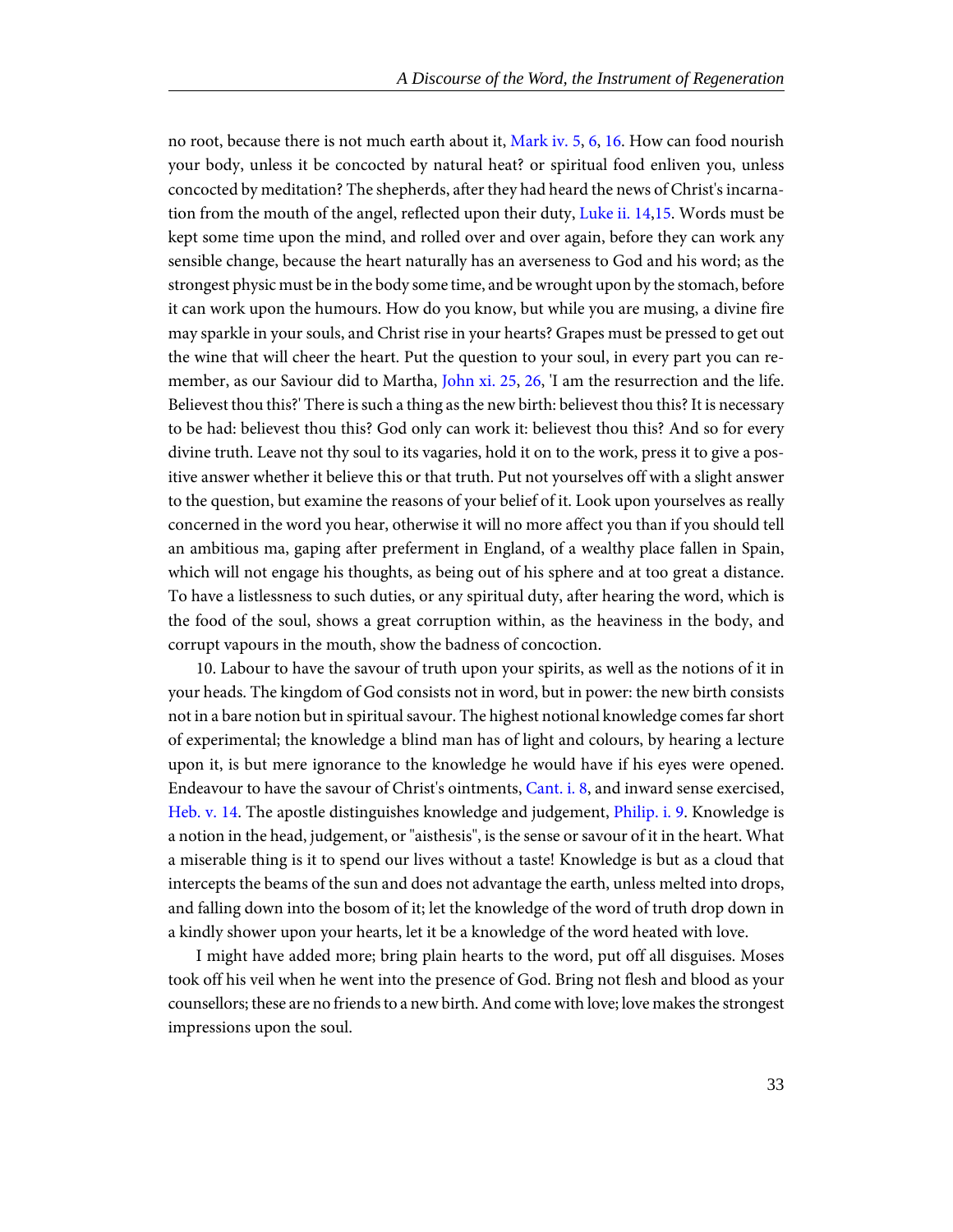<span id="page-37-2"></span><span id="page-37-1"></span>It might here be also worth the inquiry, why so few are renewed by the word of truth in this age; why the gospel has no more powerful effect among us, as in former ages? It is a wonder to see a man begotten by the word, as it was a wonder for the woman to bring forth a man-child, [Rev. xii.](http://www.ccel.org/study/Bible:Rev.12) When our Saviour was brought into the temple, not a man but Simeon knew him; no question but many pharisees, doctors, and gentlemen were walking there, but none but Simeon knew him, to whom he was revealed, [Luke ii. 22](http://www.ccel.org/study/Bible:Luke.2.22), [25](http://www.ccel.org/study/Bible:Luke.2.25), the rest looked upon him as an ordinary child. Formerly men flocked to Christ as the doves to the windows. The sword of the Spirit was never unsheathed, but it cut some hearts, the word seems now to have lost its edge and efficacy, which ought to be considered and laid to heart.

Many causes may be rendered; I will only hint a few.

<span id="page-37-0"></span>(1.) Taking religion upon trust. Old customs are hardly to be parted with: 'Every man will walk in the name of his God,' [Micah iv. 5](http://www.ccel.org/study/Bible:Mic.4.5). To root out false conceptions in religion, which either education, fancy, or humour have rooted, is very difficult.

(2.) A conceit of the meanness of the word, whereby there is a secret contempt of it, and so a formal and customary use of it.

(3.) A conceit of men, that they are new born already. Many think their condition good, because of their civil honesty. Though that be a very comely and commendable thing, yet security in it kills its thousands. Many, because they are free from the common pollutions of the world, and possessed with many amiable virtues, never consider how much their hearts are stored with an enmity against God. Such count their righteousness their gain, and think it a sufficient bribe for God's mercy.

(4.) A conceit that to be new born is but to change an opinion. A change of opinion may look like faith, as presumption does, but it is not faith. The devil holds some men in the chain of sublimated speculations, which hinder the working of the most spiritual and influential truths.

(5.) Pride of reason, frequency of disputes. It is a rational age, an age overgrown with reason, and the Scripture tells us, 'not many wise,' &c. The truths of God are very much turned into scepticism.

(6.) The common atheism that so much prevails among us. How should men regard a discourse of the new birth, a begetting to God, when they scarce believe there is a God at all, but their own lusts, to be like unto? How should they be wrought upon by the word of God, that scarce believe there is any God to reveal a word, and that there is no word of God?

(7.) Hardness of heart, occasioned (through the just judgment of God) by the frequency and unprofitable hearing of' the word. The word is most operative when it comes first into a nation or town. When the heart is not broken by hearing the word of truth, it becomes more hardened and compact in sin. Many other reasons might be rendered, but I have held you too long upon this subject.

End of A Discourse of the Word, the Instrument of Regeneration.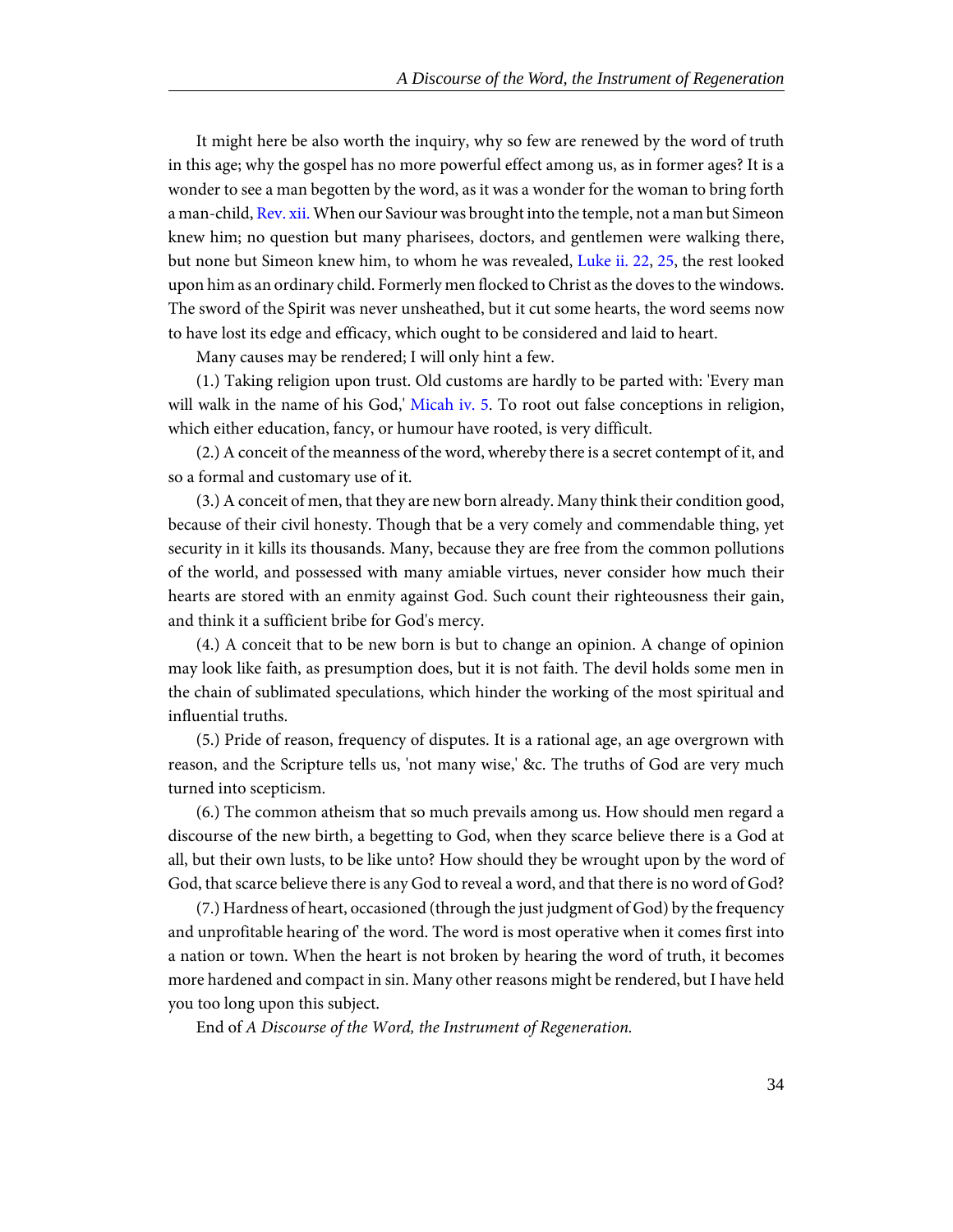# <span id="page-38-0"></span>**Indexes**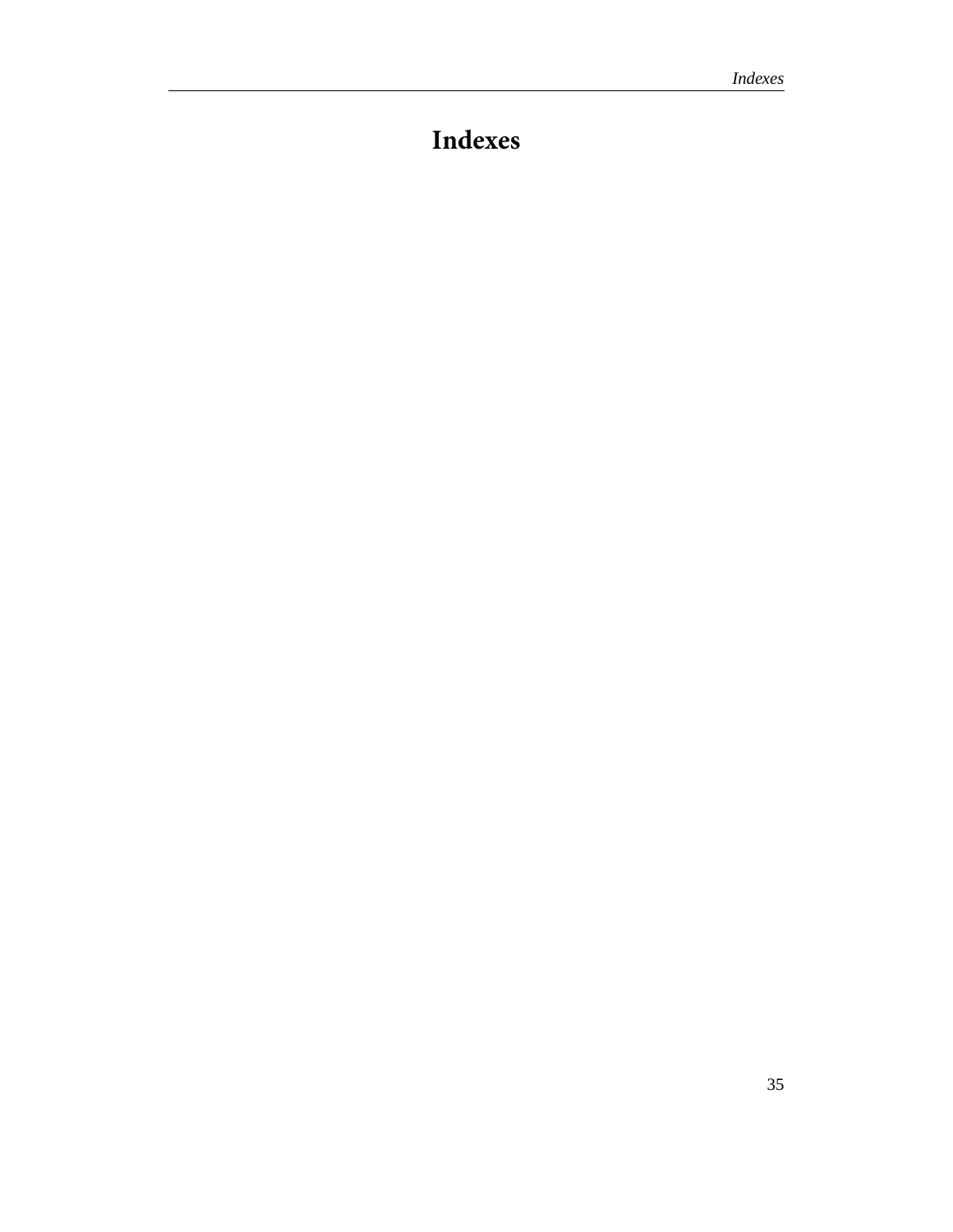### **Index of Scripture References**

```
Genesis
1:22   2:6   3:21   5:3   8:20   18:19
Numbers
3:1
Deuteronomy
18:4   30:19
Judges
7:2
2 Chronicles
33:18
Psalms
14:4   14:4   19:4   19:6   19:7   19:7   19:8   27:4   34:2   68:18   90:9   110:2   119:50   119:72  
119:93   127:1   138:2
Proverbs
4:21   4:22   8:34
Ecclesiastes
12:11
Song of Solomon
1:8   2
Isaiah
1:11   1:14   1:18   3:3   6:6   11:3   49:2   49:2   49:12   53:1   55:11   57:19   58:3   64:5   65:17
Ezekiel
47:12
Hosea
4:13   6:5   6:5   6:5   12:13
Micah
4.5Zechariah
12:10
Matthew
4:4   13:58   19:28   21:32   28:20
Mark
1:14   4:5   4:6   4:16   4:16   4:17
Luke
2:14   2:14   2:15   2:22   2:25   12   16:13   19:9   22:61
John
```